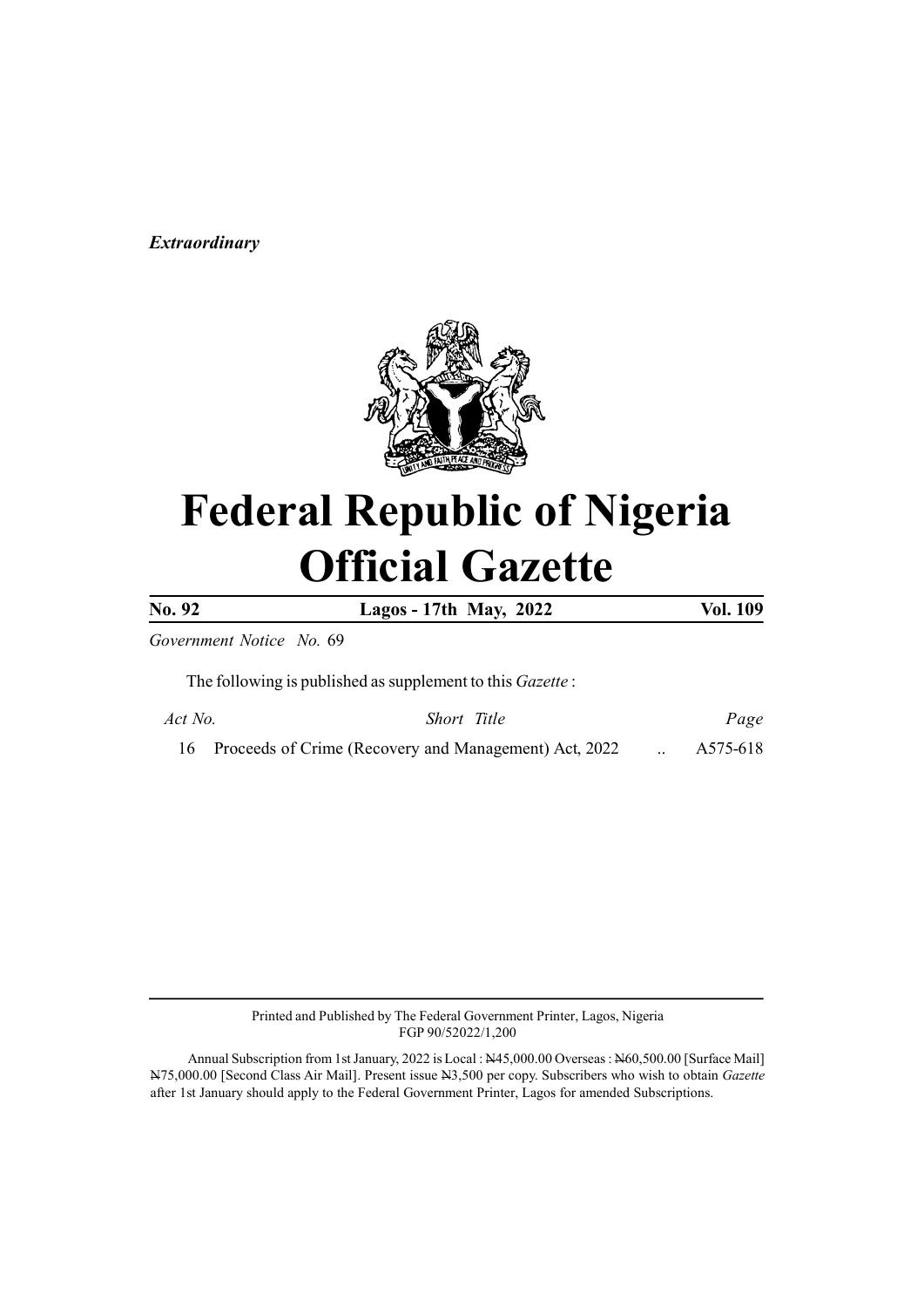(Recovery and Management) Act, 2022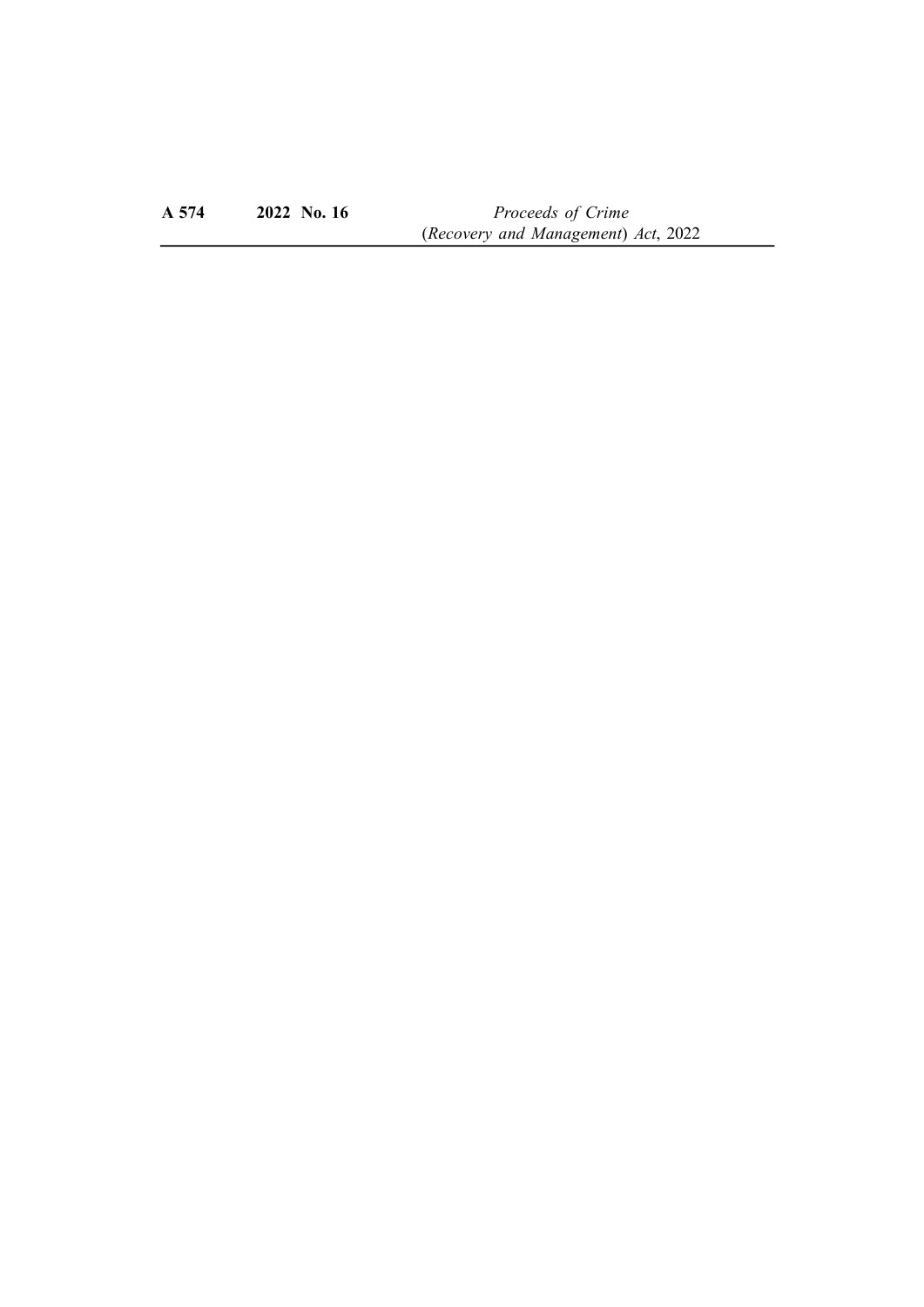# PROCEEDS OF CRIME (RECOVERY AND MANAGEMENT) ACT, 2022



ARRANGEMENT OF SECTIONS

#### Section :

#### PART **I**-OBJECTIVES AND **APPLICATION** OF THIS ACT

- 1. Objectives.
- 2. Application.

#### PART II—PROCEEDS OF CRIME MANAGEMENT DIRECTORATE

- 3. Establishment and functions of the Proceeds of Crime Management Directorate in the relevant organisation.
- 4. Powers of the relevant organisation.
- 5. Role of the Directorate in the process of management of forfeited properties.

PART III—RELATIONSHIP BETWEEN THE RELEVANT ORGANISATION AND OTHER ENTITIES

6. Co-operation between relevant organisation and other entities.

PART IV—NON–CONVICTION BASED RECOVERY OF THE PROCEEDS OF CRIME

- 7. Application of this Part.
- 8. Nature of proceedings under this Part.
- 9. Preservation order.
- 10. Notice of preservation order.
- 11. Duration of a Preservation order.
- 12. Renewal of a preservation order.
- 13. Disposal of property subject to preservation order.
- 14. Appointment of asset manager for property subject to a preservation order.
- 15. Orders in respect of immovable property subject to a preservation order.
- 16. Variation and rescission of order.
- 17. Application for forfeiture order.
- 18. Service of notice out of time.
- 19. Making of a forfeiture order.
- 20. Effect of appeals on preservation or other ancillary orders.
- 21. Effect of forfeiture order.

 $A 575$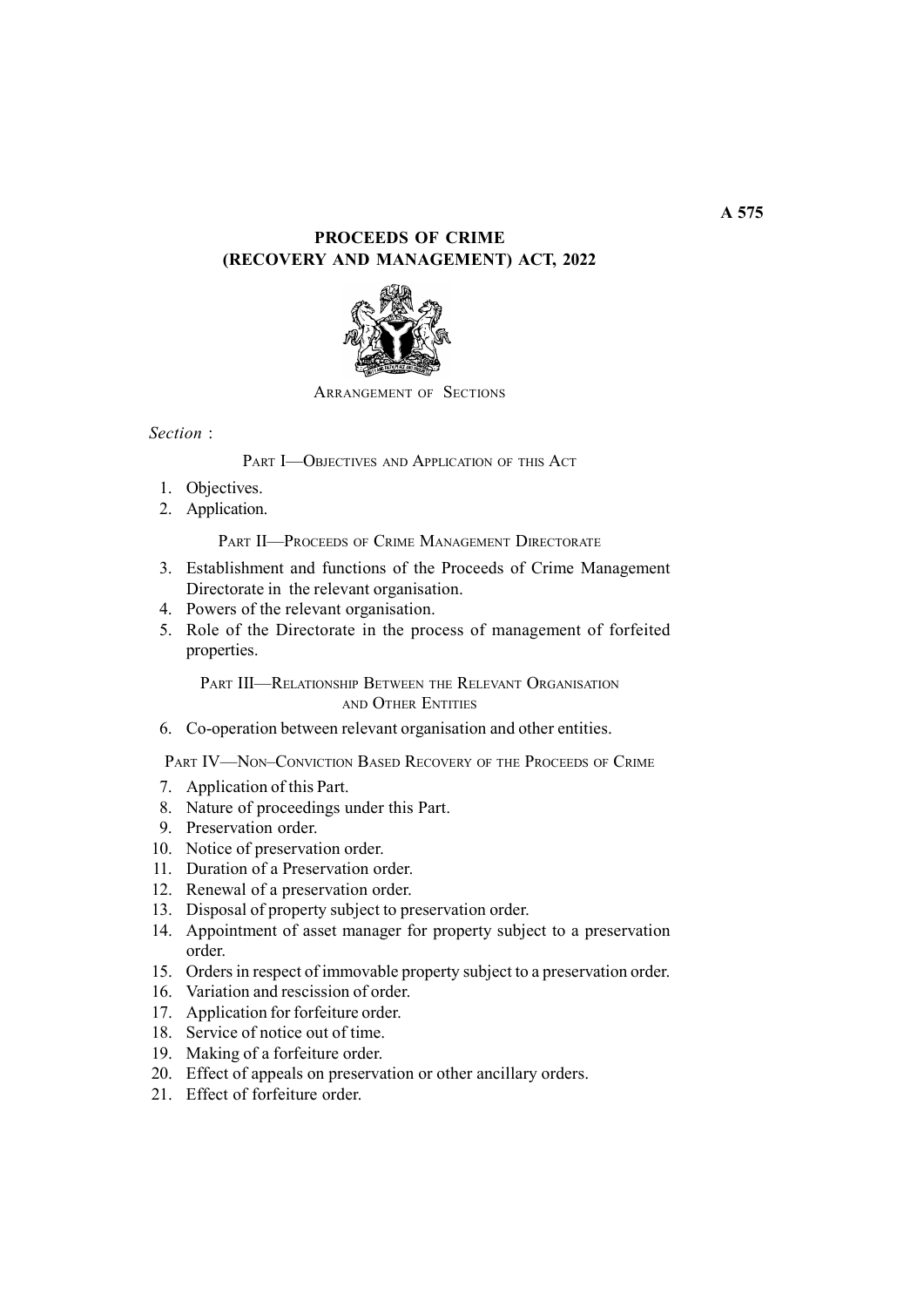- 22. Fulfillment of forfeiture order.
- 23. Unlawful activities or conduct forming the basis of multiple orders.
- 24. Application of this Part to deceased estates.
- 25. Effect of death of joint owner of property under a preservation order.

#### PART V-RECOVERY OF CASH

- 26. Seizure and detention of cash.
- 27. Detention of seized cash.
- 28. Interest to be paid on seized cash.
- 29. Release of detained cash.
- 30. Application for forfeiture of seized or detained cash.
- 31. Appeals.
- 32. Other owners or claimants.

#### PART VI—CONFISCATION OF PROCEEDS OF CRIME

- 33. Objectives of this Part.
- 34. Application of this Part.
- 35. Application for restraint order.
- 36. Purposes of restraint order.
- 37. Property subject to a restraint order.
- 38. Affidavit in support of a restraint order.
- 39. Notice of restraint order.
- 40. Registration of Restraint Orders.
- 41. Setting aside a disposition contravening a restraint order.
- 42. Contravening restraint orders.
- 43. Seizure of property covered by a restraint order.
- 44. Cessation of restraint orders.
- 45. Making of confiscation orders.
- 46. Value of proceeds of criminal activities.
- 47. Amounts that may be realised.
- 48. Realisable Property.
- 49. Value of property.
- 50. Gifts made by a convicted person.
- 51. Procedure where a person absconds or dies.
- 52. Enforcement of confiscation orders.

#### PART VII-INVESTIGATION, SEARCH AND SEIZURE

- 53. Objectives of this Part.
- 54. Application of this Part.
- 55. Actions detrimental to an investigation.
- 56. Retention of seized property.
- 57. Obstructing the execution of a search and seizure warrant.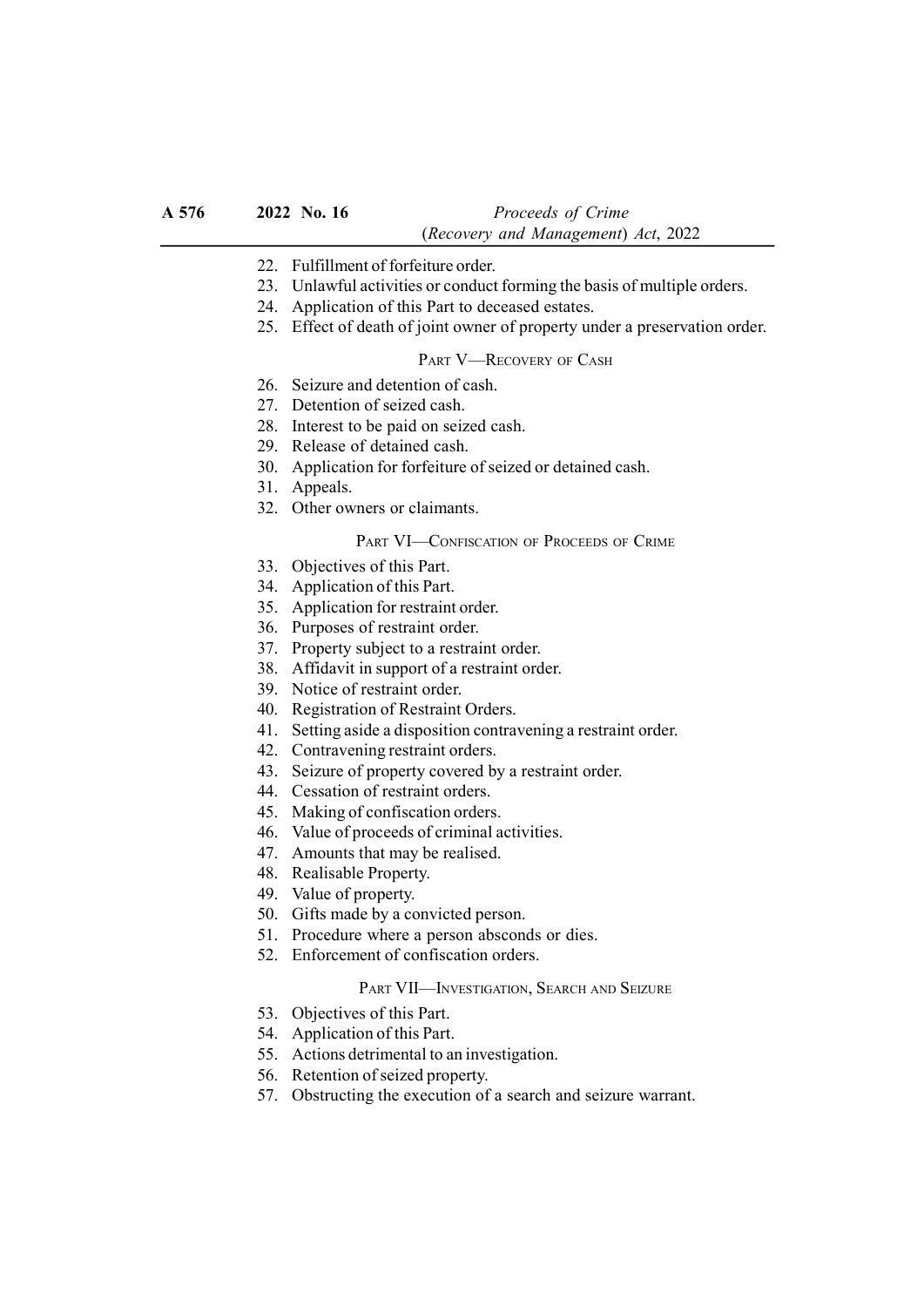#### PART VIII-ADMINISTRATION

- 58. Powers and duties of the relevant organisation in respect of property seized.
- 59. Preserving controlled property.
- 60. Rights attaching to shares.
- 61. Destroying or disposing of property.
- 62. Notice of proposed destruction or disposal of controlled property.
- 63. Proceeds from sale of property.
- 64. Discharge of confiscation orders by payment into the designated Account.
- 65. Return of income generated from controlled property.
- 66. Immunity against liability for loss.
- 67. International forfeiture provisions.

#### PART IX—CONFISCATED AND FORFEITED PROPERTIES ACCOUNT

- 68. Establishment of the Confiscated and Forfeited Properties Account.
- 69. Payments into the Confiscated and Forfeited Properties Account.
- 70. Payments out of the Confiscated and Forfeited Properties Account.
- 71. Audit of the Confiscated and Forfeited Properties Account.
- 72. Authorisation of expenditures for approved programmes of relevant organisation.

#### PART **X**-JURISDICTION

73. Jurisdiction.

# PART XI—GENERAL PROVISIONS RELATING TO LEGAL PROCEEDINGS

- 74. Burden of proof.
- 75. Stay of proceedings.
- 76. Publication of notice.
- 77. Relationship with relevant laws.
- 78. Pre-action notice.
- 79. Restriction on execution against property of the relevant organisation.
- 80. Indemnity of officers of the relevant organisation.

#### PART XII—MISCELLANEOUS PROVISIONS

- 81. Regulations and guidelines.
- 82. Interpretation.
- 83. Citation.

**SCHEDULE**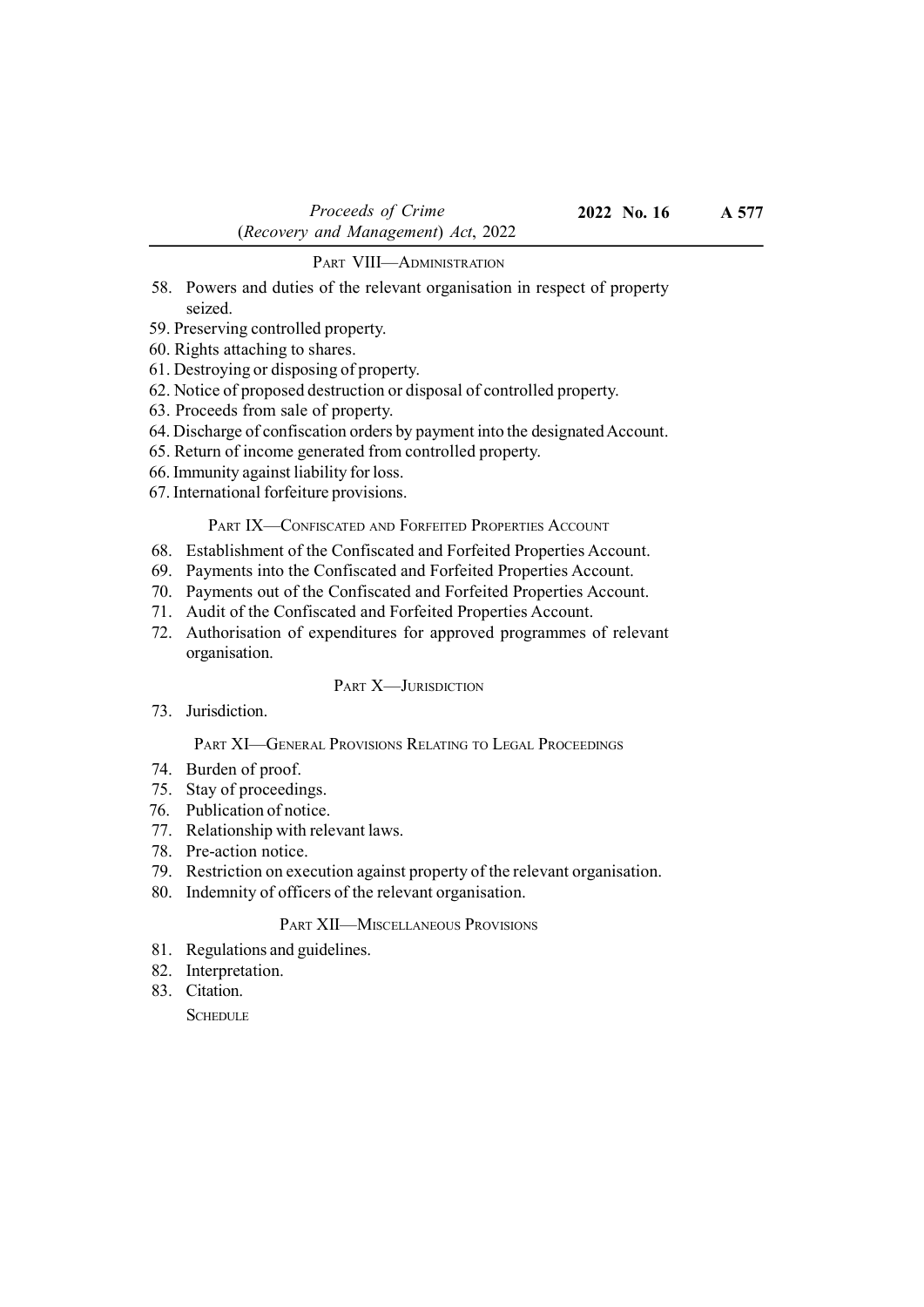(Recovery and Management) Act, 2022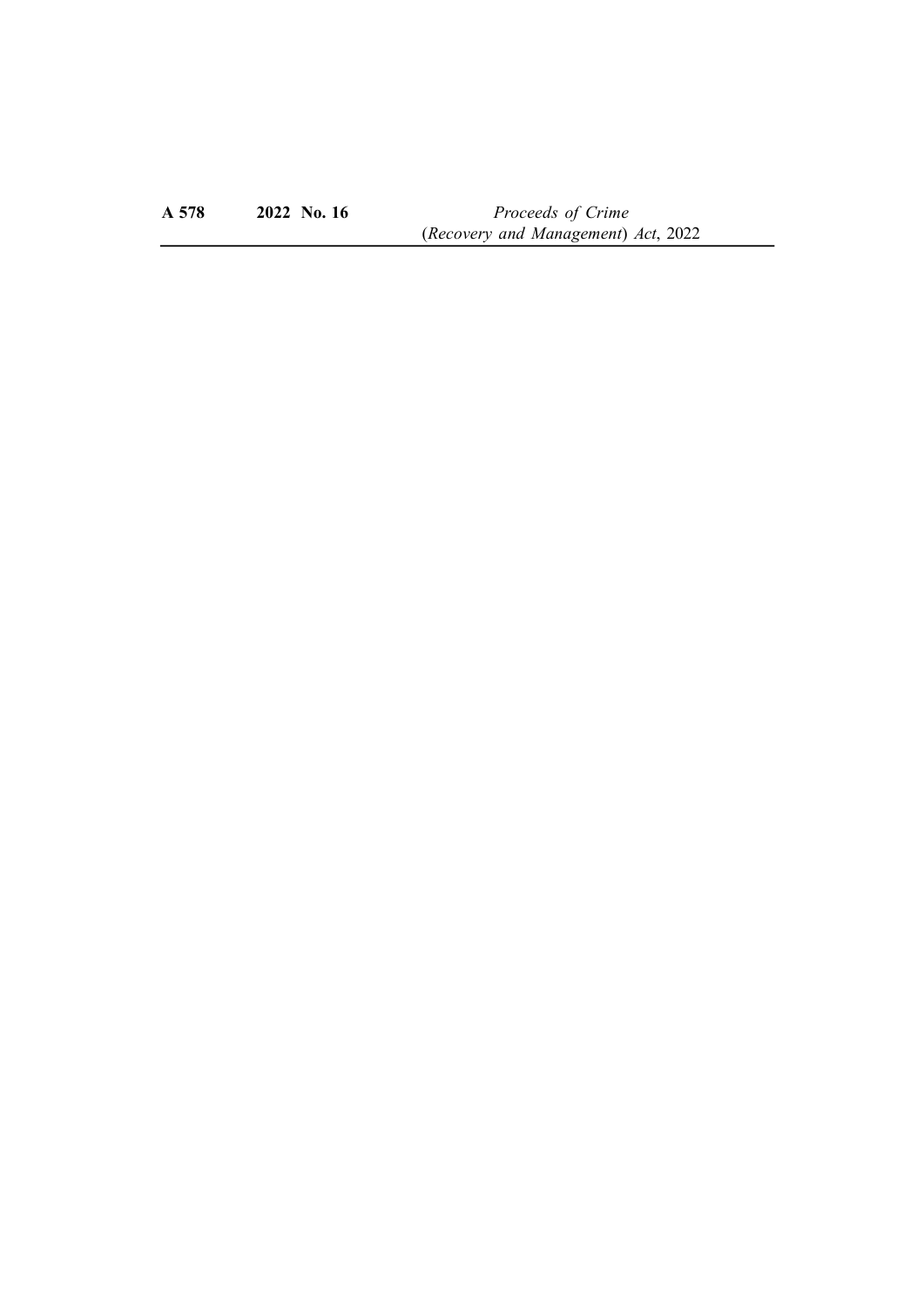# PROCEEDS OF CRIME (RECOVERY AND MANAGEMENT) ACT, 2022

#### ACT No. 16

AN ACT TO MAKE COMPREHENSIVE PROVISIONS FOR SEIZURE, CONFISCATION, FORFEITURE, AND MANAGEMENT OF PROPERTIES REASONABLY SUSPECTED TO HAVE BEEN DERIVED FROM UNLAWFUL ACTIVITIES; AND FOR RELATED MATTERS.

[12th Day of May, 2022]

ENACTED by the National Assembly of the Federal Republic of Nigeria—

PART **I**-OBJECTIVES AND APPLICATION OF THIS ACT

1.—(1) The objectives of this Act are to—

(a) provide for an effective legal and institutional framework for the recovery and management of the proceeds of crime, benefits derived therein, instrumentality of unlawful activities, and unclaimed properties reasonably suspected to be proceeds of crime ;

(b) make provisions for the restraint, seizure, confiscation and forfeiture of property derived from unlawful activities and any instrumentalities used or intended to be used in the commission of such unlawful activities ;

(c) make provisions for non-conviction based procedure for the recovery of proceeds of crime ;

(d) strengthen the criminal confiscation procedure by ensuring that the total benefit from a person's criminal activity is calculated and an equivalent amount, where recoverable, is confiscated on behalf of the Federal Government ;

(e) ensure that the relevant organisations establish the Proceeds of Crime (Management) Directorate to carry out the functions conferred on it under this Act ;

 $(f)$  strengthen collaboration among the relevant organisations in tracing and forfeiting properties reasonably suspected to be proceeds of unlawful activity through non-conviction based forfeiture proceedings ; and

(g) make provisions for the handover, management and disposal of properties forfeited to the Federal Republic of Nigeria.

2. The provisions of this Act apply to—

(a) detection, identification, investigation, and recovery of realisable assets and the proceeds and instrumentalities of unlawful activity by relevant organisations ;

(b) orders and directives by the Court to support the detection, recovery and preservation of the proceeds and instrumentalities of unlawful activity and realisable properties by relevant organisations ;

Objectives.

Commencement.

Application.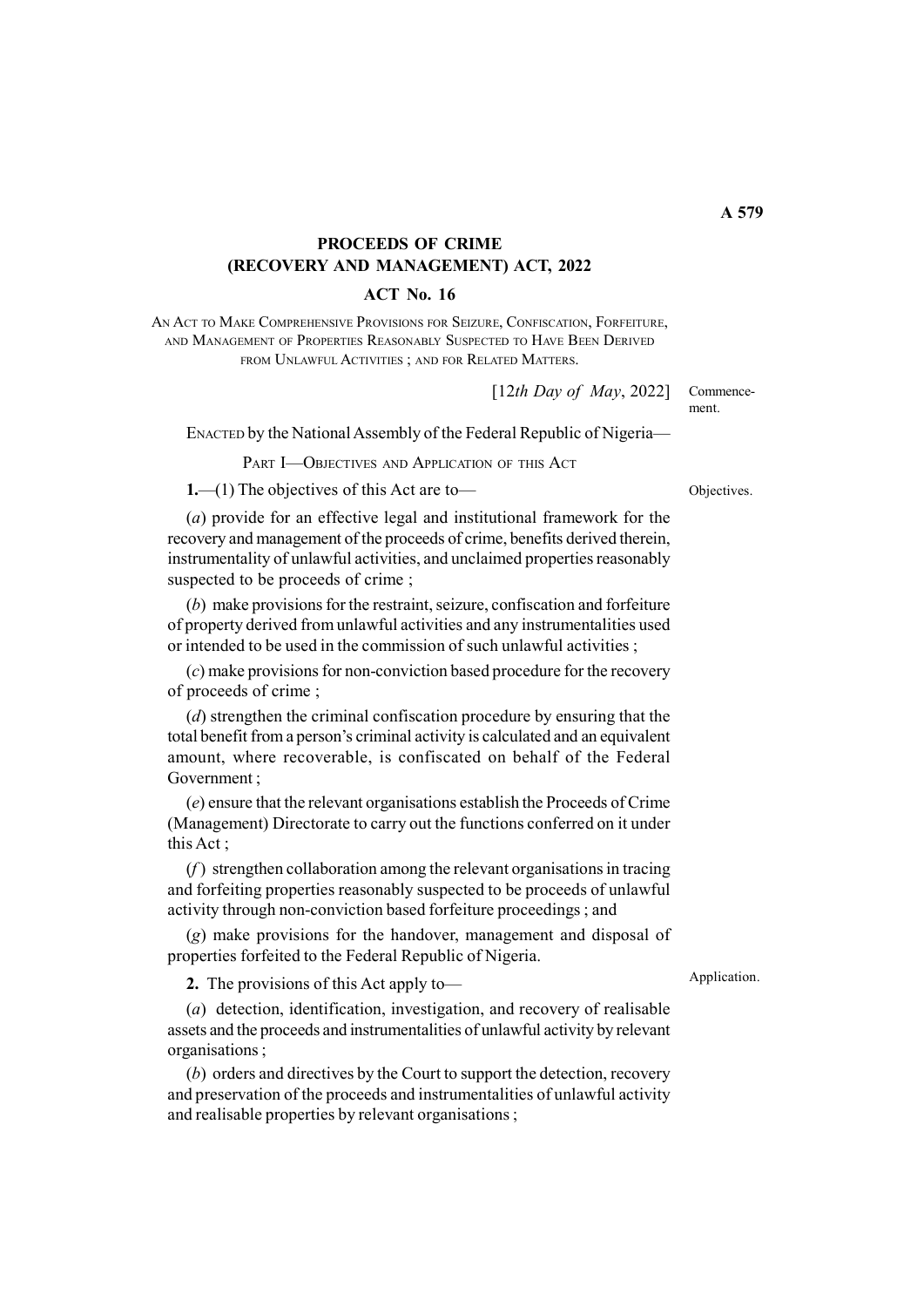(c) confiscation orders to recover a sum equivalent to the amount a convicted person has acquired from the offences charged and related offences, including accrued benefits ;

(d) management of the recovered assets and property by the relevant organisation under this Act ; and

(e) training and certification of asset recovery officers, asset recovery agents, auctioneers, bankers, consultants and judicial officers.

PART II-PROCEEDS OF CRIME MANAGEMENT DIRECTORATE

Establishment 3. The relevant organisation shall—

and  $\begin{pmatrix} a \end{pmatrix}$  enforce and administer the provisions of this Act;

(b) establish Proceeds of Crime (Management) Directorate which shall— the Proceeds

of Crime<br>Monography (i) take over and assume responsibility for the proper and effective management of properties forfeited to the Federal Government of Nigeria, Directorate

in the  $(ii)$  set standards to be applied in the handling of properties forfeited to the Federal Government of Nigeria,

> (*iii*) ensure accountability in the management of all properties forfeited to the Federal Government of Nigeria,

> $(iv)$  ensure the effective administration of properties forfeited to the Federal Government of Nigeria,

> (v) recommend training on the management of the proceeds of crime and related matters, and

> (vi) appoint private asset managers and ensure that the assets managers are properly bonded and insured ;

 $(c)$  establish and maintain—

(i) assets management and disposal systems, and

(ii) lists of approved auctioneers and valuers, and issue instructions for the realisation or security of assets whilst ensuring fair process ;

(d) establish and maintain a central database of  $-$ 

 $(i)$  all seized and recovered assets by the relevant organisation, and

(ii) asset managers, auctioneers, insurers, and other necessary support services ;

(e) work with the Federal Ministry of Justice to negotiate the return and management of all assets seized from foreign countries on behalf of the Federal or State Governments, or any other victim or for the benefit of Nigerians ;

 $(f)$  maintain statistics as to amounts recovered and managed;

functions of Management relevant organisation.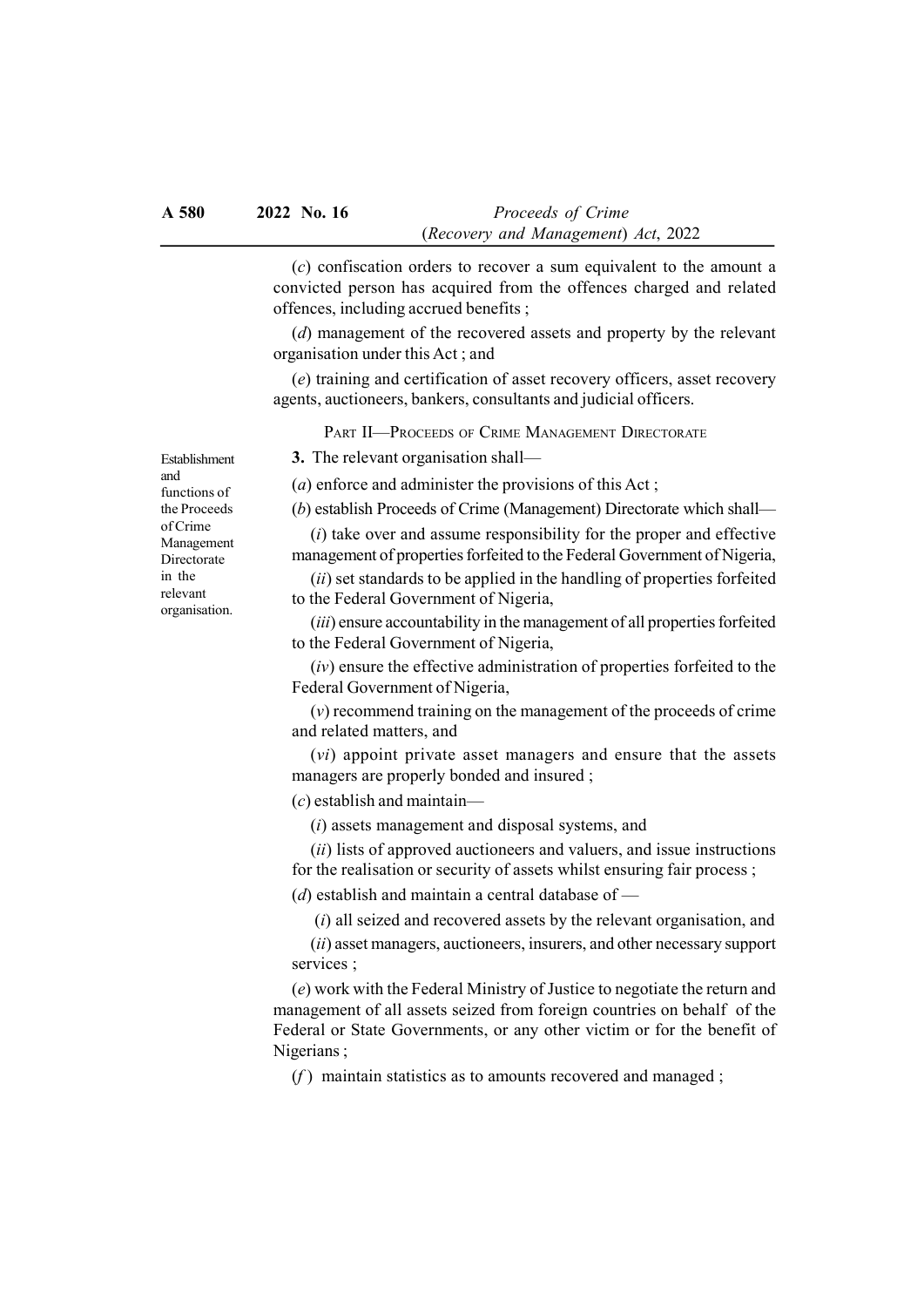(g) collaborate with other government bodies outside Nigeria that are carrying on functions, wholly or in part similar to it ;

(h) maintain an accurate inventory of all assets, with records of their location, value, condition, and description of their status in relation to any proceedings before the Court ;

 $(i)$  recommend reparations to victims of crime, where proceeds have been recovered ; and

(j) carry out such other necessary or expedient functions as may be assigned to it by the head of the relevant organisation to ensure the efficient performance of its functions under this Act.

4. The relevant organisation may subject to the provisions of this Act, execute such contracts or other arrangements, as it considers necessary and, in particular—

(a) engage contractors, asset managers, auctioneers, accountants, consultants, brokerage companies, investment advisers, financial investigators and other experts for the effective performance of its functions under this Act ;

(b) dispose assets subject to forfeiture order of a Court that—

(i) are perishable or susceptible to deterioration, or

(ii) may be excessively burdensome or expensive to maintain or administer, leading to a reduction of the recoverable amount ;

(c) do anything it considers appropriate for facilitating, or which is incidental to the performance of its functions.

5.—(1) Subject to the provisions of this Act, the Directorate shall—

(a) be informed of any property seized in the course of investigation, within 14 days or soon thereafter for the purpose of documentation ;

(b) take possession of property subject to forfeiture order from any person or entity in possession or entitled to possession of the property, and may appoint a receiver for that purpose ; and

(c) subject to the specific orders of the Court, transfer for its effective management any forfeited property within 30 days.

(2) Properties forfeited shall be vested in the relevant organisation for and on behalf of the Federal Government of Nigeria.

Powers of the relevant organisation.

> Role of the Directorate in the process of management of forfeited properties.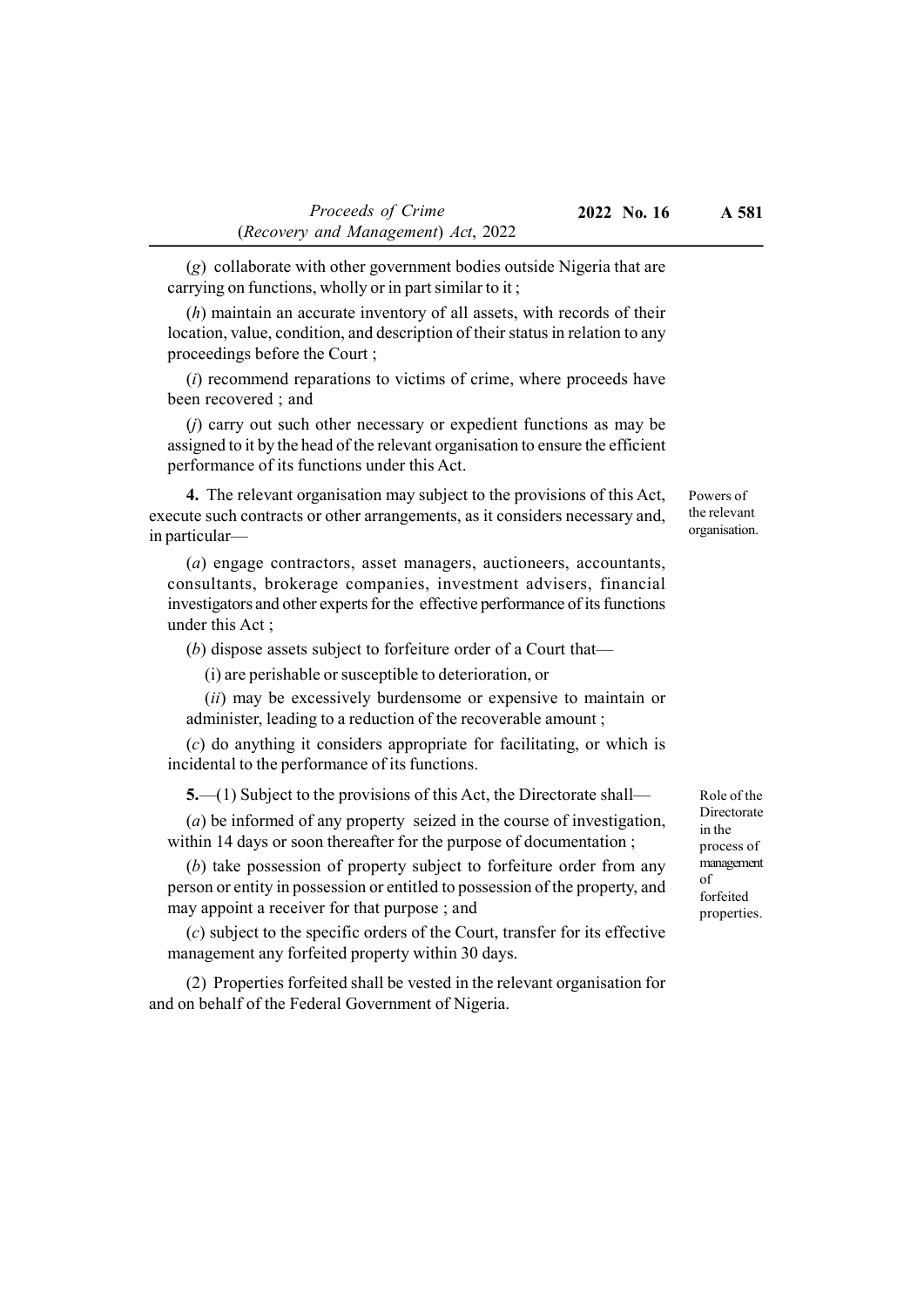|                                                     | (Recovery and Management) Act, 2022                                                                                                                                                                                                                                |
|-----------------------------------------------------|--------------------------------------------------------------------------------------------------------------------------------------------------------------------------------------------------------------------------------------------------------------------|
|                                                     | PART III-RELATIONSHIP BETWEEN THE RELEVANT ORGANISATION<br>AND OTHER ENTITIES                                                                                                                                                                                      |
| Co-operation<br>between<br>relevant<br>organisation | $6$ — $(1)$ In the performance of their functions and exercise of their<br>powers under this Act, the relevant organisation shall cooperate with other<br>relevant entities.                                                                                       |
| and other<br>entities.                              | (2) In this section, "other relevant entities" includes any other institution<br>or authority not listed as relevant organisation.                                                                                                                                 |
|                                                     | PART IV-NON-CONVICTION BASED RECOVERY OF THE PROCEEDS OF CRIME                                                                                                                                                                                                     |
| Application<br>of this Part.                        | 7. This Part applies to the recovery and forfeiture of proceeds of crime,<br>instrumentality of unlawful activity, abandoned properties or unclaimed<br>properties reasonably suspected to be proceeds of unlawful activity, without<br>conviction.                |
| Nature of                                           | $8-(1)$ Subject to the provisions of this Act—                                                                                                                                                                                                                     |
| proceedings<br>under this                           | (a) proceedings under this Part shall be civil proceedings; and                                                                                                                                                                                                    |
| Part.                                               | $(b)$ the standard of proof required in proceedings under this Part shall<br>be on a balance of probabilities.                                                                                                                                                     |
|                                                     | (2) The rules or practice relating to hearsay evidence, given in furtherance<br>of the proceeding is admissible.                                                                                                                                                   |
| Preservation<br>order.                              | $9 - (1)$ A preservation order shall be granted by the Court to preserve<br>property reasonably suspected to have been derived from unlawful activities<br>and represents instrumentality of unlawful activity or unclaimed property.                              |
|                                                     | (2) The relevant organisation may, by an ex parte application, apply to<br>the Court for a preservation order restraining a person from dealing in any<br>manner with any property, subject to such conditions and exceptions as may<br>be specified in the order. |
|                                                     | (3) The Court shall make an order under subsection (2), where there<br>are reasonable grounds to believe that the property concerned—                                                                                                                              |
|                                                     | $(a)$ represents the proceeds of unlawful activity, whether they are-                                                                                                                                                                                              |
|                                                     | $(i)$ in the hands of the person who unlawfully acquired the property in<br>the first instance, or                                                                                                                                                                 |
|                                                     | ( <i>ii</i> ) traced to any person to whom the property that represents the<br>proceeds have been passed;                                                                                                                                                          |
|                                                     | $(b)$ is involved in the facilitation of unlawful activity; or                                                                                                                                                                                                     |
|                                                     | $(c)$ is intended to be used to facilitate unlawful activity.                                                                                                                                                                                                      |
|                                                     |                                                                                                                                                                                                                                                                    |

A 582 2022 No. 16 Proceeds of Crime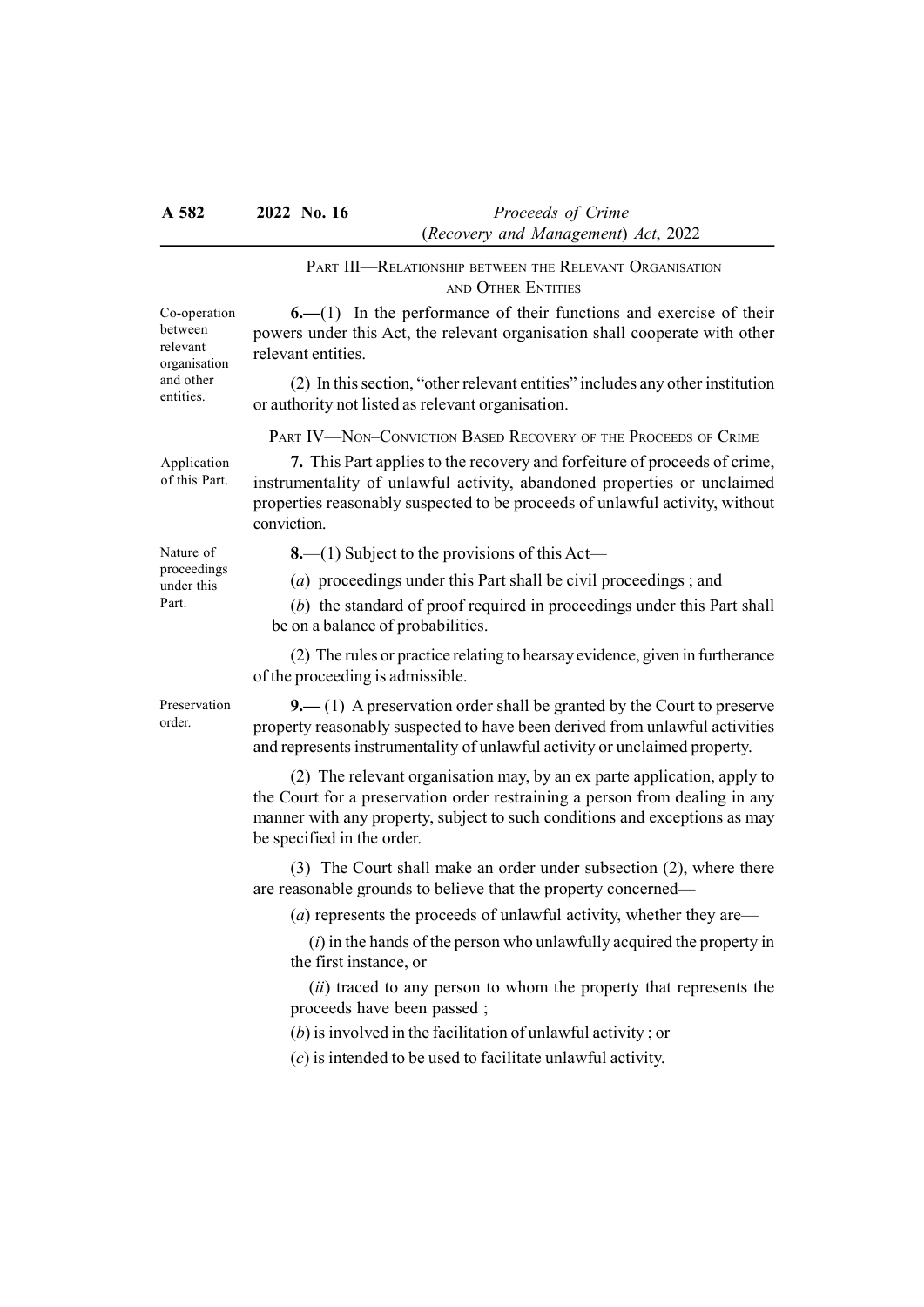(4) Where further property has been acquired as a result or profits accruing from the proceeds of unlawful activity, that further property shall be treated as the proceeds of unlawful activity.

 (5) Where property referred to in subsection (3) is comingled with other property, this section applies to the portion of the property, resulting from unlawful activity.

(6) The Court may make an ancillary order if —

(*a*) a person disposes of any property mentioned in subsection  $(3)$ ; and

(b) the person, who obtains the property disposed of, does so in good faith, for value and without notice that it was property mentioned in subsection (3).

(7) A Court making a preservation order may at the same time make any other ancillary orders that it considers appropriate for the proper, fair and effective execution of the preservation order.

(8) Upon the grant of a preservation order by the Court, the Directorate of the relevant organisation shall take possession of the property from any person in possession or entitled to possession of the property and may appoint a receiver in order to do so.

10.—(1) The Court in making a preservation order, may direct the relevant organisation to within 14 days after the making of the order notify any interested party of the preservation order by publishing same in any widely circulating national newspaper.

Notice of preservation order.

(2) A person, who has an interest in any property that is subject to a preservation order may give notice of his intention to—

(a) oppose the making of the preservation order ; or

(b) apply for an order excluding his interest in the property concerned from the operation of the preservation order.

(3) A notice under subsection (2) shall be filed and served on the relevant organisation within 14 days of the publication of preservation order.

(4) A notice given under subsection (2) shall contain full particulars of the address for the service of documents concerning further proceedings under this Part, and shall be accompanied by an affidavit stating the—

(a) full particulars of the identity of a person entering appearance ;

(b) nature and extent of his interest in the property concerned ; and

(c) reasons which the person intends to rely on in opposing the preservation order or applying for the exclusion of his interest from the operation of the preservation order.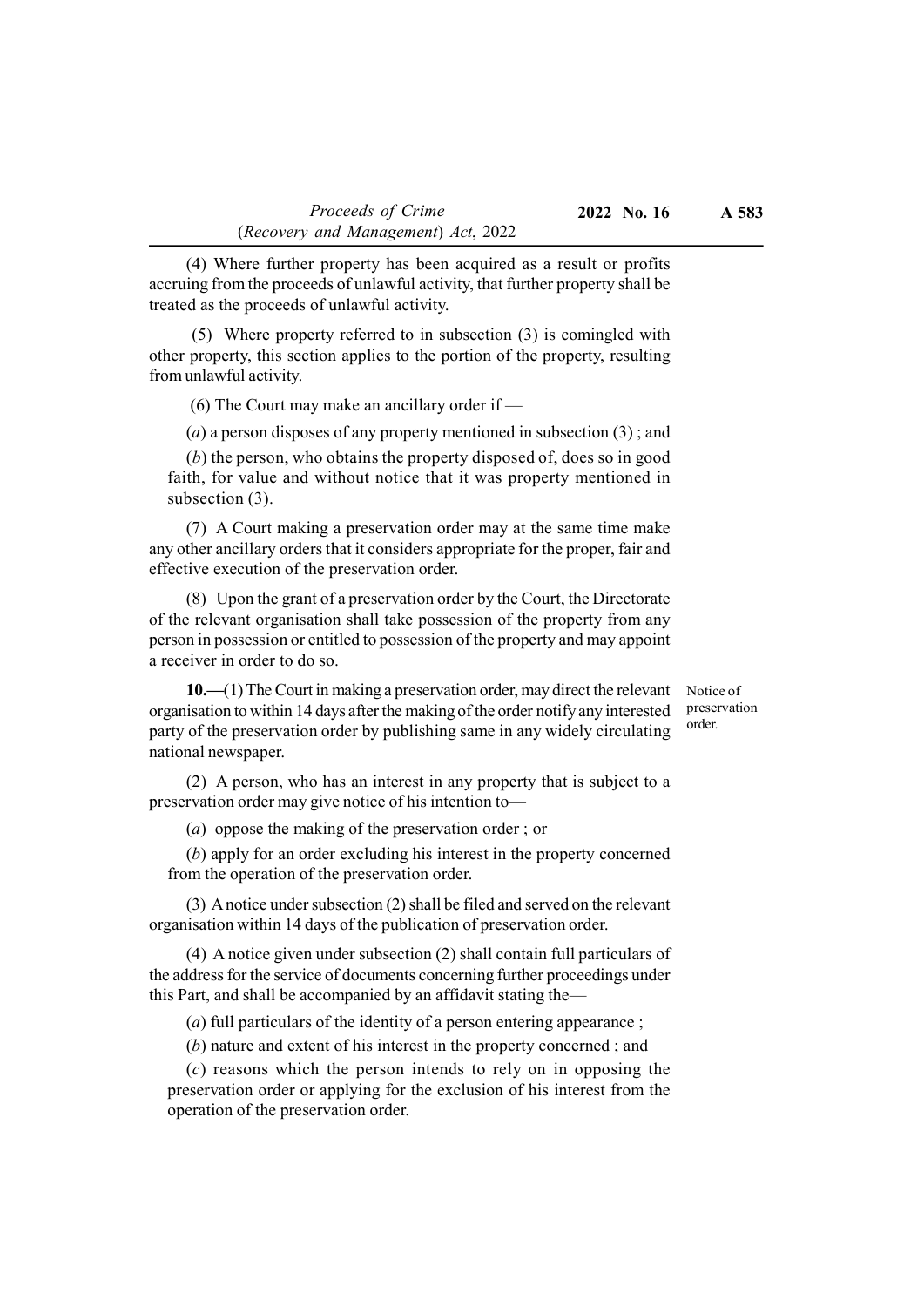| A 584                                                           | 2022 No. 16                        | Proceeds of Crime<br>(Recovery and Management) Act, 2022                                                                                                                                                                                                                                                                                                                                                        |
|-----------------------------------------------------------------|------------------------------------|-----------------------------------------------------------------------------------------------------------------------------------------------------------------------------------------------------------------------------------------------------------------------------------------------------------------------------------------------------------------------------------------------------------------|
| Duration<br>of a<br>Preservation                                |                                    | 11. A preservation order shall, subject to section 24 of this Act, expire<br>60 days after the date on which it was made, unless-                                                                                                                                                                                                                                                                               |
| Order.                                                          |                                    | (a) there is an application for a forfeiture order pending before the<br>Court in respect of the property subject to the preservation order;                                                                                                                                                                                                                                                                    |
|                                                                 |                                    | $(b)$ there is an unsatisfied forfeiture order in force, in relation to the<br>property subject to the preservation order; or                                                                                                                                                                                                                                                                                   |
|                                                                 | period.                            | $(c)$ the preservation order is rescinded before the expiration of that                                                                                                                                                                                                                                                                                                                                         |
| Renewal of<br>preservation<br>order.                            |                                    | 12.—(1) The relevant organisation may apply to the Court that granted<br>a preservation order under this Act for a renewal of the order, where—                                                                                                                                                                                                                                                                 |
|                                                                 |                                    | (a) the preservation order has not been set aside; and                                                                                                                                                                                                                                                                                                                                                          |
|                                                                 |                                    | $(b)$ there are reasonable grounds to grant the renewal.                                                                                                                                                                                                                                                                                                                                                        |
|                                                                 |                                    | (2) The cumulative period of renewals shall not exceed 180 days.                                                                                                                                                                                                                                                                                                                                                |
| Disposal of<br>property<br>subject to<br>preservation<br>order. | market value.                      | 13.—(1) Where there are reasonable grounds to believe that a property,<br>which is subject to a preservation order, may have its value diminished, or be<br>disposed of, destroyed, or damaged, removed contrary to the order or may<br>deteriorate in terms of quality or utility, the relevant organisation shall promptly<br>apply to the Court ex-parte for an order to sell the property at the prevailing |
|                                                                 | determination of the proceedings.  | (2) The proceeds from the sale of any property under subsection (1)<br>shall be invested in the Central Bank of Nigeria treasury bills, pending the                                                                                                                                                                                                                                                             |
|                                                                 | accrued interest where applicable. | (3) Where a preservation order is set aside or the sales revoked by<br>order of Court, the relevant organisation shall, after exercising its right of<br>appeal, pay to the owner of the property the proceeds of sales together with                                                                                                                                                                           |
| Appointment<br>of asset                                         | the relevant organisation to-      | $14.$ (1) Where the Court has made a preservation order, it may direct                                                                                                                                                                                                                                                                                                                                          |
| manager for<br>property                                         |                                    | ( <i>a</i> ) appoint an asset manager to-                                                                                                                                                                                                                                                                                                                                                                       |
| subject to a<br>preservation                                    |                                    | (i) assume control of the property,                                                                                                                                                                                                                                                                                                                                                                             |
| order.                                                          |                                    | (ii) administer the property and do any act necessary for that purpose,                                                                                                                                                                                                                                                                                                                                         |
|                                                                 |                                    | <i>(iii)</i> carry on the business or undertaking, where the property is an<br>on-going business or undertaking, with due regard to any applicable law,                                                                                                                                                                                                                                                         |
|                                                                 | detained in custody, and           | $(iv)$ sell or otherwise dispose of the property, in the case of property<br>that is perishable, or liable to deterioration, decay or injury by being                                                                                                                                                                                                                                                           |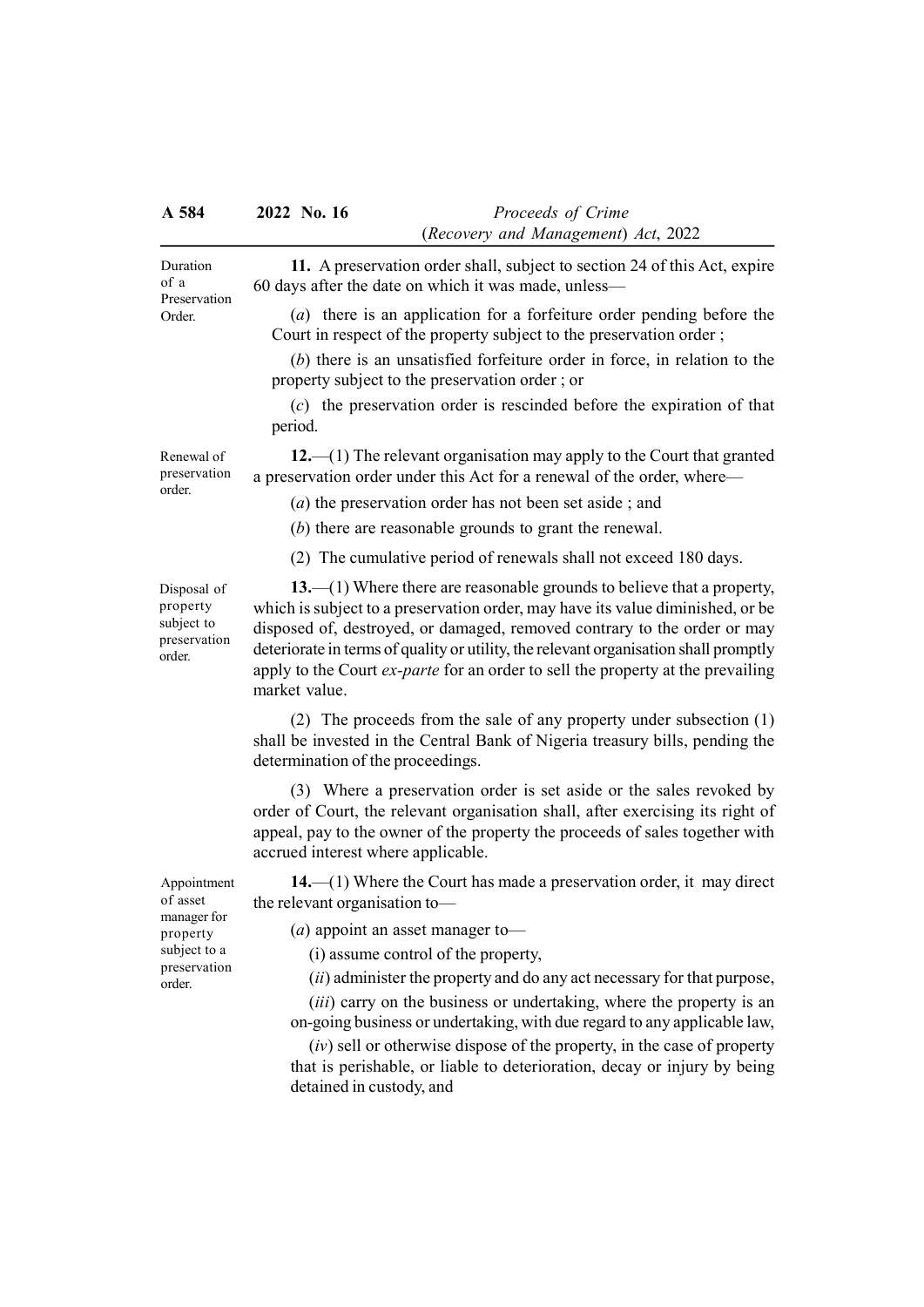(v) sell or otherwise dispose of the property where it is not economically viable to maintain ;

(b) order a person holding any property subject to a preservation order to surrender the property into the custody of the asset manager, immediately or within such period as the Court may determine ; and

(c) serve the preservation order on the relevant organisation for the purpose of documentation and accurate data management.

(2) Where any property subject to a preservation order is not surrendered within the period that has been determined under subsection (1) (b), an authorised officer of the relevant organisation may enter by force, if necessary, any premises, where he reasonably believes the property is situate, in order to search for and seize the property.

(3) Appointed asset managers may be accompanied by authorised officers of the relevant organisation or law enforcement officers as are reasonably required in order to effect entry into premises.

15.—(1) The Court making a preservation order may direct the appropriate land registration authority to place a restriction on the land register, in respect of the immovable property.

(2) An order of restriction made under subsection (1) may specify that the immovable property shall not, without the consent of the Court —

(a) be mortgaged or otherwise encumbered ;

(b) be attached or sold in execution :

(c) vest in the official receiver concerned, when the estate of the owner of that immovable property is sequestrated ; and

(d) form part of the assets of any company or body corporate, where the owner of the immovable property is a company or other body corporate, which is being wound up.

(3) Subject to subsection (1), the registration authority shall—

(a) enter the restriction in its register and endorse the office copy of the title deed to that effect ; and

(b) endorse on the original of the title deed, when it is produced.

(4) The restriction referred to in subsection (3) (a) shall—

(a) be effective against any person, in whose favour a mortgage or other charge was registered, prior to the endorsement of the restriction on the title deed of the immovable property ; and

(b) lapse on the lawful transfer of ownership of the immovable property concerned.

Orders in respect of immovable property subject to a preservation order.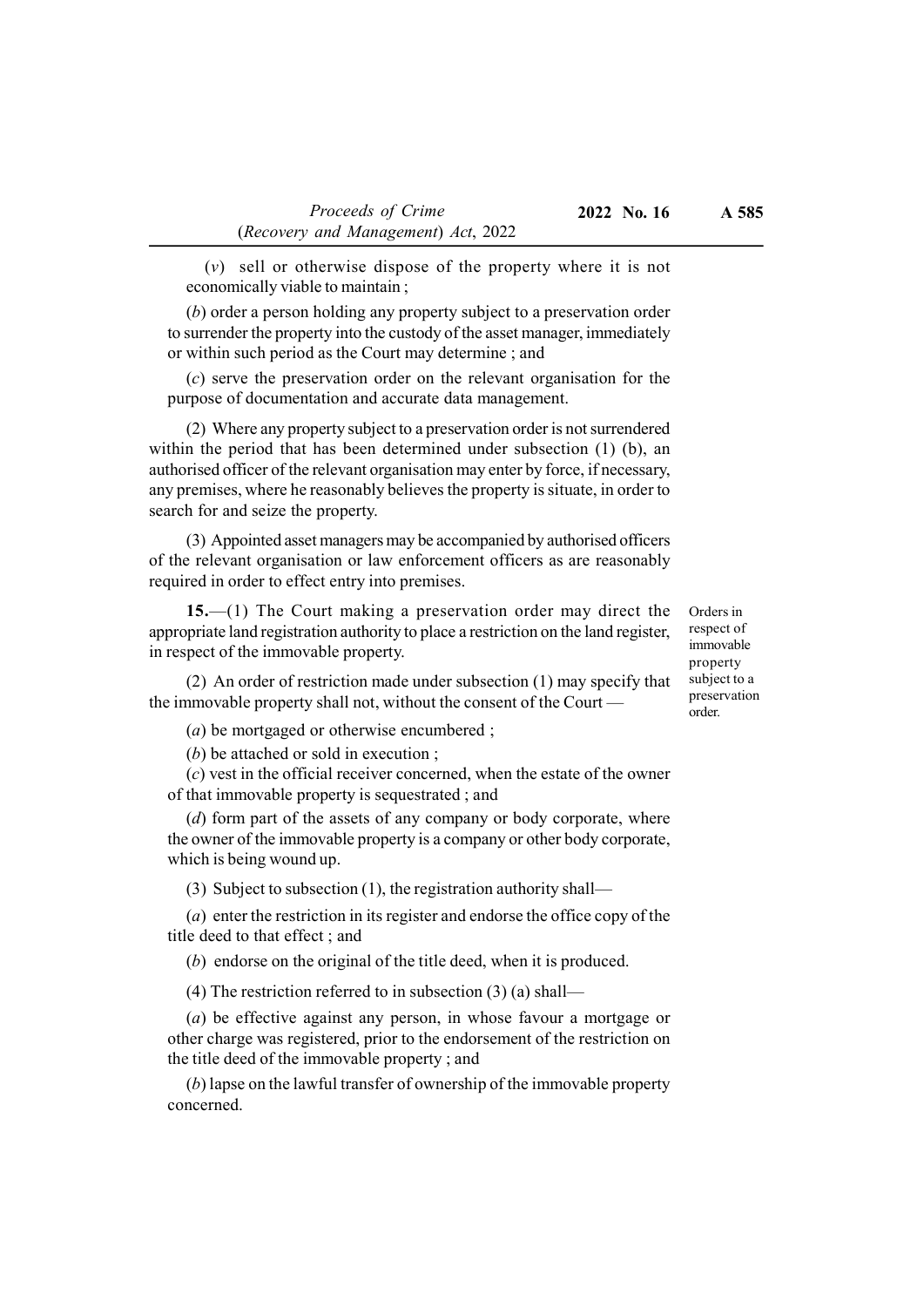(5) A person affected by an order specified in subsection (1) may, at any time, upon showing good cause, apply for the rescission of the order.

16. The Court that makes a preservation order—

(a) may, on application by the person affected by the order, vary the preservation order, authorise the seizure of the property concerned, or any other ancillary order, as it may deem appropriate ; or

(b) may rescind the preservation order when the proceedings against the defendant concerned are concluded in the person's favour.

17.—(1) Where a preservation order is in force and before the expiration of the stipulated time, the relevant organisation may apply to the Court by way of motion of notice for a forfeiture order against all or any part of the property that is subject to the preservation order.

(2) The relevant organisation shall give 14 days notice of an application under subsection (1) to every person who pursuant to the notice given under section 10 (1) of this Act had shown interest in the property sought to be forfeited.

 (3) A person who pursuant to the notice given under section 10 (1) of this Act may, subject to compliance with section  $10(2)$  and  $(3)$ , appear at the hearing of the application under subsection  $(1)$  to —

(a) oppose the making of the order ; or

(b) apply for an order—

 $(i)$  excluding his interest in the property from the operation of the order, or

(ii) varying the operation of the order in respect of the property, and may adduce evidence at the hearing of the application.

(4) Where the Court grants the forfeiture order, the property referred to in subsection (1) shall be forfeited to the Federal Government of Nigeria.

Service of notice out of time.

18.—(1) Where a person for any reason, failed to serve notice under section 10 (2) of this Act, he may apply to the Court for leave to serve the notice out of time.

(2) An application under subsection (1) may be made before the application for a final forfeiture is heard by the Court.

(3) The Court may grant leave to an applicant referred to in subsection (1), to serve notice under section 10 (2) of this Act within the period which the Court deems appropriate, where the Court is satisfied on good cause shown that the applicant has—

Variation and rescission of order.

Application for forfeiture order.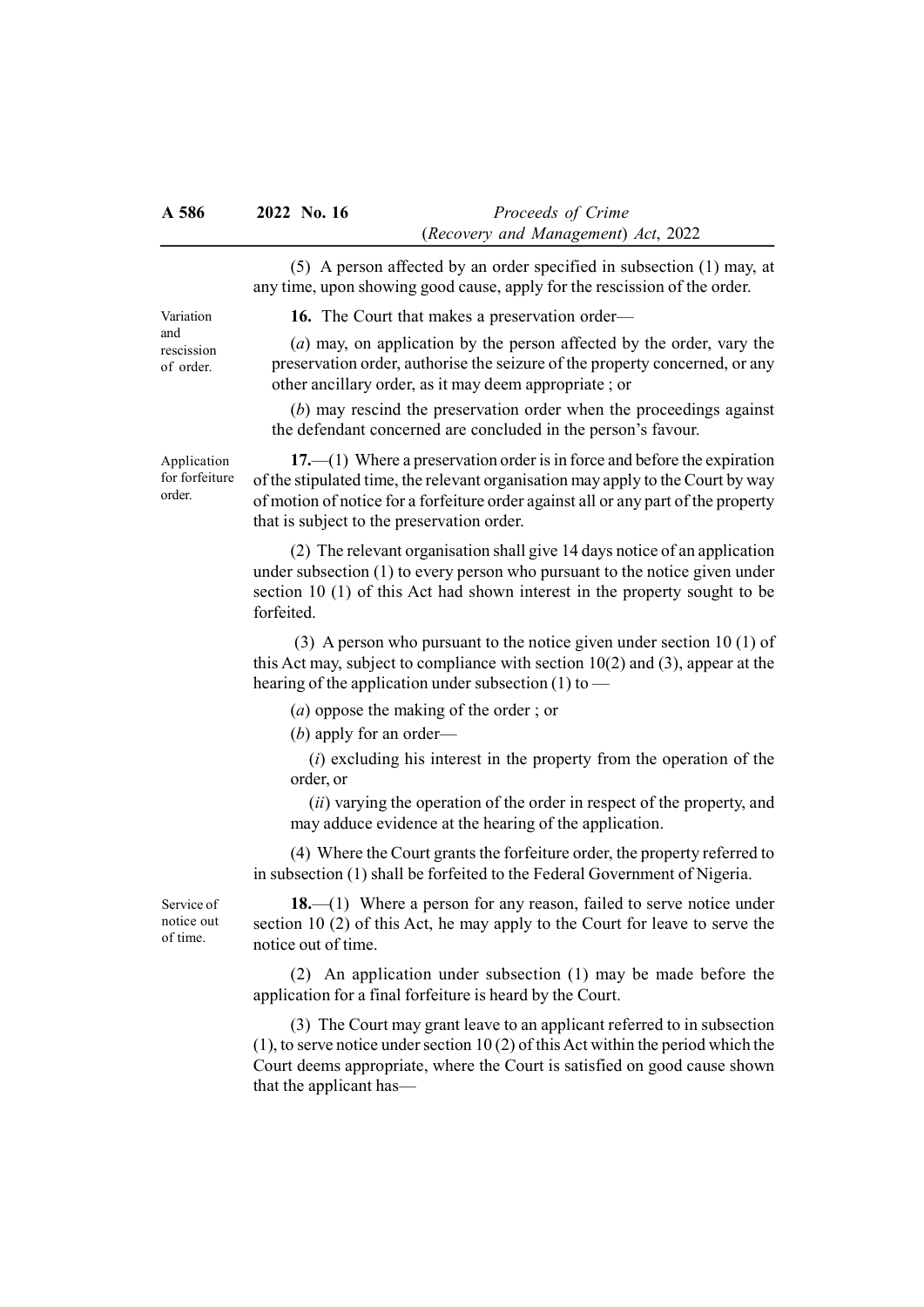(a) sufficient reason for failing to serve notice under section  $10(2)$ ; and

(b) an interest in the property that is subject to the preservation order.

(4) A notice served after leave has been obtained under this section shall—

(a) contain full particulars of the address of the person who served the notice for the delivery of documents concerning further proceedings under this Part ; and

(b) be accompanied by the affidavit referred to in section 10 (3) of this Act.

 (5) Where the Court has granted leave for notice under section 10 (2) of this Act to be served out of time under this section, it may direct the applicant to pay any or all of the costs that have arisen or may arise as a result of the notice being served out of time.

19.—(1) Subject to section 22 of this Act, the Court shall make a forfeiture order under this Act where it finds on a balance of probabilities that the property concerned is reasonably suspected to—

Making of a forfeiture order.

(a) be proceeds of unlawful activity ;

(b) represent whether directly or indirectly the proceeds of unlawful activity ;

(c) be involved in the facilitation of unlawful activity ; or

 $(d)$  be intentionally used for unlawful activity.

(2) The Court may—

(a) where it makes a forfeiture order, or

(b) at any time after making the order, make any ancillary order that it considers appropriate, including orders for and with respect to facilitating the transfer of property forfeited to the relevant organisation, on behalf of the Federal Government of Nigeria.

(3) The absence of a person whose interest in property may be affected by a forfeiture order shall not prevent the Court from making the order.

(4) The validity of an order under subsection (1) shall not be affected by the outcome of criminal proceedings or of an investigation with a view to instituting those proceedings, in respect of an offence with which the property concerned may be associated.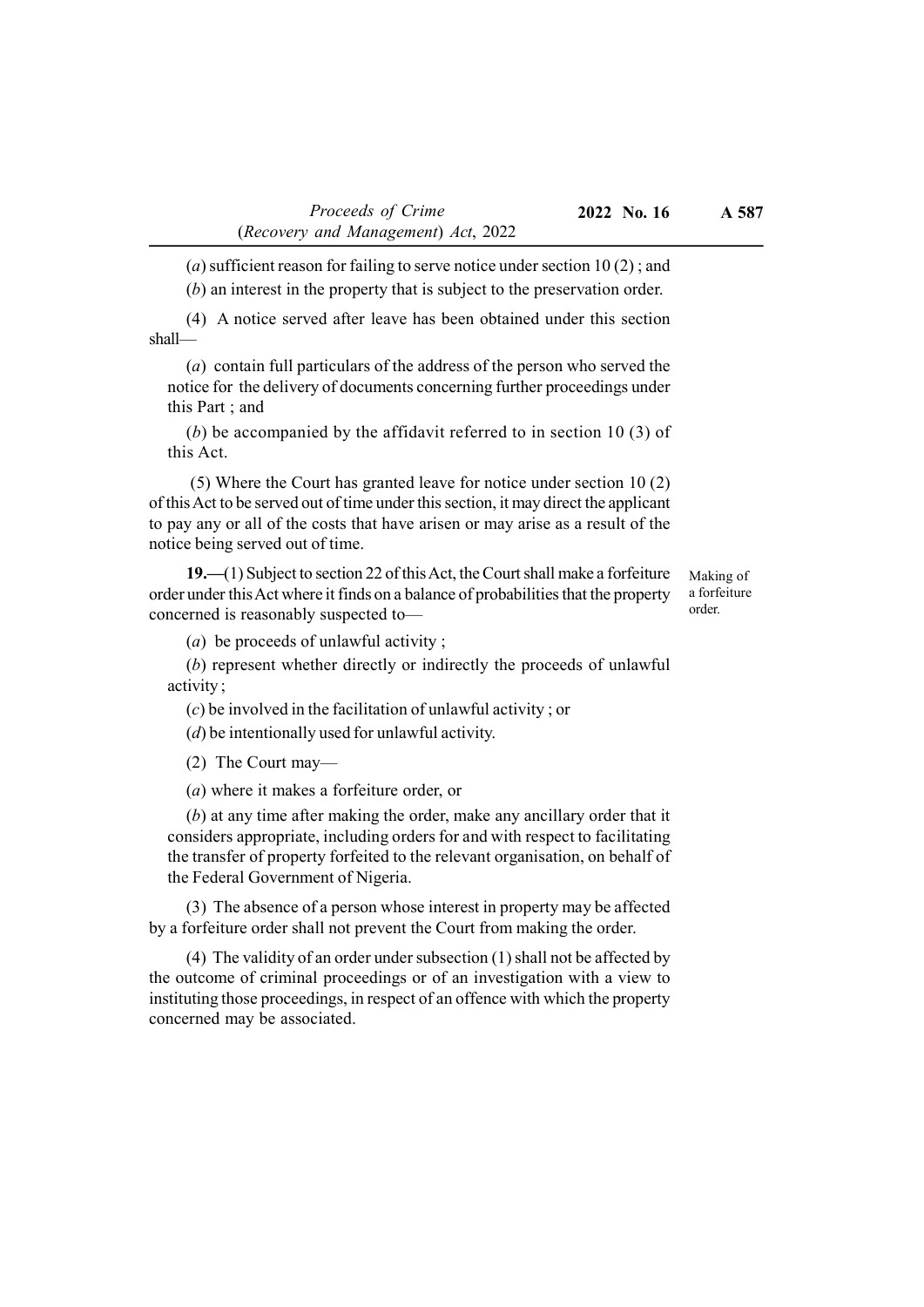| A 588 | 2022 No. 16 | Proceeds of Crime                   |
|-------|-------------|-------------------------------------|
|       |             | (Recovery and Management) Act, 2022 |

Effect of appeals on preservation or other ancillary orders.

Effect of forfeiture order.

20. A preservation order and any order authorising the seizure of the property concerned or other ancillary order that is in force at the time of any decision regarding the making of a forfeiture order under this Act shall remain in force pending the outcome of any appeal against the decision concerned.

21.—(1) With effect from the date when the Court makes a forfeiture order, the property subject to the order is forfeited to Federal Government of Nigeria.

(2) On a forfeiture order taking effect, the relevant organisation shall promptly handover to the Directorate, the forfeited property.

22.—(1) The Directorate of the relevant organisation shall, in accordance with the directions of the Court—

(a) deposit any money forfeited under this Act into the Confiscated and Forfeited Properties Account established under section 68 of this Act ; or

(b) dispose of the property forfeited by sale or any other means and deposit the proceeds of the sale or disposition into the said account.

(2) Subject to the provisions of this Act, any right or interest in forfeited property not exercisable by or transferable to the relevant organisation, shall expire and shall not revert to the person, who had possession, or was entitled to possession of the property immediately before the forfeiture order took effect.

(3) A person referred to in subsection (2) or any other person, who acts with or on behalf of the person—

(a) commits an offence, if he purchases or attempts to purchase the forfeited property ; and

(b) is liable on conviction to a fine of at least twice the value of the property sold.

(4) The expenses incurred in connection with the forfeiture and the sale, including expenses of seizure, maintenance and custody of the property pending its disposition, advertisement, and the Court costs shall be defrayed out of the designated account.

23. The fact that a preservation order or a forfeiture order has been made on the basis of unlawful activity or conduct in which a specific person has been involved shall not prevent the making of another or other preservation orders or forfeiture orders on the basis of the same unlawful activity or conduct.

Fulfillment of forfeiture order

Unlawful activities or conduct forming the basis of multiple orders.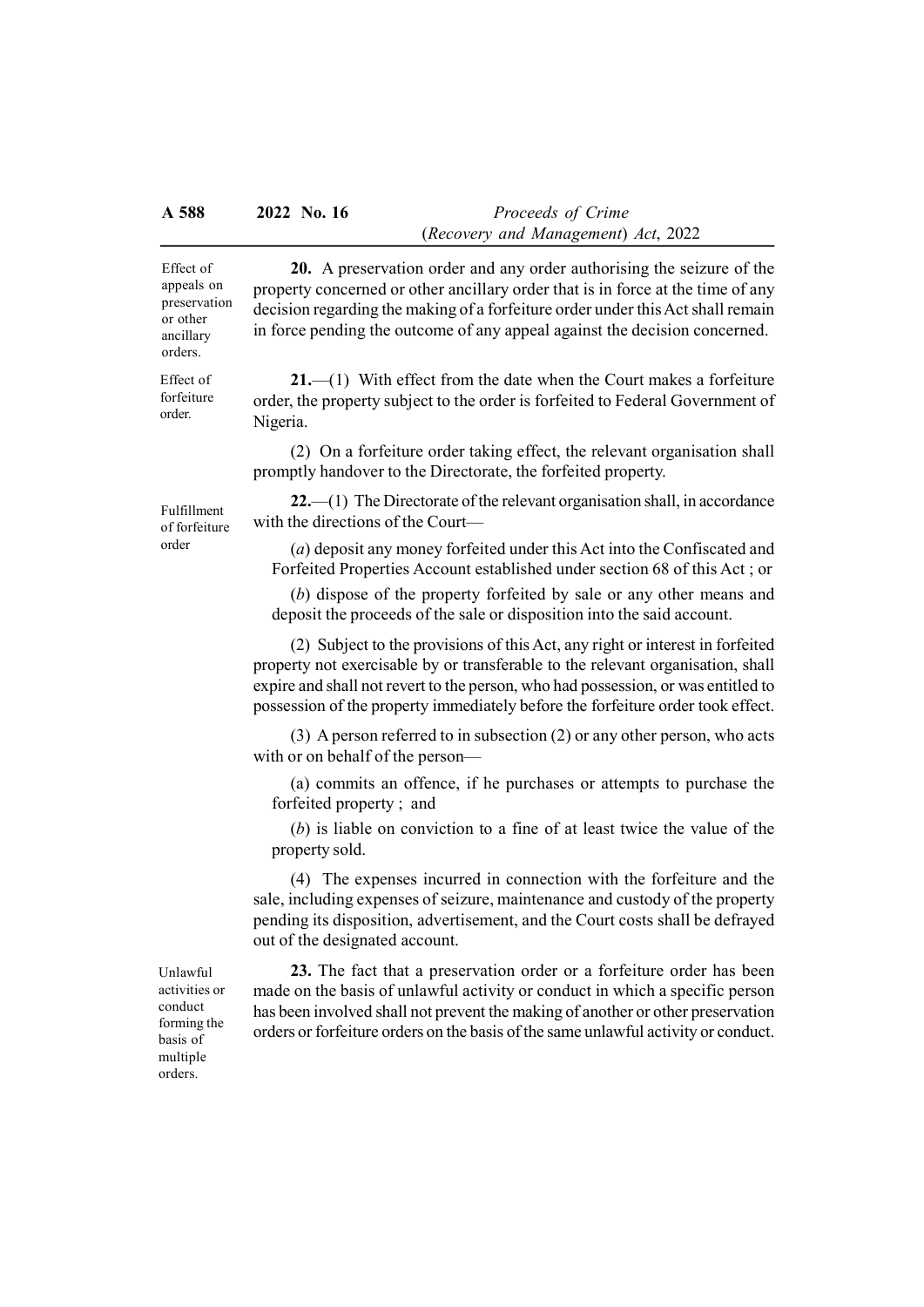$24$ ,  $-$ (1) A notice authorised or required to be given to a person under this Part shall, in the case of a deceased person, be sufficiently given to the administrator or executor of the deceased person's estate, or to a person acting in that capacity.

(2) A reference in this section to the property of a person shall, in the case of a deceased person, be a reference to property that the deceased person held immediately before his death.

(3) An order may be applied for and made under this section—

(a) in respect of property, which forms part of a deceased person's estate ; and

(b) on evidence adduced concerning the activities of a deceased person.

 $25.$ —(1) Where a person has an interest in property, as a joint owner, his death after a preservation order is made in respect of the interest does not, while the order is in force, operate to vest the interest in the surviving joint owner or owners, and the preservation order shall continue to apply to the interest, as if the person had not died.

(2) A forfeiture order made in respect of the interest referred to in subsection (1) shall apply, as if the order took effect in relation to the interest immediately before the person died.

 (3) Subsection (1) does not apply to the interest in property where a preservation order ceases to apply to that interest without a forfeiture order being made in respect of that interest.

#### PART V-RECOVERY OF CASH

26.—(1) A designated officer may seize and detain any cash in the process of being moved within or outside Nigeria, where he has reasonable grounds to suspect that it—

(a) directly or indirectly represents proceeds of unlawful activity or is intended to be an instrumentality of an offence ; or

(b) is above the prescribed amount under the law and has not be declared to the appropriate authorities.

(2) In this Part—

 $(a)$  "cash" includes—

(i) notes and coins in any currency,

 $(ii)$  cheques of any kind, including travelers' cheques,

(iii) bankers' draft,

(iv) bearer bonds and bearer shares, and

(v) jewelries and gold, and

Effect of death of joint owner of property under a preservation order.

Seizure and detention of cash.

Application of this Part to deceased estates.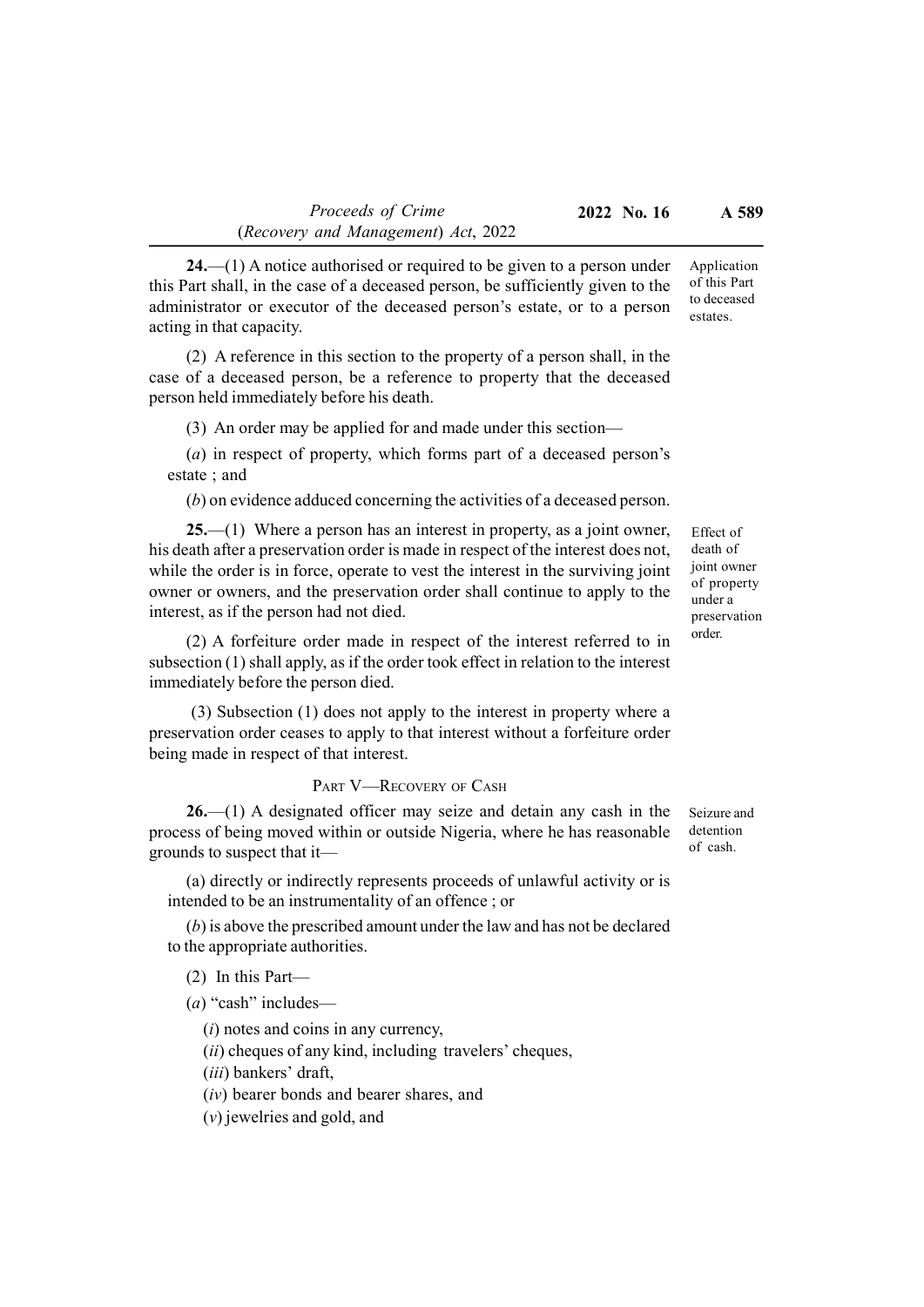(b) "designated officer" means an officer of Nigeria Customs Service, National Drug Law Enforcement Agency, Economic and Financial Crimes Commission, Nigeria Police Force, Nigeria Immigration Service and officers of other relevant organisations.

Act No. 11,2011. Cap. C45, LFN, 2004. Cap. F34, LFN, 2004.

(3) The "prescribed amount" in this Part, means the equivalent amount in United States Dollar specified in the Money Laundering (Prohibition) Act, the Customs and Excise Management Act, Foreign Exchange (Monitoring and Miscellaneous) Provisions Act or in an order or regulations issued by the Attorney-General, in consultation with the Central Bank of Nigeria.

(4) For the purpose of subsection (3), any amount of cash moved within or outside Nigeria in a currency other than United States Dollars shall be taken to be its United States Dollar equivalent, calculated in accordance with the prevailing exchange rate.

(5) The Court shall adopt summary proceedings under this Part.

Detention of seized cash.

27.—(1) Where the designated officer continues to have reasonable grounds for his suspicion, cash seized under section 26 of this Act may be detained initially for a period of seven days to enable the designated officer apply to the Court for an order to detain the cash.

(2) The period referred to in subsection (1) shall not include Saturdays and Sundays or any day which is a public holiday in Nigeria.

(3) The period for which the cash, or any part of it, may be detained may be extended by an order of the Court, but the order shall not authorise the detention of the cash, or any part of it, beyond three months, commencing from the date of the order.

(4) Subsequent orders for the continued detention of the cash may be made by the Court but no order shall authorise the further detention of the cash beyond a cumulative period of 12 months commencing from the date of the first order.

(5) An application for an order under subsections (3) and (4) may be made by a designated officer, and the Court may make the order, where satisfied, in relation to any cash to be further detained, that there are reasonable grounds to believe that the cash is—

(a) the proceeds of unlawful activity ; or

(b) intended to be an instrumentality of an offence and that—

 $(i)$  its continued detention is justified while its derivation is further investigated or consideration is given to bringing, in Nigeria or elsewhere, proceedings against any person for an offence with which the cash is connected, or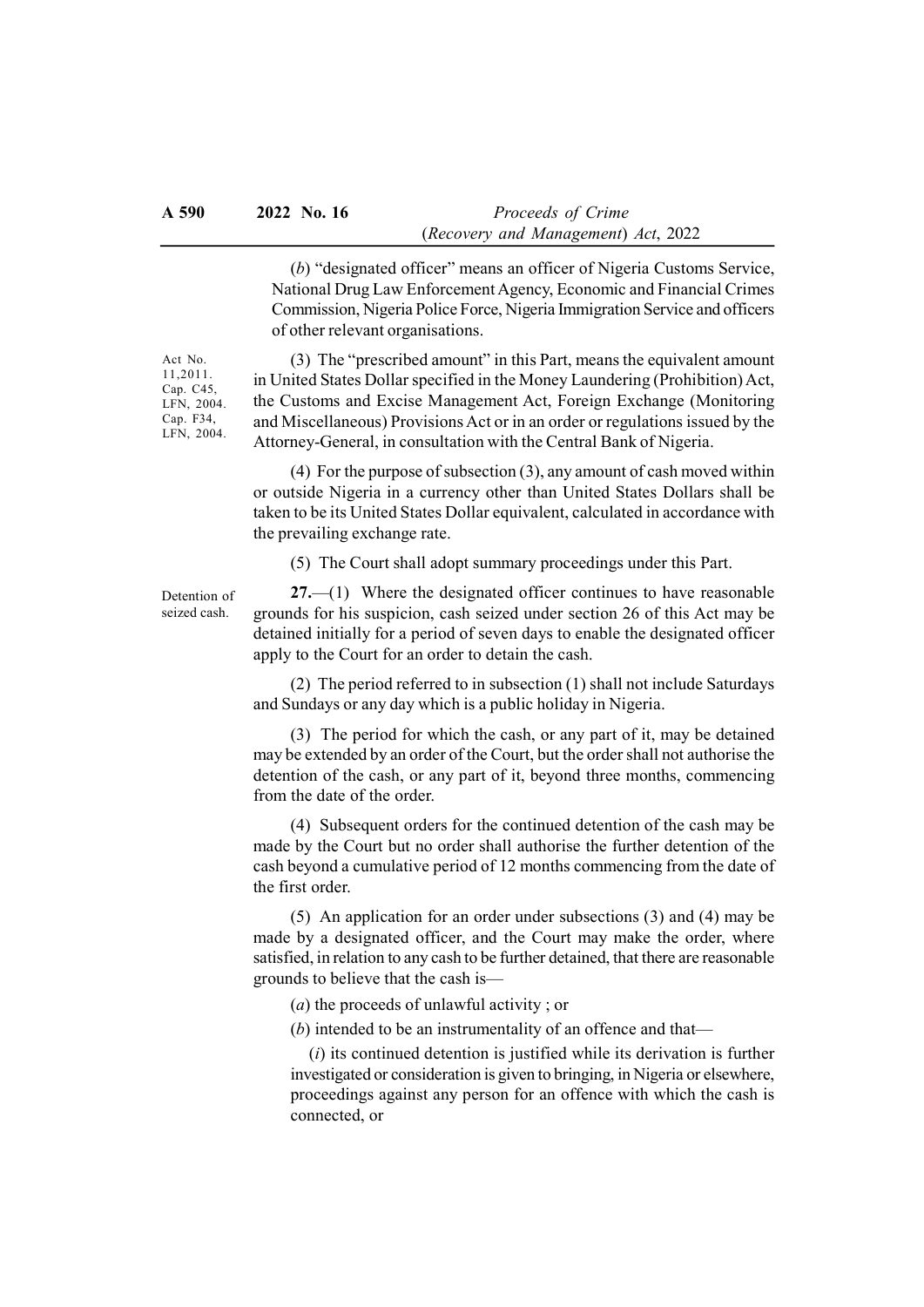(*ii*) proceedings against a person for an offence with which the cash is connected have started and have not been concluded.

(6) Where cash is detained by virtue of subsection (5), the Court may direct its release if satisfied, on an application made by the person from whom it was seized that—

(a) there are no justifiable grounds for the detention of the cash ; or

(b) the grounds for the continued detention of the cash, as specified in subsection (5), cease to exist.

28.—(1) Where cash under section 27 of this Act—

(a) is detained, by officers of other relevant organisation, the Directorate shall be immediately notified within seven days, for purpose of documentation and the cash paid into the designated account of the relevant organisation ; or

(b) was seized under section 26 (1) of this Act, the relevant organisation shall, subject to subsection (2), release on an application made by the person from whom the cash was seized, the part of the cash to which the suspicion does not relate.

(2) Where—

(a) part of the cash, referred to in subsection  $(1)$  to which suspicion does not relate, may still be subject to a confiscation order, under Part VI of this Act, and

(b) an application for a restraint order, under Part VI of this Act in respect of a person, who has an interest in the cash has been made and refused,

the relevant organisation may retain the cash in the designated account, until such time as a confiscation order is made in respect of the cash, or until an application made under this Act is granted by the Court.

29.—(1) This section applies where cash is detained under section 27 of this Act.

(2) The Court may direct the release of the whole or any part of detained cash, where satisfied on application by the person from whom the cash is seized, that the conditions in section 33 of this Act no longer exist in relation to the cash to be released.

(3) The relevant organisation may on the receipt of the order of the Court, under whose order the cash is detained, release the whole or part of the cash, where satisfied that its detention is no longer justified.

(4) Where the relevant organisation is dissatisfied with the order of release, it shall timeously lodge an appeal against the order.

Release of detained cash.

Interest to be paid on seized cash.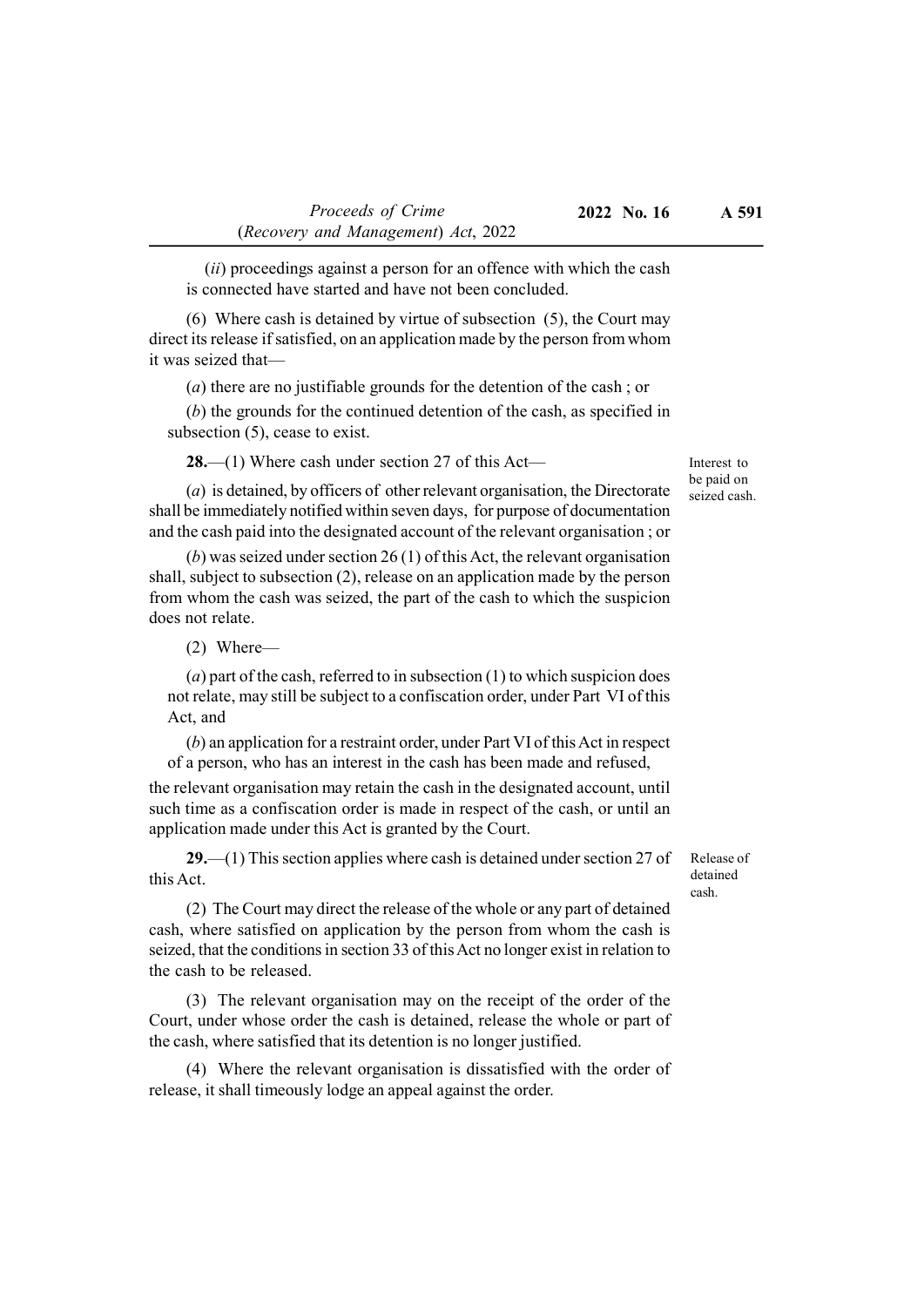| A 592 | 2022 No. 16 | Proceeds of Crime                   |
|-------|-------------|-------------------------------------|
|       |             | (Recovery and Management) Act, 2022 |

Application for forfeiture of seized or detained cash.

Appeals.

Other owners or claimants.

30.—(1) Where cash is detained under section 27 of this Act, an application for forfeiture of the whole or part of the cash may be made to the Court by the relevant organisation.

(2) The Court may order forfeiture of cash or any part of the cash, where it is satisfied that the cash is proceeds of unlawful activity, is intended to be an instrumentality of an unlawful activity.

(3) Where an application for forfeiture of cash has been refused, the cash shall not be released until all proceedings, including proceedings on appeal are concluded.

31. Where the Court refuses an application under section 27 of this Act for forfeiture of cash detained under section 25 of this Act, the relevant organisation may appeal to the Court of Appeal.

32.—(1) A third party, who has interest in the cash detained under section 30 of this Act or any part of it, may apply to the Court for the release of the cash or any part of it.

(2) Where it appears to the Court that—

(a) the applicant was deprived of the cash to which an application relates ; and

(b) the cash belongs to the applicant, the Court may order the cash to which the application relates to be released to the applicant and may make any other orders as it deems fit.

PART VI-CONFISCATION OF PROCEEDS OF CRIME

of this Part.

Objectives 33. The objectives of this Part are to-

(a) demonstrate that a convicted person should not be allowed to benefit from the proceeds of his criminal activity ;

(b) provide an effective process by which the total benefit from a person's criminal activity is calculated and an equivalent amount, where recoverable, is confiscated on behalf of the Federal Government of Nigeria ;

(c) enable the relevant organisation implement confiscation proceedings against a convicted person ;

(d) ensure the preservation of all realisable properties, as defined under section 53 of this Act, and ensure that the realisable properties are preserved and available to satisfy a confiscation order ; and

(e) ensure that the realisable properties are preserved and available to satisfy a confiscation order.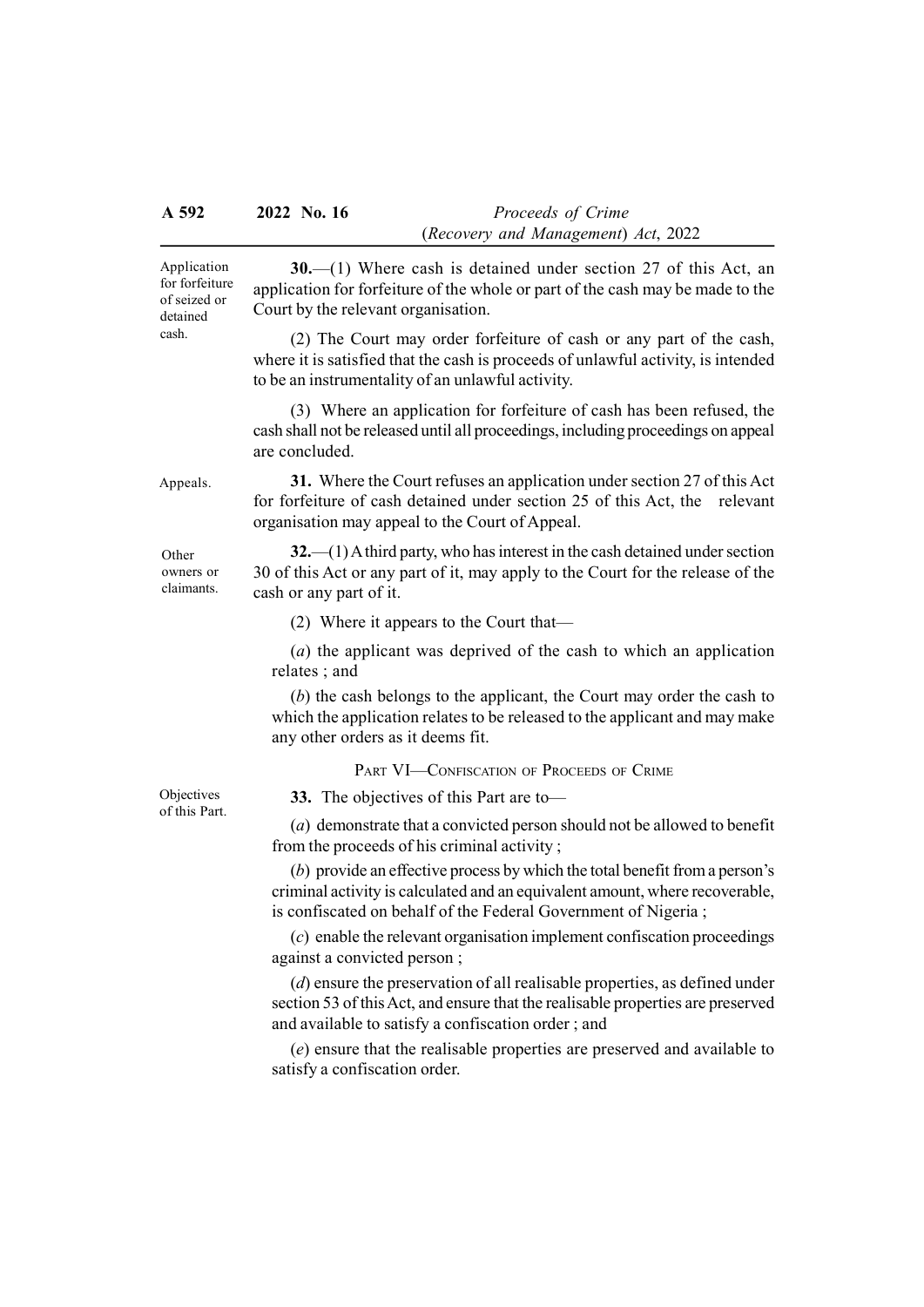34. The provisions of this Part apply to—

(a) restraint orders designed to prevent a defendant from dealing with realisable assets held under his custody or control ;

(b) confiscation orders that aim to secure payment of a sum of money up to the amount that a convicted person has acquired from the offences for which he was convicted ; and

(c) management of realisable property by the Directorate of the relevant organisation once a restraint order is granted by the Court.

35. The Court may, on the application of the relevant organisation, make an order that realisable property shall not, except in the manner as may be specified in the order, be disposed of or otherwise dealt with by any person, where—

(a) a defendant—

 $(i)$  has been convicted of an offence or has been charged with an offence and a confiscation order has been made against the defendant, or it appears to the Court that there are reasonable grounds for believing that a confiscation order may be made against the defendant, or

 $(ii)$  is to be charged with an offence and the Court is satisfied that the defendant is to be charged, and it appears to the Court that there are reasonable grounds for believing that a confiscation order may be made against the defendant ; and

(b) an affidavit under this Act has been filed in support of the application.

36.—(1) The relevant organisation may apply to the Court for a restraint order for the purposes specified under this Part.

(2) A restraint order may specify that it applies to—

(a) all realisable property held by the specified person, whether the property is described in the order ; or

(b) realisable property transferred to the specified person after the order is made.

(3) An application for a restraint order may—

(a) be made ex-parte ; and

(b) provide for the period of the notice referred to in section 40 of this Act to be given to persons affected by the order.

 (4) The Court making a restraint order may also make further orders in respect of the discovery or disclosure of any facts, including facts relating to any property over which the defendant may have effective control and the

Purposes of restraint order.

Application for restraint order.

Application

of this Part.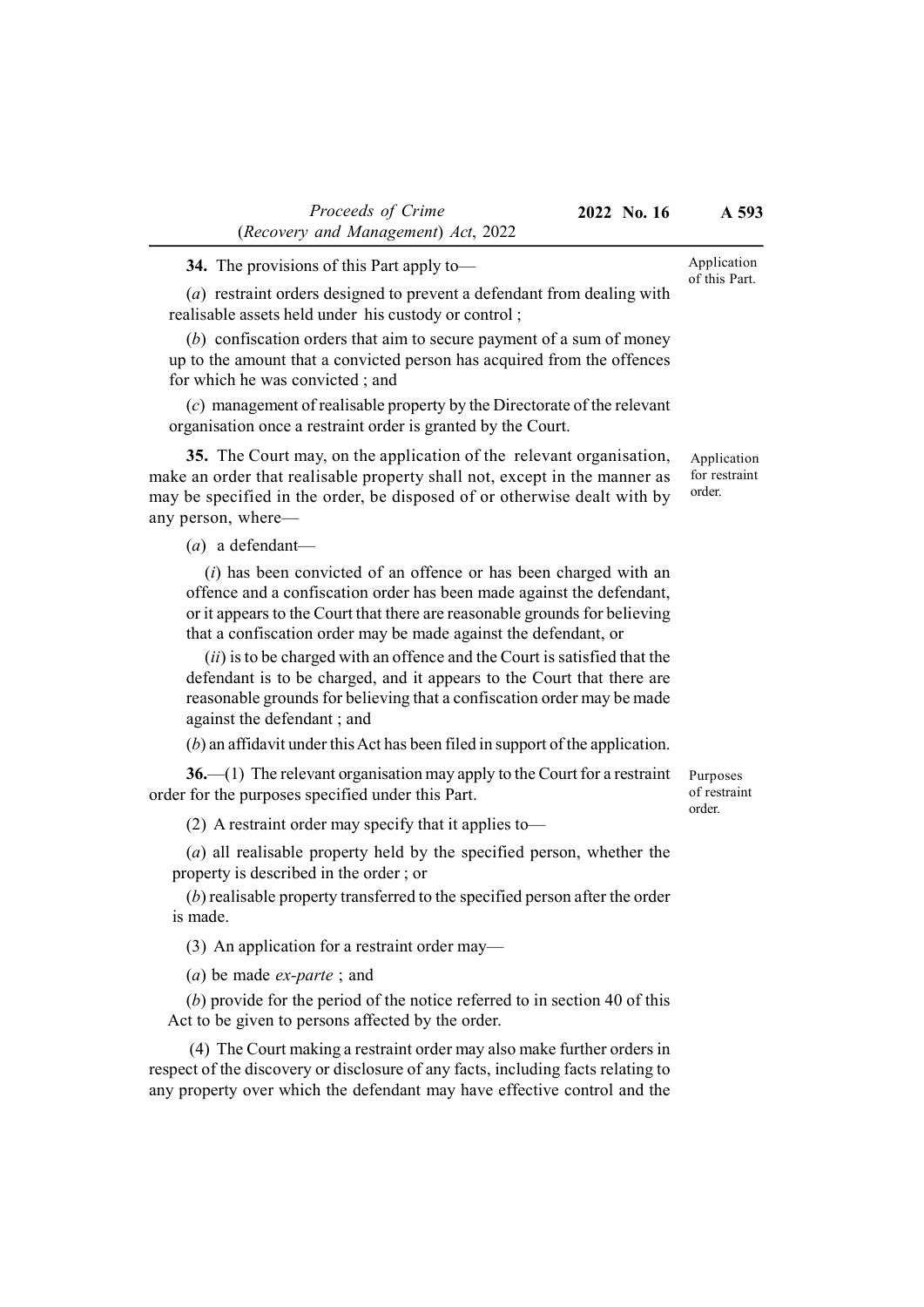location of the property, as the Court may consider necessary or expedient with a view to achieving the objectives of the restraint order.

(5) The Court making a restraint order shall, at the same time, make an order—

(a) authorising the relevant organisation or an authorised person acting on its behalf, to take custody or control of any property specified in the order ;

(b) for entering premises, where necessary ; and

(c) any other ancillary orders that the Court considers appropriate for the proper, fair and effective execution of the order.

subject to a

Property **37.** A restraint order may be made in respect of  $-$ 

(a) such realisable property as may be specified in the restraint order restraint order. and held by the person against whom the order is made;

> (b) all realisable property held by the person against whom the restraint order is made, whether specified in the order or not ;

> (c) specified property of another person that is subject to the effective control of the relevant person, whether that other person's identity is known ;

> (d) specified property of the relevant person that is in the custody of another person which are proceeds of the offence or an instrumentality of the offence, whether that other person's identity is known ;

> (e) all property which, when it is transferred to a person referred to in paragraph (d) after the making of the restraint order, would be a realisable property ; and

 $(f)$  affected gifts made by the relevant person.

 $38$ —(1) The application for a restraint order shall be supported by an affidavit made by the relevant organisation stating the belief that the property is of a type mentioned in section 37 of this Act.

(2) The Court shall not make a restraint order unless it is satisfied that the facts disclosed in the affidavit support the reasonable belief expressed by the relevant organisation.

(3) The Court may request the relevant organisation to provide additional information in support of the affidavit.

39.—(1) Where the Court makes a restraint order, the relevant organisation where practicable shall give notice to—

(a) all persons affected by the restraint order ; and

(b) any other person who may be affected by an order to seize any property in furtherance of the restraint order.

Affidavit in support of a restraint order.

Notice of restraint order.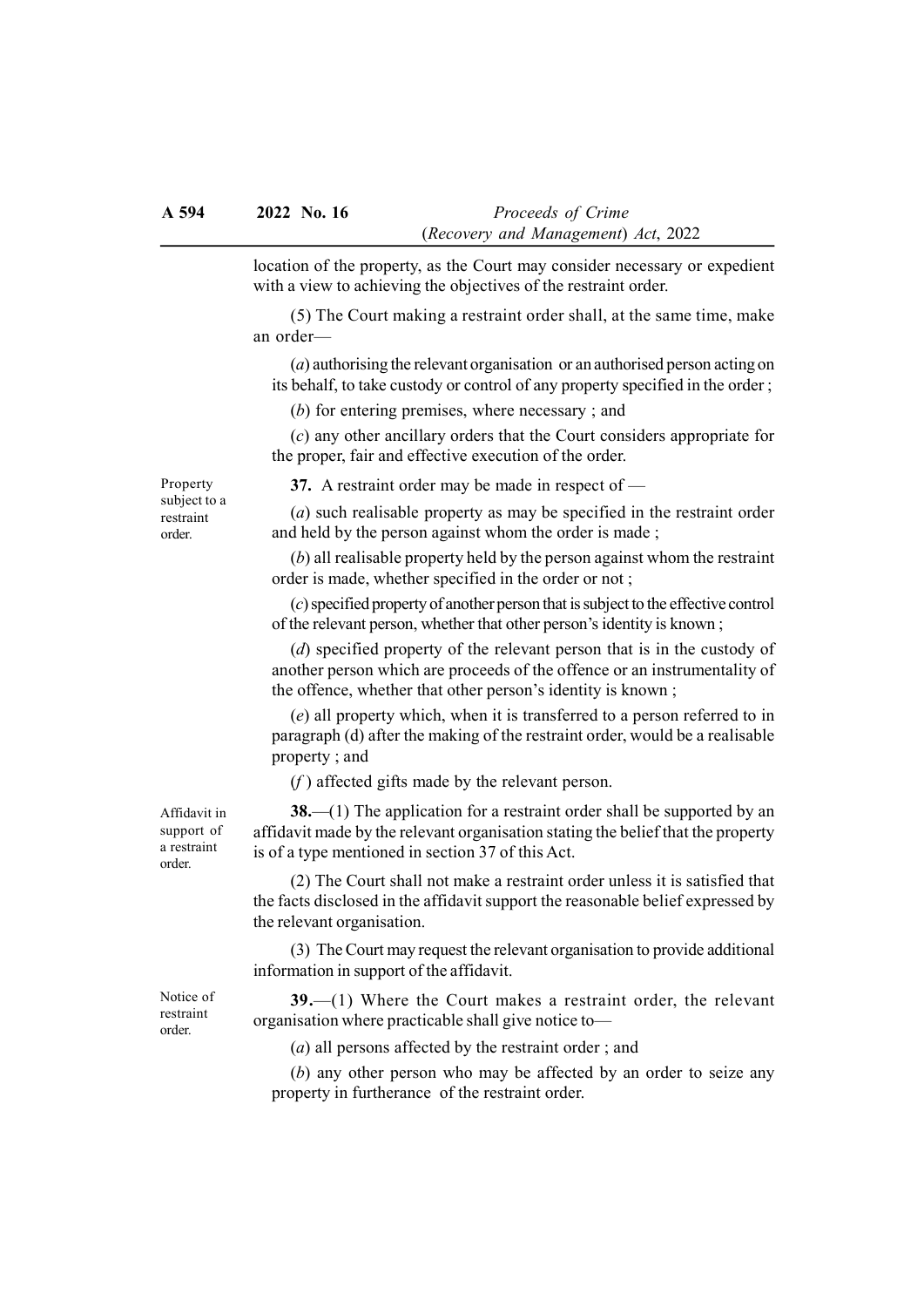(2) The notice referred to in subsection (1), where practicable shall—

(a) be served before or at the time of any seizure and in any other case after the order is obtained ; and

 $(b)$  contain—

 $(i)$  a copy of the restraint order,

(*ii*) the details of the issuing Court, and

(*iii*) the name and address of the applicant or other person to whom inquiries regarding the restraint order may be made.

40.—(1) A registration authority that keeps a register of properties of a particular kind shall, on application by the relevant organisation, register the particulars of a restraint order, as it affects the property in that register.

(2) A person, who subsequently deals with the registered property shall be deemed—

(a) not to be acting in good faith for the purposes of section 39 of this act ; and

(b) to have notice of the restraint order for the purposes of section 37 of this act.

41.—(1) The relevant organisation may apply to the Court to set aside a disposition or dealing with a property that contravenes a restraint order, where that disposition or dealing was not—

(a) for sufficient consideration ; or

(b) in favour of a person, who acted in good faith.

 (2) The relevant organisation shall give to each party to the disposition or dealing, written notice of both the application and the grounds on which it seeks the setting aside of the disposition or dealing.

 (3) The Court may set aside the disposition or dealing and declare the rights of any person, who acquired interest in the property void.

42. A person, who knowingly disposes of or otherwise deals with a property subject of a restraint order, commits an offence and is liable on conviction to a fine of at least N5,000,000 or imprisonment for a term of two years or both.

43. The relevant organisation may, in order to prevent any realisable property from being disposed of or removed contrary to a restraint order, enter into any premises and seize the property if it has reasonable grounds to believe that the property will be disposed of or removed.

Registration of Restraint Orders.

Setting aside a disposition contravening a restraint order.

Contravening restraint orders.

Seizure of property covered by a restraint order.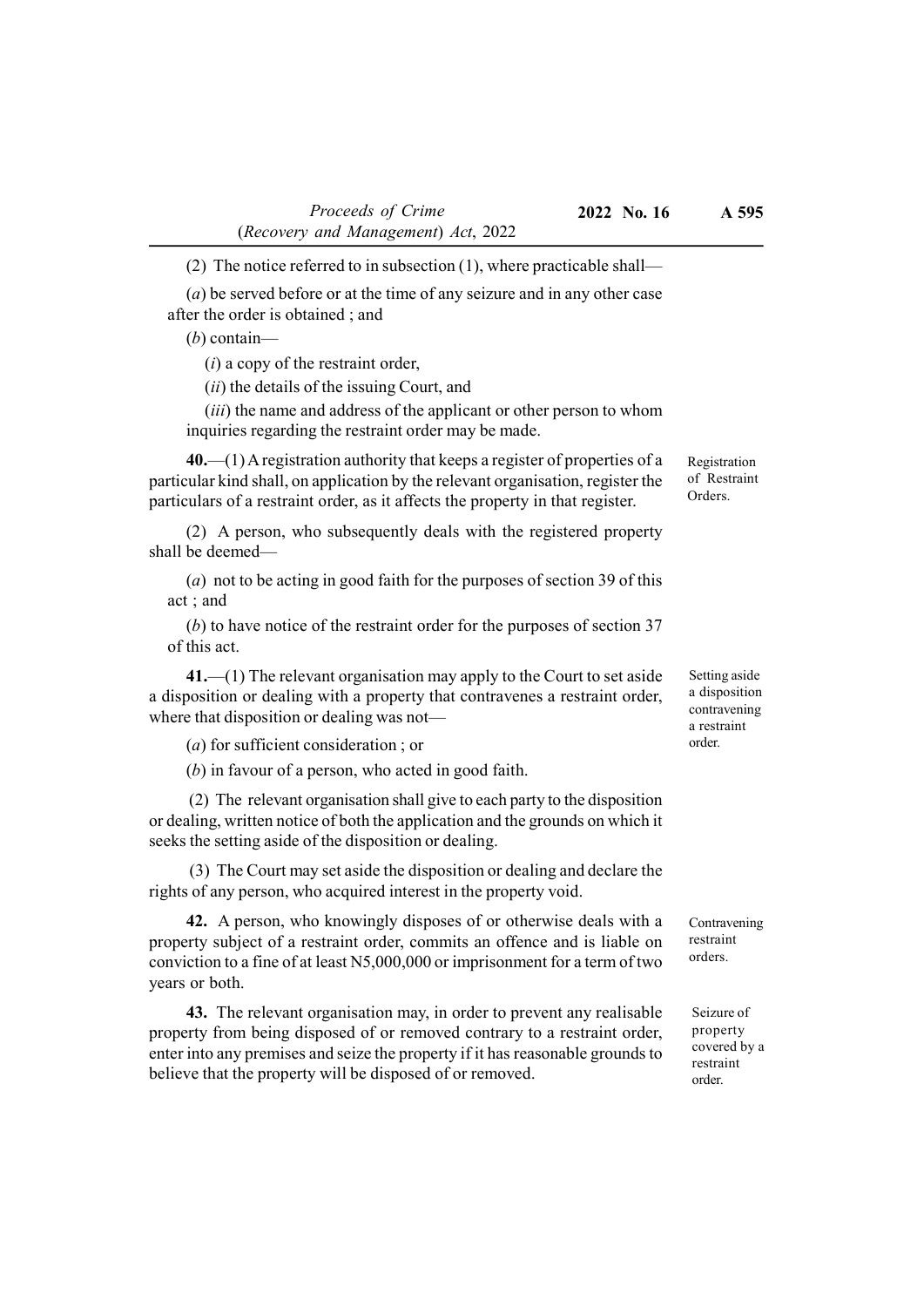Cessation of restraint orders.

44.—(1) A restraint order, in relation to one or more offences, ceases to be in force, if —

(*a*) within 28 days after the  $-$ 

(i) charge or all the charges that relate to the restraint order are withdrawn, or

(ii) defendant is acquitted of the offence or all the offences with which he was charged :

(b) the defendant's conviction for the offence, or all the offences, of which he was convicted are quashed :

(c) a restraint order covers property that is not realisable property including gifts within the meaning of section 50 (3) of this Act ;

(d) the Court is satisfied that the order was obtained by material suppression or misrepresentation of fact or by fraud ; and

(e) a confiscation order relates to that offence, those offences or related criminal activity and—

 $(i)$  the confiscation order is satisfied, or

 $(ii)$  the confiscation order is discharged.

(2) The period referred to in subsection  $(1)$  (b) shall not exceed 10 days, starting on the day on which the restraint order is made.

(3) Restraint orders remain in force until rescinded by the Court.

Making of confiscation orders.

45.—(1) The Court may make a confiscation order requiring a person to pay to the relevant organisation for deposit into the designated account (in this Act referred to as "the Confiscated and Forfeited Properties Account") as provided under this Act, an amount equal to the total proceeds of a person's criminal activities, where available if —

(*a*) the person has been convicted of an offence;

(b) the relevant organisation applies for the confiscation order ; and

 $(c)$  the Court is satisfied that the person has benefited from—

(i) that offence,

(ii) any other offence of which the person has been convicted at the same trial, and

(iii) any criminal activity which the Court finds to be sufficiently related to those offences.

(2) Where a person has been convicted of an offence and the relevant organisation fails to apply for a confiscation order under subsection  $(1)$   $(b)$ , the Court may, if it —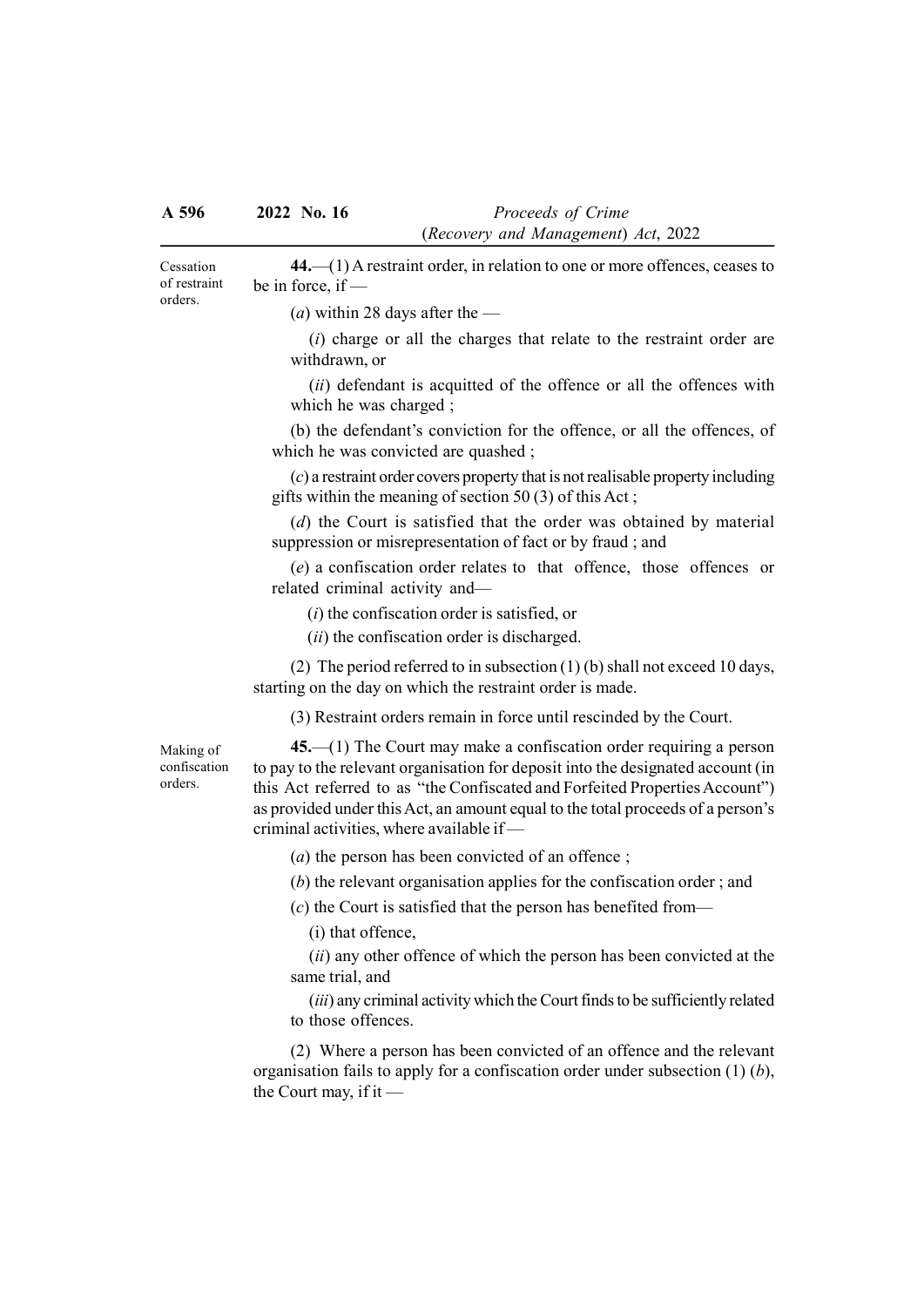(a) considers that it is in the public interest to do so ; and

(b) direct the relevant organisation to apply for the confiscation order.

(3) An order made under this section against the person is—

(a) an order to make a payment to the relevant organisation of any amount that the Court considers appropriate ; and

(b) in addition to any punishment that the Court may impose in respect of the offence or offences that the person has been found guilty of.

(4) The Court may make any further orders as it may deem fit to ensure the effectiveness and fairness of the confiscation order.

(5) The amount that the Court may order a convicted person to pay to the relevant organisation under subsection (1) shall not exceed—

(a) the value of the convicted person's proceeds from the offences or criminal activity, as determined by the Court, in accordance with the provisions of this Act ; or

(b) an amount, which in the Court's opinion may be realised, if the Court is satisfied that the amount which might be realised as contemplated under this Act is less than the value referred to in paragraph  $(a)$  of this subsection.

(6) The Court hearing an application under this section may grant leave for extension of time for the application to be made, if it is satisfied that it may be in the interest of justice to allow the application.

46.—(1) Subject to the provisions of subsection  $(2)$ , the value of a defendant's proceeds of criminal activity is the sum of the values of the property, services, advantages, benefits and rewards received, retained or derived by him at any time, whether before or after the commencement of this Act, in connection with the criminal activity carried on by him or any other person connected with the criminal activity.

(2) In determining the value of a convicted person's proceeds of criminal activities, the Court shall—

(a) leave out of account, any property, where the Court has previously made a forfeiture order, which is proved to the satisfaction of the Court to have been the property, which the convicted person received in connection with the criminal activity carried on by him or any other person connected with the criminal activity ;

(b) where a confiscation order has previously been made against the convicted person, leave out of account those proceeds of criminal activities which are proved to the satisfaction of the Court to have been taken into Value of proceeds of criminal activities.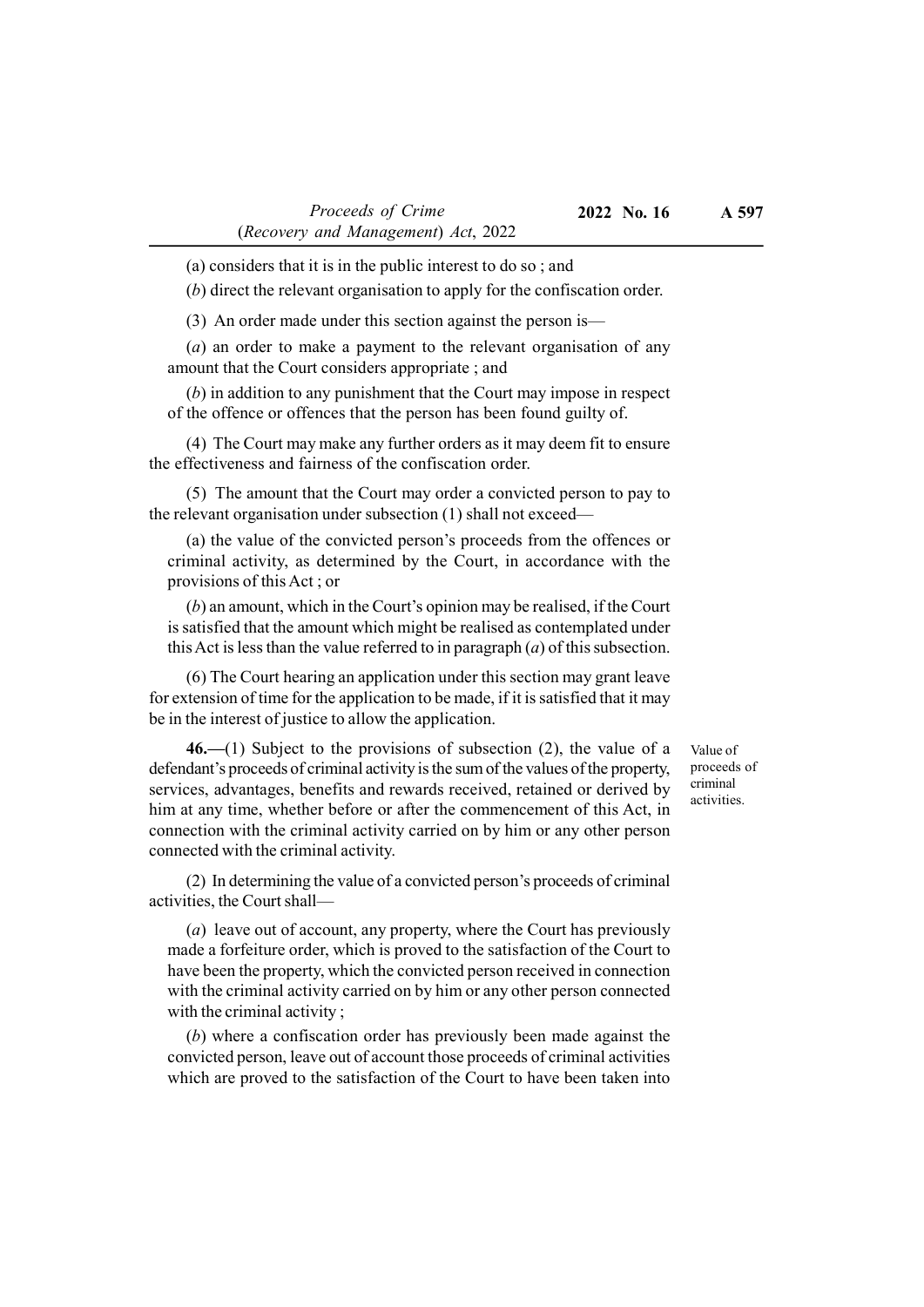account in determining the amount to be recovered under that confiscation order ; and

(c) ensure that the following are deducted—

 $(i)$  expenses or outgoings that the person incurred in relation to the criminal activity, or

 $(ii)$  the value of any benefit that the convicted person derives as agent for, or otherwise on behalf of, another person, whether the other person receives any of the benefits.

47.—(1) The amount realisable at the time of the making of a confiscation order against a convicted person shall be the amount equal to the sum of the values, at that time, of all —

(a) realisable property held by the convicted person ; and

(b) less the sum of all priority obligations, where any, and which the Court may recognise for this purpose.

(2) The value of an affected gift at the time of the making of the relevant confiscation order shall be—

(a) the value of the affected gift, at the time when the recipient received it, taking into account subsequent fluctuations in the value of money ; or

 $(b)$  where subsection  $(3)$  applies, the value mentioned in that subsection, whichever is the greater value.

(3) Where at the time of the making of the relevant confiscation order, the recipient holds the property—

(a) other than cash, which he received, the value concerned shall be the value of the property at that time ; and

(b) which directly or indirectly represents the property which he received, the value concerned is the value of the property in his custody, in so far as it represents the property, which he received at the time.

(4) For the purpose of subsection (1), an obligation has priority, at the time of the making of the relevant confiscation order, if —

(a) it is an obligation of the convicted person, where he has been convicted by a Court of any offence to pay—

 $(i)$  a fine imposed before that time by the Court, or

(ii) any other amount under any resultant order made before that time by the Court ; and

Amoun ts that may be realised.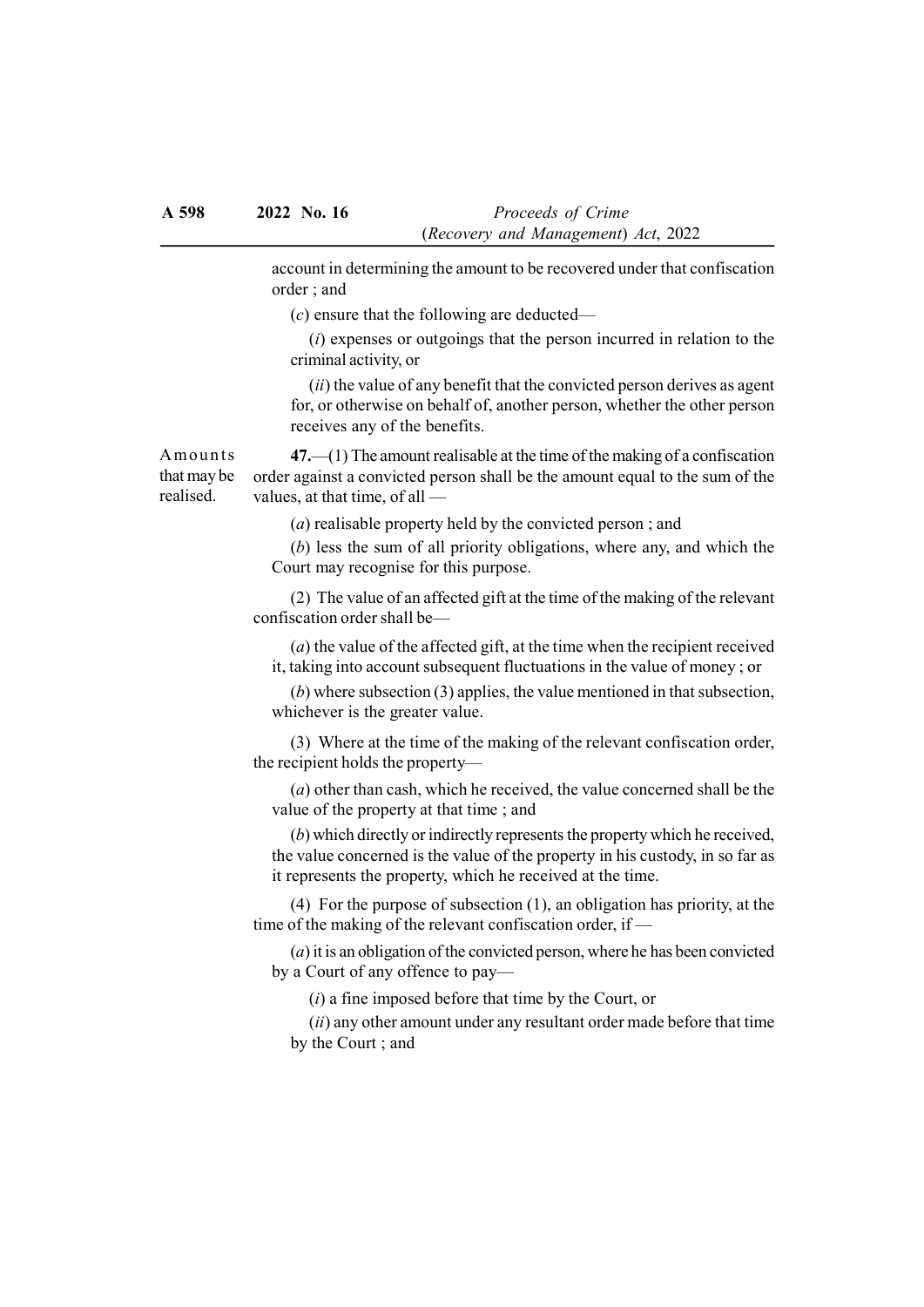(b) it is an obligation, where  $-$ 

 $(i)$  the insolvent estate of the convicted person had at that time been made subject to any Court order ;

 $(ii)$  the convicted person is a company or other juristic person, where the company or juristic person is at that time being wound up ; or

(iii) it would be payable in pursuance of any secured or preferred claim against the insolvent estate or against such company or juristic person.

(5) The Court shall not determine the amounts realisable as contemplated in subsection (1), unless it has afforded all persons holding any interest in the property concerned an opportunity to make representations to it, in connection with the realisation of that property.

(6) Where there is no amount that may be realised, the Court may make an order for a nominal amount.

48.—(1) Subject to the provisions of subsection (2), property is realisable under this Part, if the property is—

(a) held by the defendant concerned ;

(b) held by a person to whom that defendant has directly or indirectly made any affected gift ; and

(c) subject to the effective control of the defendant as provided in section 63 of this Act.

(2) Property shall not be realisable property where a forfeiture order is in force in respect of the property.

49.—(1) For the purpose of this Part, the value of property, other than money, in relation to a person holding the property of a convicted person is, where—

(a) any other person holds an interest in the property, the market value of the property less the amount required to discharge any encumbrance on the property ; and

(b) no other person holds an interest in the property, the market value of the property.

(2) Notwithstanding the provisions of subsection (1), a reference in this Part to the value at the time of payment or reward, is construed as a reference to—

(a) the value of the payment or reward at the time when the recipient received it, as adjusted to take into account subsequent fluctuations in the value of money ; or

Value of property.

Realisable property.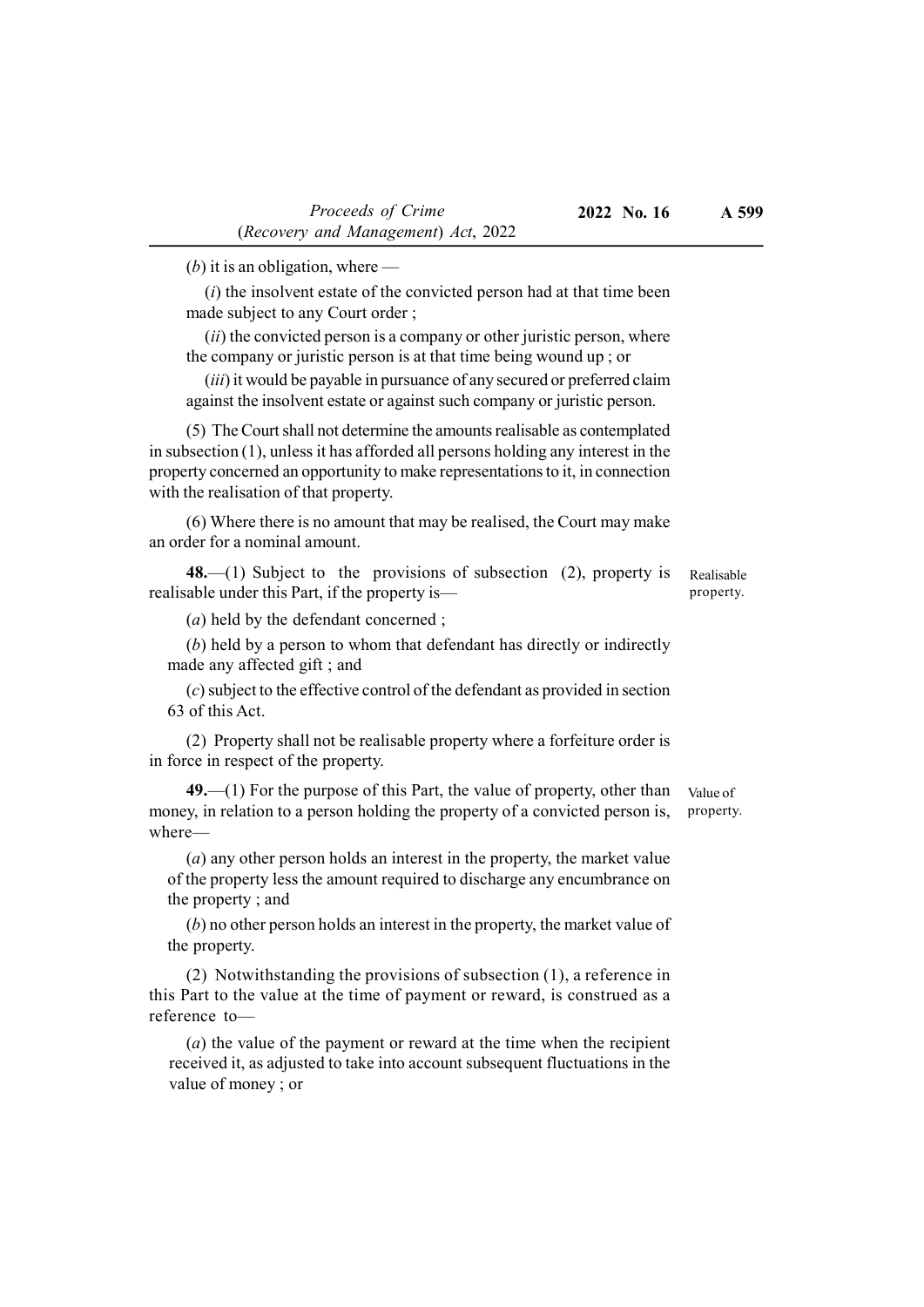(b) where subsection (3) applies, the value mentioned in that subsection, whichever is greater in value.

(3) Where, at the time referred to in subsection (2), the recipient holds—

(a) property, other than cash, which he received, the value concerned is the value of the property at that time ; or

(b) property which directly or indirectly represents the property which he received, the value concerned is the value of the property in his custody, if it represents the property which he received, at the relevant time.

Gifts made by a convicted person.

50.—(1) For the purposes of this Act, a convicted person shall be deemed to have made a gift, where he has transferred any property to any other person directly or indirectly for a consideration, the value of which is significantly less than the value of the consideration supplied by the convicted person.

(2) For the purposes of this Act, the gift which a convicted person is deemed to have made shall consist of that share in the property transferred by the convicted person that is equal to the difference between the value of that property as a whole and the consideration received by the convicted person in return.

(3) For the purpose of this Part, "affected gift" means any gift made by the convicted person concerned, where it was a gift of property—

(a) received by that convicted person in connection with an offence committed, or

(b) any part which directly or indirectly represented in that convicted person's hands property received by him in connection with an offence committed by him or any other person, whether the gift was made before or after the commencement of this Act.

Procedure 51.—(1) The Court may, on the application by the relevant organisation, where a inquire into any benefit that a person may have derived from an offence, person<br>where it is satisfied that absconds where it is satisfied the

(a) the person—

(i) had been charged with an offence,

(*ii*) had been convicted of any offence,

(iii) has had a restraint order made against him, or

 $(iv)$  can be tried for an offence on the grounds that sufficient evidence exists against him ;

(b) a warrant for arrest of the person had been issued and that the attendance of that person in Court cannot be secured after all reasonable steps were taken to execute that warrant ;

or dies.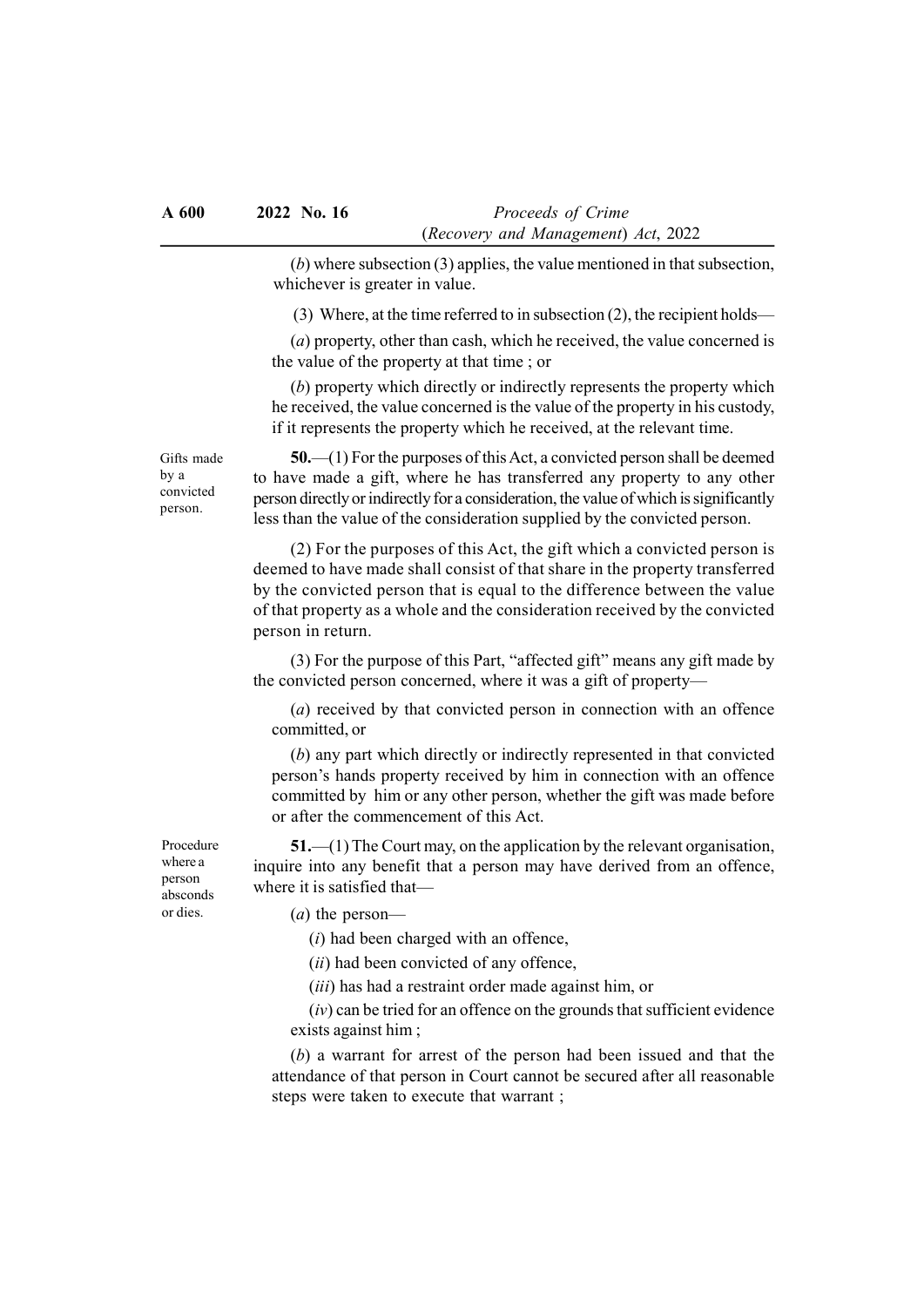(c) the proceedings against the person cannot be resumed within a period of six months due to his continued absence ; and

(d) there are reasonable grounds to believe that a confiscation order may have been made against him but for his continued absence.

(2) Where a defendant, who has been convicted of an offence, dies before a confiscation order is made, the Court may, on the application by the relevant organisation, inquire into any benefit the person may have derived from that offence if the Court is satisfied that there are reasonable grounds for believing that a confiscation order would have been made against him, but for his death.

(3) The executor of the estate of the deceased is entitled to appear before the Court and make representations for purposes of the inquiry referred to in subsection (2).

(4) The Court in conducting an inquiry under this section may, where —

(a) the Court finds that the defendant or deceased referred to in subsections (1) or (2) has so benefited, make a confiscation order, and the provisions of this Part shall, with necessary modifications, apply to the making of the order ;

(b) an asset manager has not been appointed, in respect of any of the property concerned, direct the relevant organisation to appoint an asset manager in respect of realisable property ; and

(c) authorise the realisation of the property concerned.

(5) The Court shall not exercise its powers under subsection  $(4)(a)$  and  $(c)$ , except it has afforded a person having any interest in the property concerned an opportunity to make representations to it in connection with the making of any order.

(6) Where a person, excluding a person specified in subsection  $(1)$   $(a)$  $(ii)$ , against whom a confiscation order had been made under subsection(4) is subsequently tried and —

(a) convicted of one or more of the offences in respect of which the order had been made, the Court convicting him may make an appropriate order ; or

(b) acquitted of an offence in respect of which the order had been made, the Court acquitting him may make an appropriate order.

(7) The Court may make a determination against a person who absconded prior to an inquiry under this Act, and who is subject to a confiscation order where that person is subsequently brought before the Court.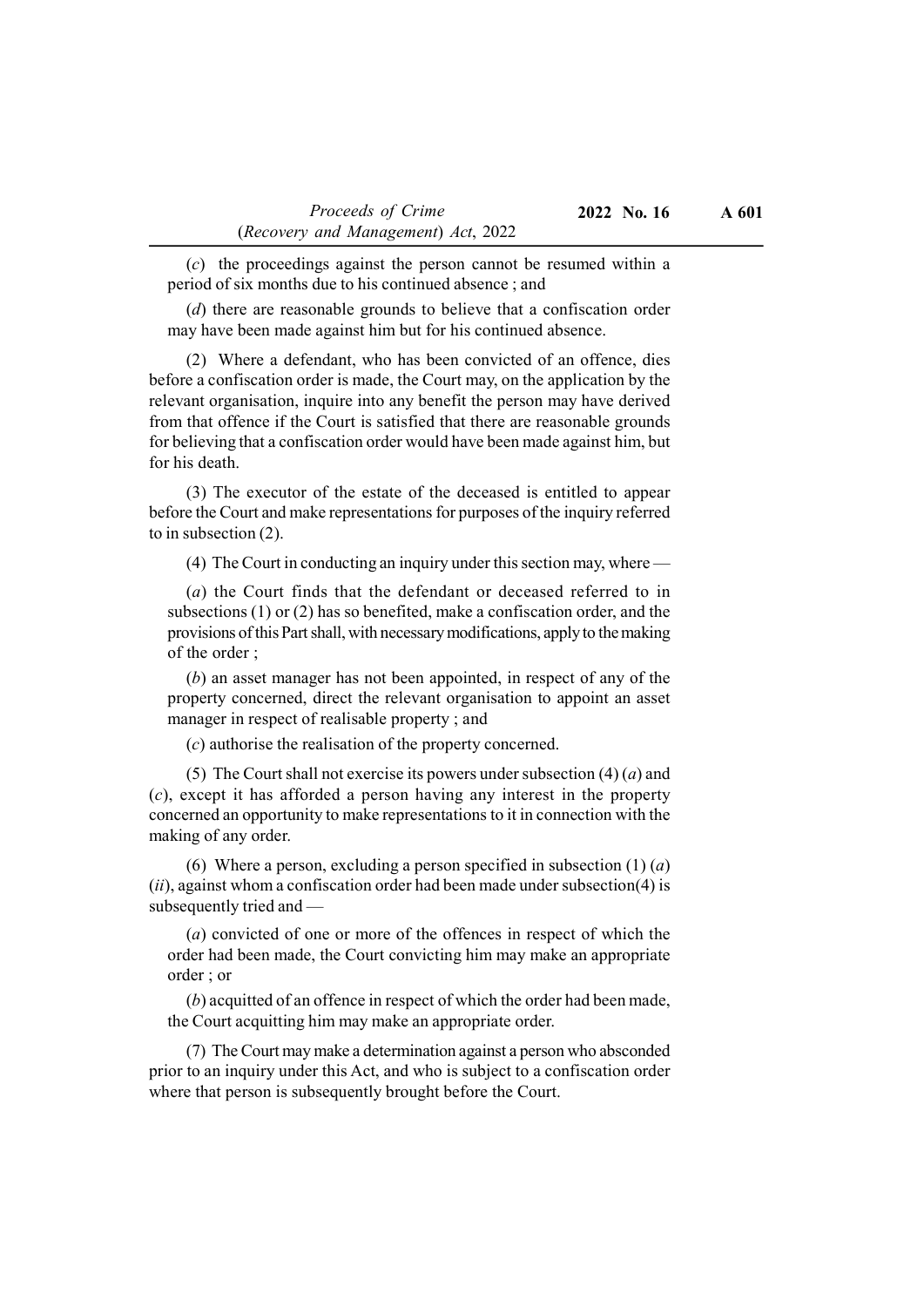#### A 602 2022 No. 16 Proceeds of Crime (Recovery and Management) Act, 2022

(8) The Court making a determination contemplated in subsection (7) shall take into account any order made under subsection (4).

Enforcement of confiscation orders.

52.—(1) An amount payable by a person to the relevant organisation under a confiscation order is a civil debt due by the person to the Federal Government of Nigeria.

(2) A confiscation order against a person may be enforced, as if it were an order made in civil proceedings instituted by the relevant organisation against a person to recover a debt due by that person to the Federal Government of Nigeria.

(3) A debt arising from the order is deemed to be a judgement debt.

(4) Where a confiscation order is made against a person after his death, this section shall have effect, as if the person had died on the day after the order was made.

(5) Where a person fails to satisfy any or part of a confiscation order made by the Court, the Court may order that the person against whom the order was made be committed to prison in addition to any other sentence prescribed under this Act.

Schedule.

(6) The period of imprisonment referred to under subsection (5) shall be as prescribed in the Schedule to this Act.

(7) An order to pay an amount under a confiscation order is due to be paid on the day that the confiscation order is made.

(8) Any sentence of imprisonment imposed under subsection (5) shall be served consecutively with any other sentence of imprisonment imposed, whether as a result of the proceedings in connection with which the confiscation order was made or any other proceedings.

PART VII—INVESTIGATION, SEARCH AND SEIZURE

53. The objectives of this Part are to—

**Objectives** of this Part.

(a) safeguard the constitutional and individual's right to privacy in the conduct of investigation, search, and seizure ; and

(b) provide relevant organisation with investigative tools, including tools relating to—

 $(i)$  establishing the whereabouts and extent of a person's realisable assets,

 $(ii)$  identifying and recovery of property; or instrumentalities that may be subject to civil forfeiture and confiscation, and

(*iii*) a detained cash investigation.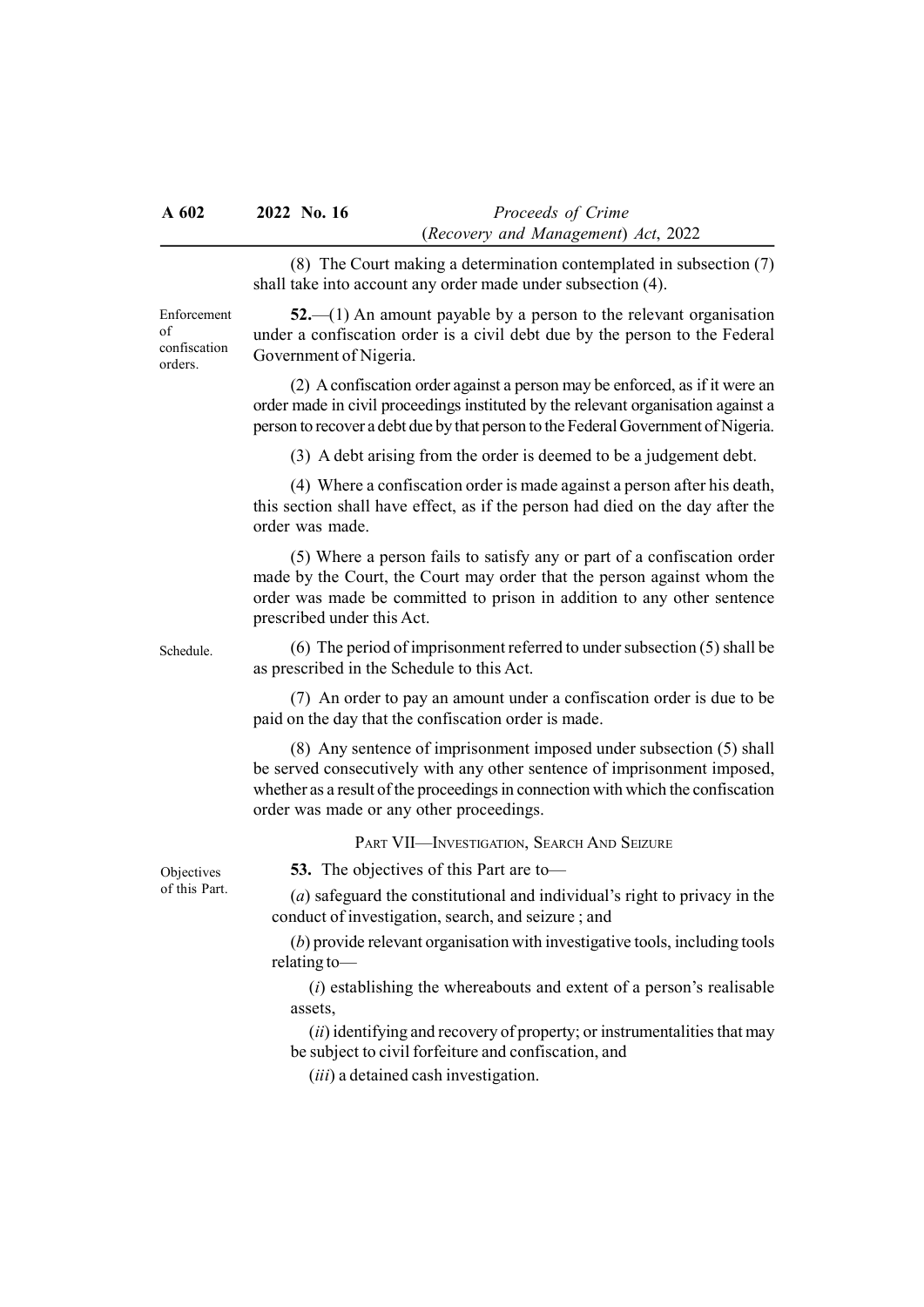54.—(1) This Part applies to all relevant organisations in the conduct of investigations, searches, and seizures in connection with the recovery of proceeds of unlawful activities under this Act and the relevant laws. Application of this Part.

(2) Notwithstanding the provisions of any other relevant law, a relevant organisation, shall comply with the provisions of this Part in the conduct of the matters referred to in subsection (1).

(3) For the purpose of this Part—

(a) "civil forfeiture investigation" is an investigation into whether property constitutes or is derived from the proceeds of unlawful activity or is the instrumentality of an offence ;

(b) "confiscation investigation" is an investigation into whether a person has benefited from a criminal activity ;

(c) "detained cash investigation" is an investigation contemplated in Part V of this Act ; and

 $(d)$  "civil recovery investigation" is an investigation under the Part IV of this Act.

55.—(1) This section applies if a person knows or suspects that a relevant organisation or its authorised officer is acting or proposing to act, in connection with—

 $(a)$  a confiscation investigation ;

(b) a forfeiture investigation;

(c) a civil recovery investigation ; or

(*d*) a detained cash investigation.

(2) The person commits an offence if  $-$ 

(a) he makes a disclosure which is likely to prejudice the investigation, or

(b) he falsifies, conceals, destroys or otherwise disposes of, or causes or permits the falsification, concealment, destruction or disposal of documents which are relevant to the investigation.

(3) A person does not commit an offence under subsection (2) (a) if the Court is satisfied that—

(a) he does not know or suspect that the disclosure is likely to prejudice the investigation, and

(b) the disclosure is made compliance with a requirement imposed under or by virtue of —

 $(i)$  this Act,

(*ii*) the Money Laundering (Prohibition) Act,

(*iii*) the Terrorism (Prevention) Act, or

 $(iv)$  any other Law in force in Nigeria.

Actions detrimental to an investigation.

Act No. 11, 2011. Act No. 10, 2011.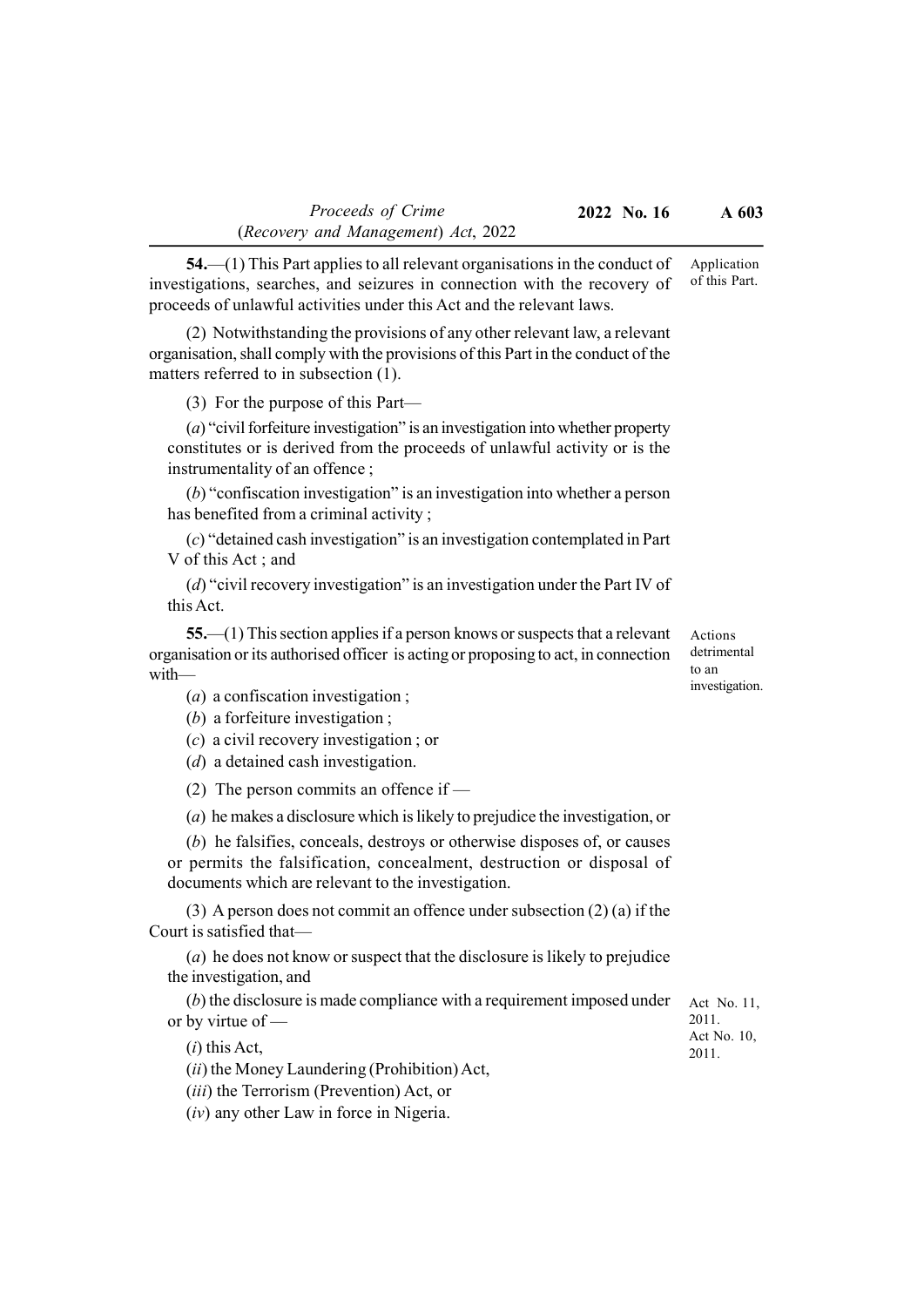(4) A person who commits an offence under this section is liable on conviction to a fine of at least N2,000,000 or imprisonment for a term not more than two year or both.

56. Where any property is seized under this Act, the seizure is effected by removing the property from the custody or control of the person from whom it is seized and placing it under the custody of the relevant organisation.

57. A person, who—

(a) refuses an authorised officer access to any premises, or fails to submit to a search by a person authorised to search him under this Act,

(b) assaults or obstructs any authorised officer or any accompanying person mentioned in section 79 of this Act in the execution of search and seizure warrant,

(c) conceals or attempts to conceal from, an authorised officer or any accompanying person, any book, document, or article, in relation to which the officer has reasonable grounds for suspecting or believing that an offence under an applicable Act has been or is being committed, or which is liable to seizure under this Act,

(d) rescues, endeavours to rescue, or causes to be rescued any person, who has been duly arrested or anything which has been duly seized under this Act, or

(e) destroys anything to prevent its seizure or securing of the thing under this Act,

commits an offence and is liable on conviction to a fine of N5,000,000 or imprisonment for a term of at least two years or both.

#### PART VIII-ADMINISTRATION

58. This Part sets out the powers and duties of relevant organisation, in respect of property, (in this Part referred to as "controlled property"), seized and placed under the control and custody of the relevant organisation by order of the Court.

59.—(1) The relevant organisation shall do everything that is reasonably necessary for the purpose of preserving the controlled property, including—

(a) becoming a party to any civil proceedings affecting the controlled property ;

(b) becoming a party to any proceedings arising out of criminal proceedings, including the confiscation proceedings, affecting the controlled property ;

Powers and duties of the relevant organisation in respect of property seized.

Preserving controlled property.

property. **Obstructing** 

Retention of seized

the execution of a search and seizure warrant.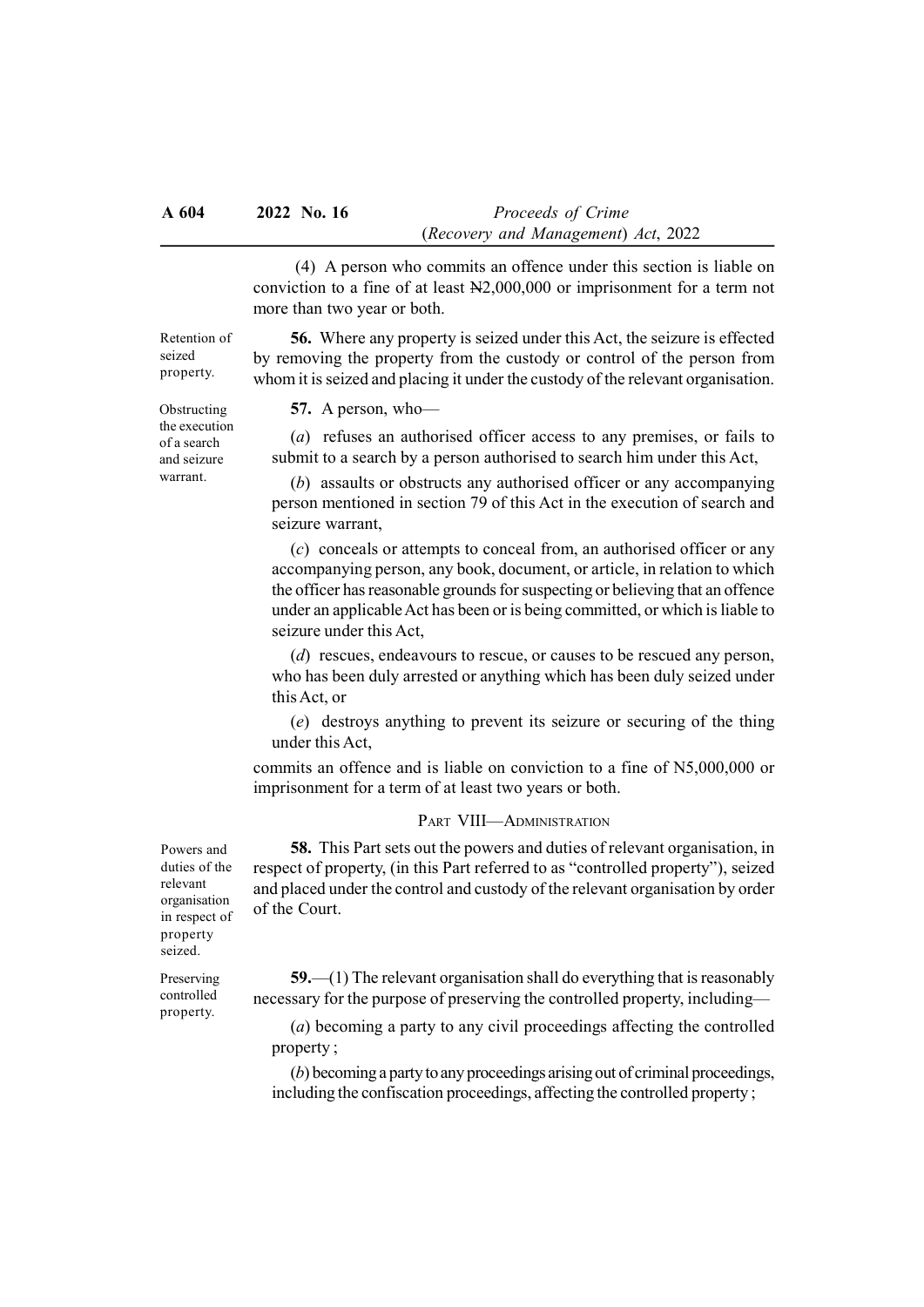(c) realising or otherwise dealing with controlled property that is securities or investments ; and

(*d*) where a controlled property is a business—

(i) employing, or terminating the employment of persons in the business, and

 $(ii)$  doing anything necessary or convenient to carry on the business on a sound commercial basis.

(2) The relevant organisation shall for the purposes of performing its functions under subsection (1), engage persons competent and qualified in the relevant area of business.

60. The relevant organisation may exercise the rights attaching to any of the controlled property that are shares, securities, stocks, bonds or debentures as if the relevant organisation were the registered holder of the shares, securities, stocks, bonds or debentures, to the exclusion of the registered holder.

61. The relevant organisation may—

(a) destroy the controlled property or any part of it on the grounds of public interest, health or safety ; or

(b) dispose of the controlled property or any part of it, by sale or other means to avoid deterioration or loss of value.

 $62$ —(1) The relevant organisation shall give written notice of the proposed destruction or disposal of the controlled property to—

(a) the owner of the controlled property ; and

(b) any other person whom the relevant organisation has reason to believe may have an interest in the controlled property.

(2) The notice referred to under subsection (1) shall state the date, venue, and time of the proposed destruction or disposal.

(3) A person who has been served with a notice under subsection (1) may object, in writing, to the relevant organisation within 14 days of receiving the notice.

63. Any amount realised from the disposal of the controlled property under this Act shall be deemed to be—

(a) covered by the restraint order related to the controlled property being disposed of ; and

(b) proceeds of that unlawful activity or its instrumentality, where the restraint order covered the controlled property disposed of on the basis that the controlled property was proceeds of unlawful activity or its instrumentality.

Rights attaching to shares.

Destroying or disposing of property.

Notice of proposed destruction or disposal of controlled property.

Proceeds from sale of property.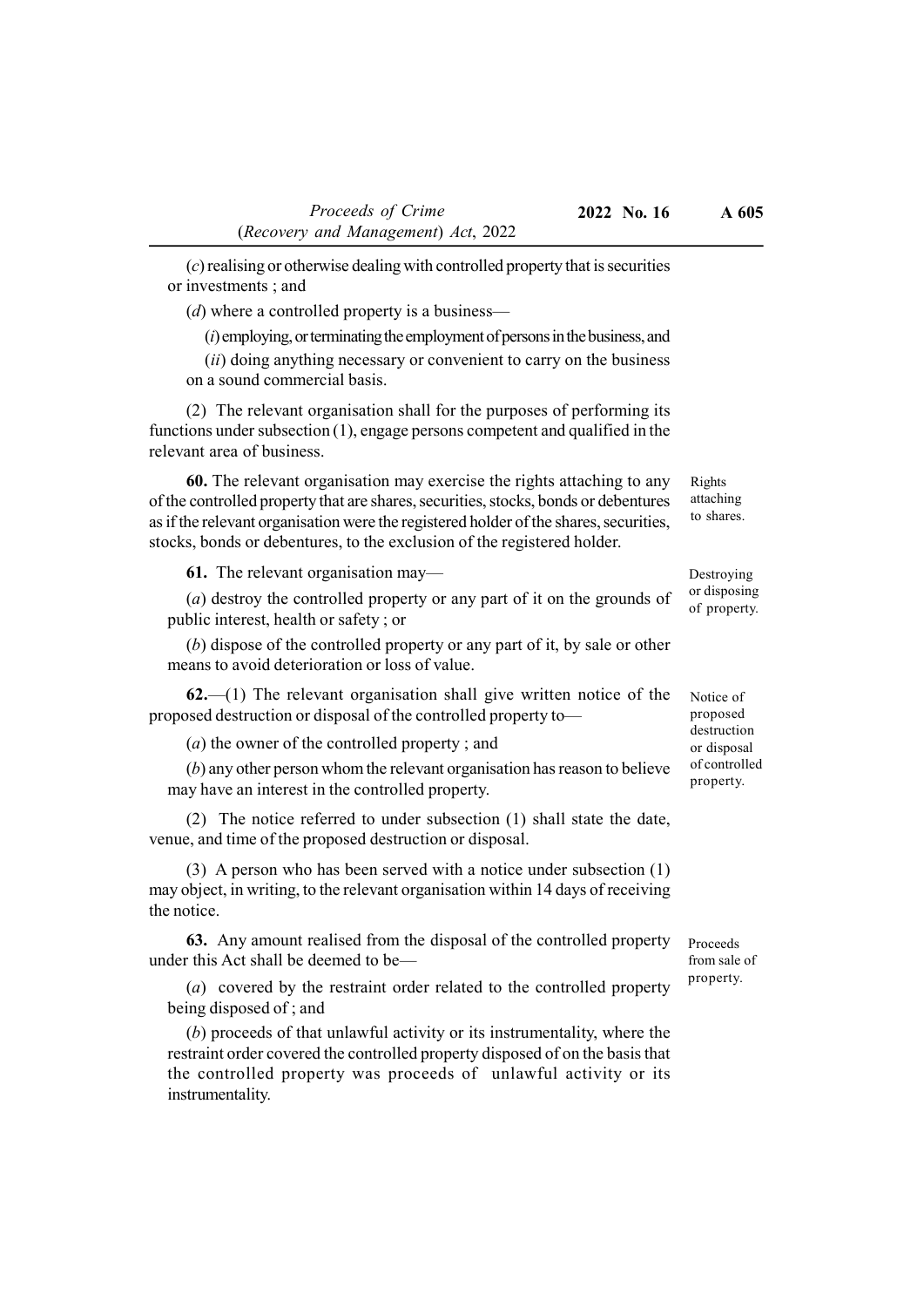| A 606 | 2022 No. 16 | Proceeds of Crime                   |
|-------|-------------|-------------------------------------|
|       |             | (Recovery and Management) Act, 2022 |

the extent of the payment, discharged.

controlled property.

Discharge of confiscation orders by payment into the designated account.

Return of income generated from controlled property.

Immunity against liability for loss.

66.—(1) The relevant organisation in respect of property in its custody shall not be liable for—

64. Where the relevant organisation pay monies into the designated account, as required by the provisions of this Act in satisfaction of a person's liability under a confiscation order, the person's liability under the order is, to

65. Where the restraint order relating to the controlled property ceases to be in force, the property shall be returned to its owner, the relevant organisation shall pay to the owner the income generated from the property less all reasonable expenses incurred by the relevant organisation on the

(a) any loss or damage, sustained by a person claiming an interest in all or part of the controlled property, arising from the relevant organisation taking custody and control of the property ; and

(b) the cost of proceedings taken to establish an interest in the property.

(2) In the management of controlled property, the relevant organisation shall not pay any rates, land tax, municipal or statutory charges imposed under any law pertaining to the controlled property, except out of the rents or profits that had accrued from the controlled property.

International forfeiture provisions.

 $67.$ — $(1)$  Where the Court under this Act orders forfeiture of any property, which was established to be the proceeds of unlawful activity or instrumentality of an unlawful activity within Nigeria and the other constituents of the instrumentality of the unlawful activity is situate in a foreign country, the relevant organisation under the direction of the Attorney-General of the Federation shall initiate proceedings, including by way of mutual legal assistance in that foreign country for the recovery of the forfeited property.

(2) Where it is established that a convicted person has any asset or property in a foreign country, acquired as a result of an unlawful activity, the relevant organisation under the direction of the Attorney—General of the Federation shall apply for the asset or property, subject to any treaty or arrangement with that foreign country, to be forfeited to the Federal Government of Nigeria.

(3) The forfeited property referred to in subsections (1) and (2) shall be transferred to the relevant organisation for management and its proprietary interest vested in the Federal Government of Nigeria, as provided under the provisions of this Act.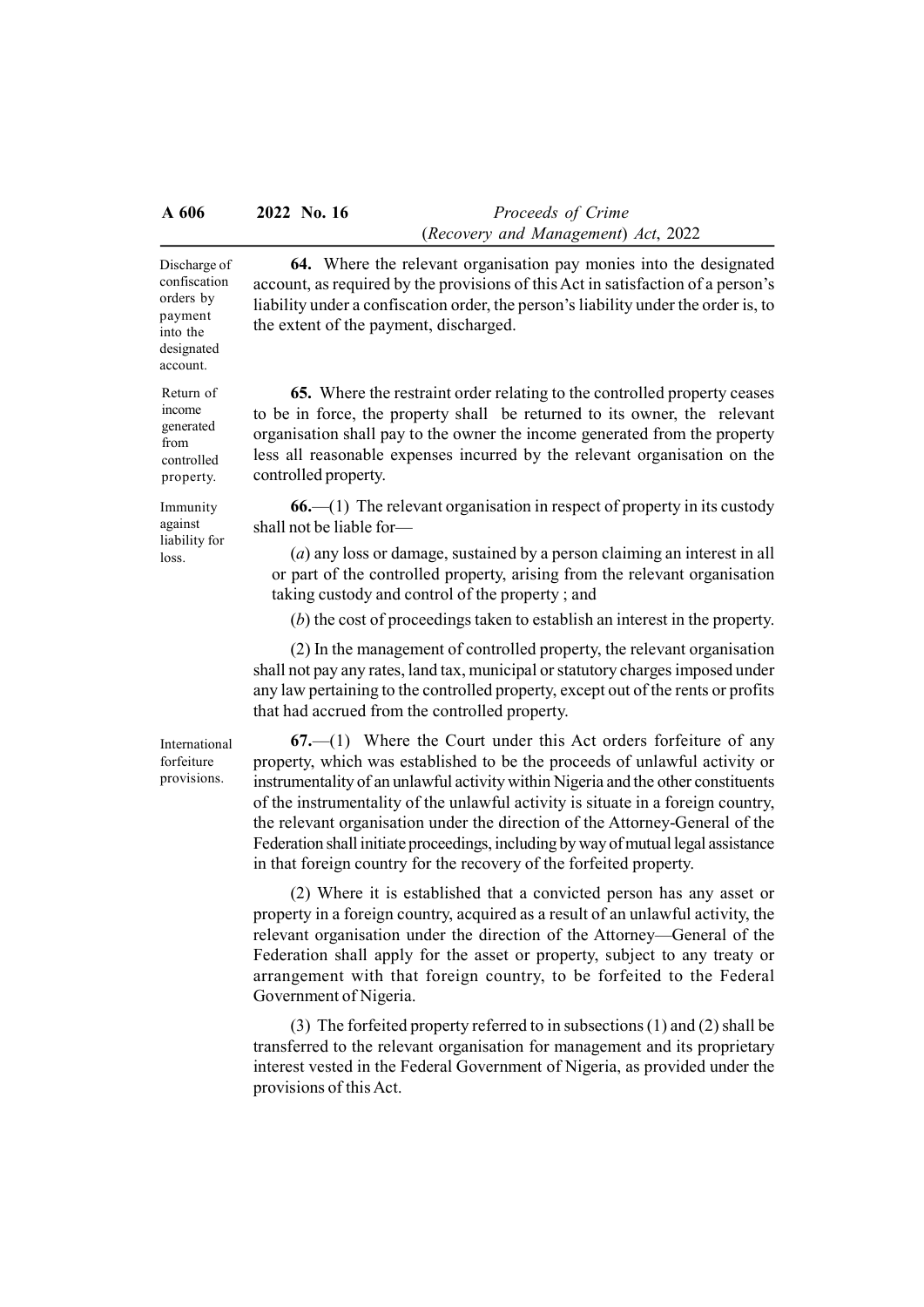(4) Where a foreign country has forfeited or confiscated property under the laws of that country—

(a) that relates to unlawful activity conducted in that country and Nigeria ; and

(b) repatriates the whole or part of that assets or a sum of money that represents unlawful activity in Nigeria, the property shall be realised and the proceeds or the sum of money paid into the Confiscated and Forfeited Properties Account established under Part IX of this Act.

(5) Any money paid into the designated account under subsection (4) shall be utilised to finance any of the purposes specified under this Act and as approved by the Federal Executive Council.

PART IX—CONFISCATED AND FORFEITED PROPERTIES ACCOUNT

 $68$ —(1) There is established, under this Act, designated account to be known as the Confiscated and Forfeited Properties Account to be maintained at the Central Bank of Nigeria.

(2) The Confiscated and Forfeited Properties Account shall be managed by the head of the relevant organisation who shall be responsible for providing reports to the Minister of Finance.

69. There shall be paid into the Confiscated and Forfeited Properties Account—

(a) money realised from the proceeds of sale, management or other form of disposal of forfeited assets under this Act and other relevant laws ;

(b) proceeds of any property forfeited under section 23 (2)  $(c)$  of the Code of Conduct Bureau and Tribunal Act, which relates to forfeiture to the Federal Government of any property acquired in abuse or corruption of office ;

(c) money paid to Nigeria by a foreign country—

 $(i)$  under any treaty or arrangement providing for mutual assistance in criminal matters,

 $(ii)$  as mentioned in section 67 (4) of this Act, or

(iii) through repatriation of proceeds of unlawful activity; and

(d) money paid to the relevant organisation on behalf of the Federal Government in settlement of proceedings connected with this Act and other relevant laws.

Establishment of the Confiscated and Forfeited Properties Account.

Payments into the Confiscated and Forfeited Properties Account.

Cap. C15, LFN, 2004.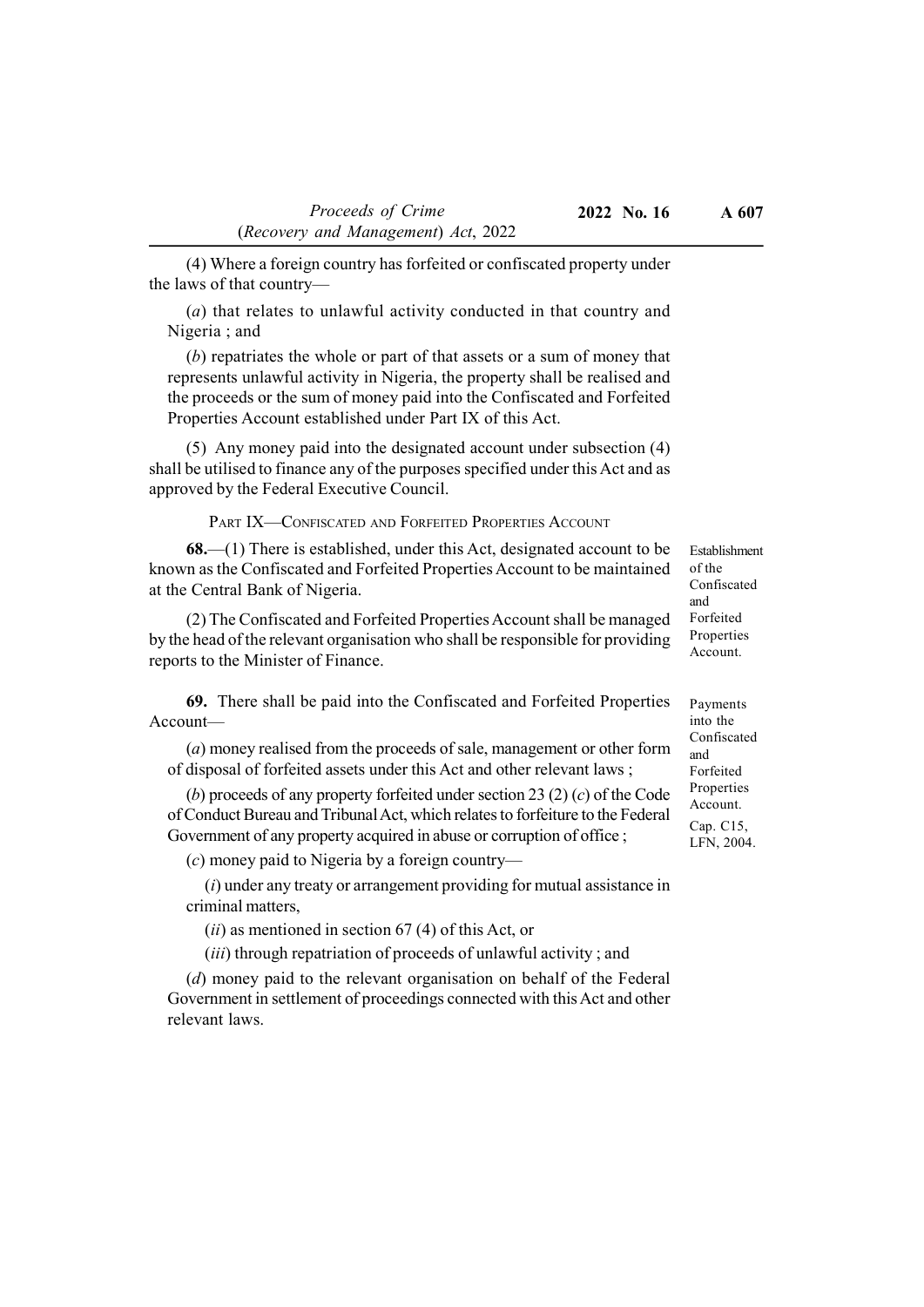## A 608 2022 No. 16 Proceeds of Crime (Recovery and Management) Act, 2022

Payments out of the Confiscated and Forfeited Properties Account.

70. The President may, subject to the approval by Federal Executive Council authorise the expenditure for money in the Confiscated and Forfeited Properties Account to be used to—

(a) permit the relevant organisation to invest in various government portfolios to ensure that the funds can accrue interest that would be applied for the implementation of development projects as approved by the Federal Executive Council (FEC) or the National Assembly ;

(b) compensate any State which has suffered grave pecuniary loss on account of the offence or conduct that gave rise to the confiscation or forfeiture order ;

(c) compensate any person who has suffered grave pecuniary loss on account of the offence or conduct that gave rise to the confiscation or forfeiture order ;

(d) pay any foreign country or an agency under the provisions of any treaty agreement or scheme for mutual legal assistance ;

(e) make payments under any programme approved by the President ;

 $(f)$  make any payment necessary to satisfy Nigeria's obligations in respect of a registered foreign forfeiture order ;

(g) make such other payments, on behalf of the Federal Government, directed to be made under any relevant law ; and

(h) pay, with the approval of the National Assembly, two percent allocation to the relevant organisation for the recoveries made by the relevant organisation in any given year.

71. The Confiscated and Forfeited Properties Account shall be audited in accordance with the guidelines supplied by the Auditor-General for the Federation.

72.—(1) Subject to approval by the National Assembly, the President may authorise money in the Confiscated and Forfeited Properties Account to meet approved programmes of the relevant organisations.

(2) The President may approve expenditure out of the Confiscated and Forfeited Properties Account for any one or more of the following purposes—

(a) judicial, criminal justice reform and crime prevention measures ;

(b) law enforcement measures ;

(c) measures relating to treatment of drug addiction ;

(d) measures outlined for the rehabilitation of victims of human trafficking ;

Audit of the Confiscated and Forfeited Properties Account.

Authorisation of expenditures for approved programmes of relevant organisation.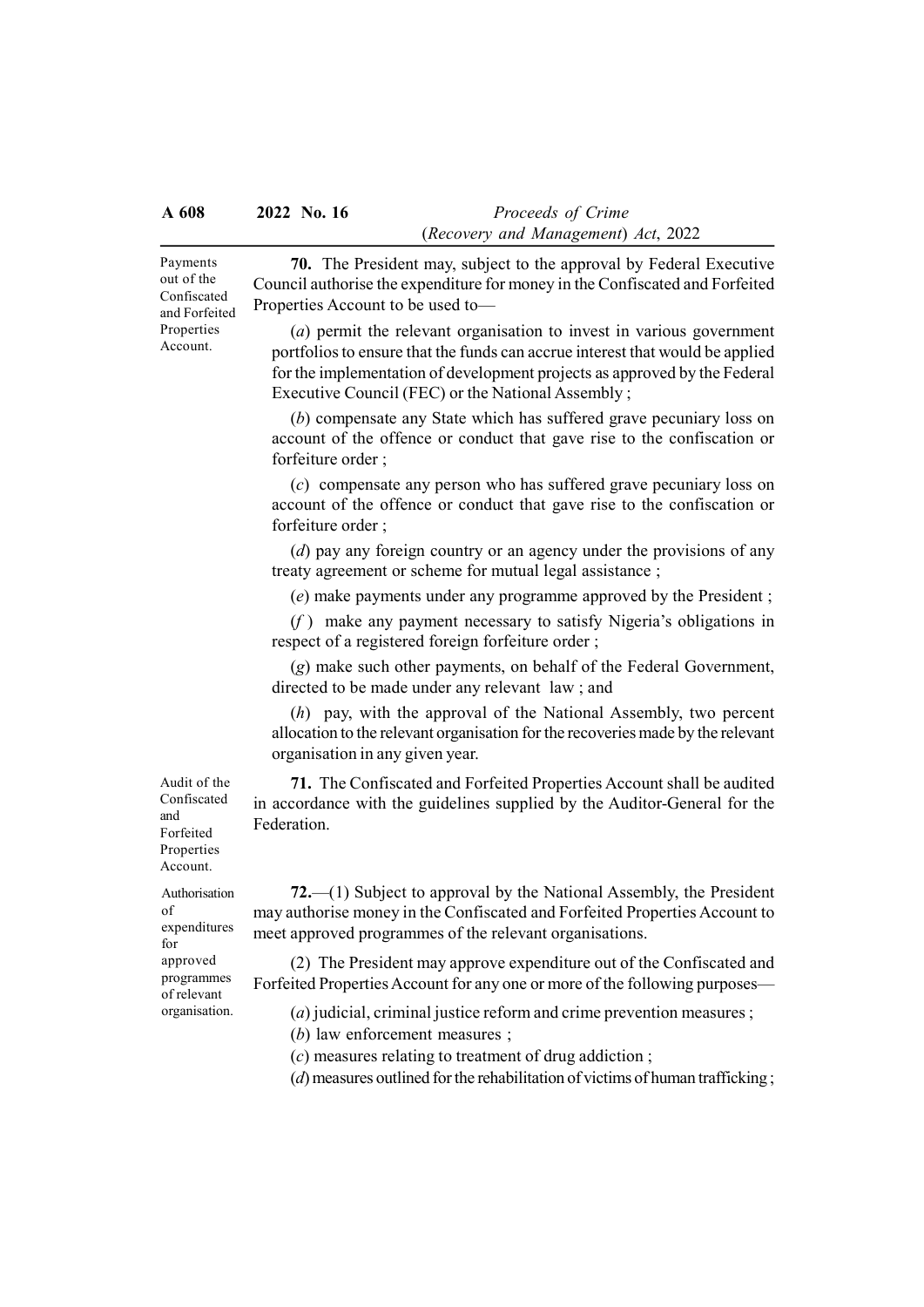(e) education, health, youth development, mass housing, rural electrification, agricultural reform, water and sanitation ;

 $(f)$  measures relating to the compensation and rehabilitation of victims of terrorist activities ;

(g) Humanitarian and social investment programmes ;

(h) tracing and recovery of assets and management of the assets and properties to ensure its preservation ;

 $(i)$  legal fees and expenses anticipated under this Act;

(j) major infrastructure reforms ; and

 $(k)$  such other development programmes, as may be approved by the Federal Executive Council or the National Assembly.

#### PART X—JURISDICTION

73.—(1) The Federal High Court, High Court of the Federal Capital Territory, and State High Courts (in this Act referred to as "the Court") shall have jurisdiction to try offences, hear, and determine proceedings arising under this Act. Jurisdiction.

(2) The Heads of Courts shall designate special Courts to hear and determine all cases under this Act or other relevant enactments.

 (3) The penalty imposed on a person who is suspected to have committed an offence or convicted of an offence under this Act may be reduced in such manner as the Court deems fit or following an application by the relevant organisation where the person has—

(a) before the commencement of any proceedings, made possible or facilitated the identification of other defendants and their sponsors ;

(b) after the commencement of the proceedings, made possible or facilitated the arrest of other defendants or recovery of other person's proceeds of unlawful activity ; and

(c) cooperated with the relevant organisation.

(4) The Court shall, notwithstanding anything to the contrary in any other enactment, rules, or regulations, have power to adopt all legitimate measures it deems necessary to avoid unnecessary delays and abuse in the conduct of proceedings.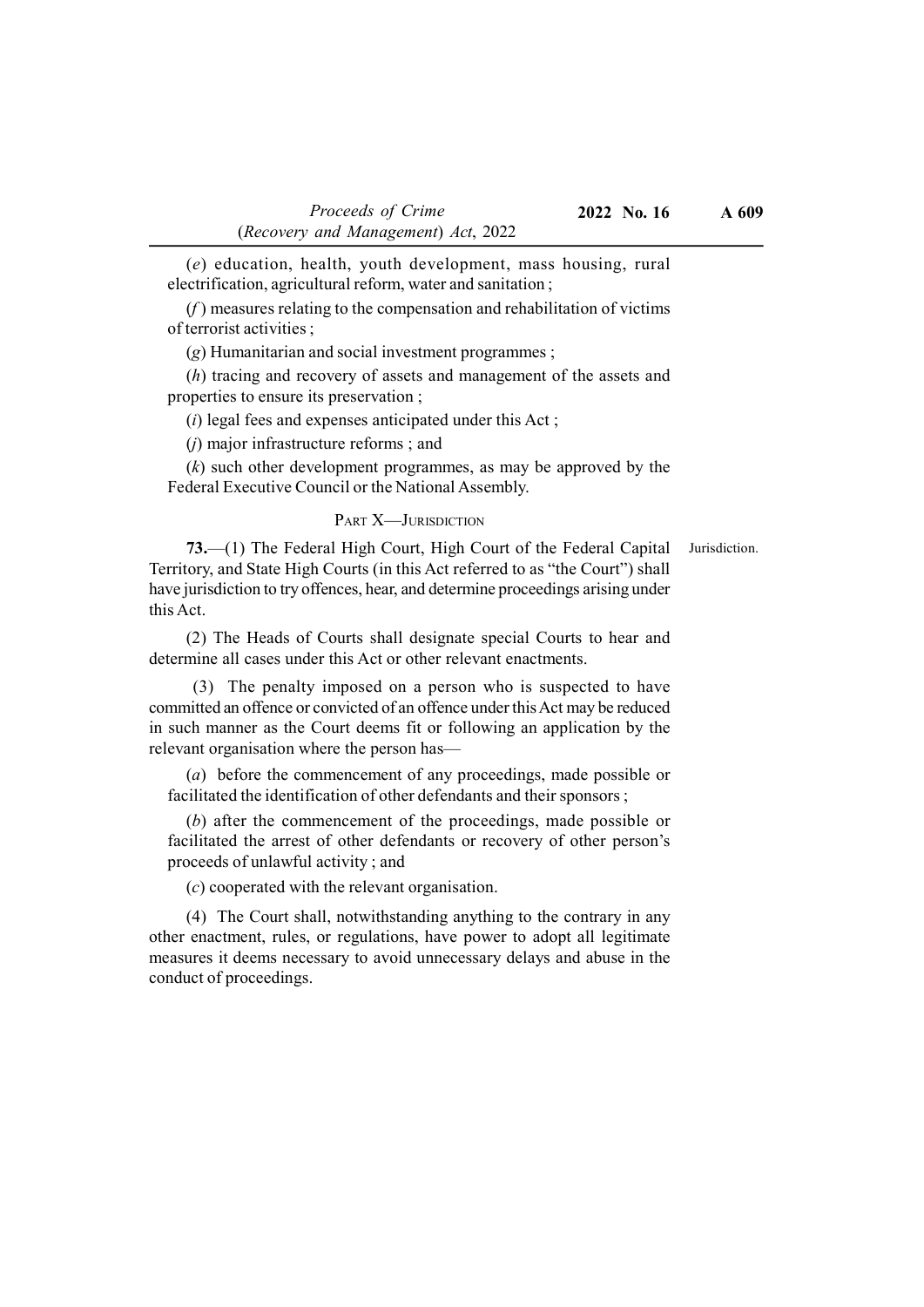| A 610                                                            | 2022 No. 16                                                                   | Proceeds of Crime<br>(Recovery and Management) Act, 2022                                                                                                                                                                                                                                                                            |
|------------------------------------------------------------------|-------------------------------------------------------------------------------|-------------------------------------------------------------------------------------------------------------------------------------------------------------------------------------------------------------------------------------------------------------------------------------------------------------------------------------|
|                                                                  |                                                                               | PART XI-GENERAL PROVISIONS RELATING TO LEGAL PROCEEDINGS                                                                                                                                                                                                                                                                            |
| Burden of<br>proof.                                              |                                                                               | 74. Subject to the provisions of the Act, the defendant in any proceedings<br>under this Act bears the burden of proving that he is the legitimate owner of<br>the assets suspected to be proceeds of crime or derived from unlawful activity<br>or that the assets are of legitimate origin and not proceeds of unlawful activity. |
| Stay of<br>proceedings.                                          |                                                                               | 75. $-(1)$ An application for stay of proceedings, in respect of any matter<br>brought under this Act, shall not be entertained.                                                                                                                                                                                                    |
|                                                                  | proceedings under this Act.                                                   | (2) The fact that criminal proceedings have been instituted or have<br>commenced, whether under this Act, shall not constitute a ground for stay of                                                                                                                                                                                 |
|                                                                  | this Act.                                                                     | (3) The relevant organisation has the same right of appeal, as any other<br>person under this section, in respect of the grant or refusal of an order under                                                                                                                                                                         |
| Cap. C23,<br>LFN, 2004.                                          | any other law.                                                                | (4) This section does not affect any other right of appeal conferred on<br>a person under the Constitution of the Federal Republic of Nigeria, 1999 or                                                                                                                                                                              |
| Publication<br>of notice.                                        |                                                                               | 76. Where in this Act, a notice or other document is required by any<br>provision of this Act to be published, it is sufficient if the notice or other<br>document is published in any widely circulating national newspapers.                                                                                                      |
| Relationship<br>with relevant<br>laws.<br>Cap. C23,<br>LFN, 2004 | of this Act shall prevail.                                                    | 77. Subject to the provisions of the Constitution of the Federal Republic<br>of Nigeria, 1999 where a provision of this Act is inconsistent with the provisions<br>of any relevant law on the management of finally forfeited assets, the provisions                                                                                |
| Pre-action<br>notice.                                            | and explicitly state the-                                                     | 78.—(1) A civil action shall not be commenced against the relevant<br>organisation before the expiration of a period of 30 days after written notice<br>of intention to commence the suit shall have been served on the relevant<br>organisation by the intending plaintiff or his agent, and the notice shall clearly              |
|                                                                  | (a) cause of action;<br>(b) particulars of the claim;<br>$(d)$ relief sought. | $(c)$ name and place of abode of the intending plaintiff; and                                                                                                                                                                                                                                                                       |
|                                                                  |                                                                               | (2) The notice referred to in subsection $(1)$ and any summons or other<br>documents, required or authorised to be served on the relevant organisation as<br>the case may be under this Act or other enactment or law, may be served by-                                                                                            |

(a) delivering it to the office of the relevant organisation; or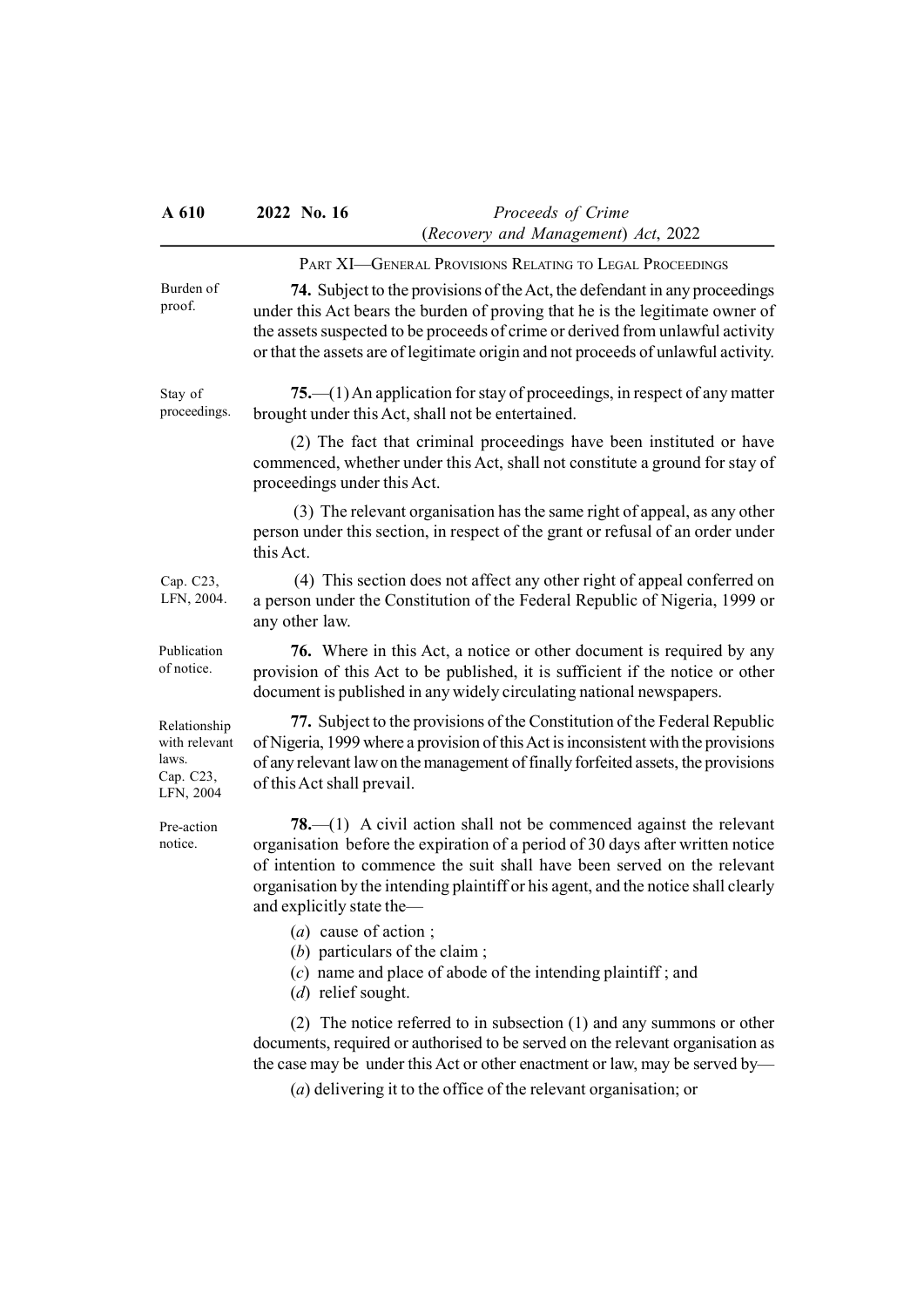(b) sending it by registered mail to the postal address of the relevant organisation.

79. In any action or suit against the relevant organisation pursuant to this Act, execution shall not be levied, or attachment process issues against the relevant organsiation, unless at least 30 days' notice of the intention to execute has been given.

80. The Chairman, member of the Board, officers or staff of the relevant organisation, or a seconded officer from any organisation or from any public office of the Federation, shall be indemnified out of the assets of the relevant organisation against any proceedings brought against him in his official capacity, where the act complained of is not beyond his powers.

#### PART XII—MISCELLANEOUS PROVISIONS

81.—(1) The Attorney-General of the Federation may, in consultation with the relevant organisations make regulations with regard to a standardised automated asset forfeiture management system expedient for the efficient implementation of the provisions of this Act.

(2) The relevant organisation shall issue guidelines, as may be necessary for the exercise of any of the duties, functions, or powers of the Directorate under this Act.

#### 82. In this Act—

"assets" includes "funds" or "property" and funds or property refers to assets of every kind whether tangible or intangible, movable or immovable, however acquired, and legal documents or instruments in any form, including electronic or digital, evidencing title to or interest in such assets, including but not limited to bank credits, travelers' cheques, bank cheques, money orders, shares, securities, bonds, drafts or letters of credit ;

"asset manager" means a person authorised by the relevant organisation to fulfil the functions mentioned in section  $14(1)(a)$  of this Act;

"authorised officer" means a qualified person, who is—

(a) a member of staff of the relevant organisation or persons so designated by the head of the relevant organisation ; and

(b) any other person included in a class of persons declared by the regulations to be within this definition ;

"Attorney-General" means the Attorney-General of the Federation and Minister of Justice ;

"benefit" includes service or advantage ;

Restriction on execution against property of the relevant organisation.

Indemnity of officers of the relevant organisation.

Regulations and guidelines.

Interpretation.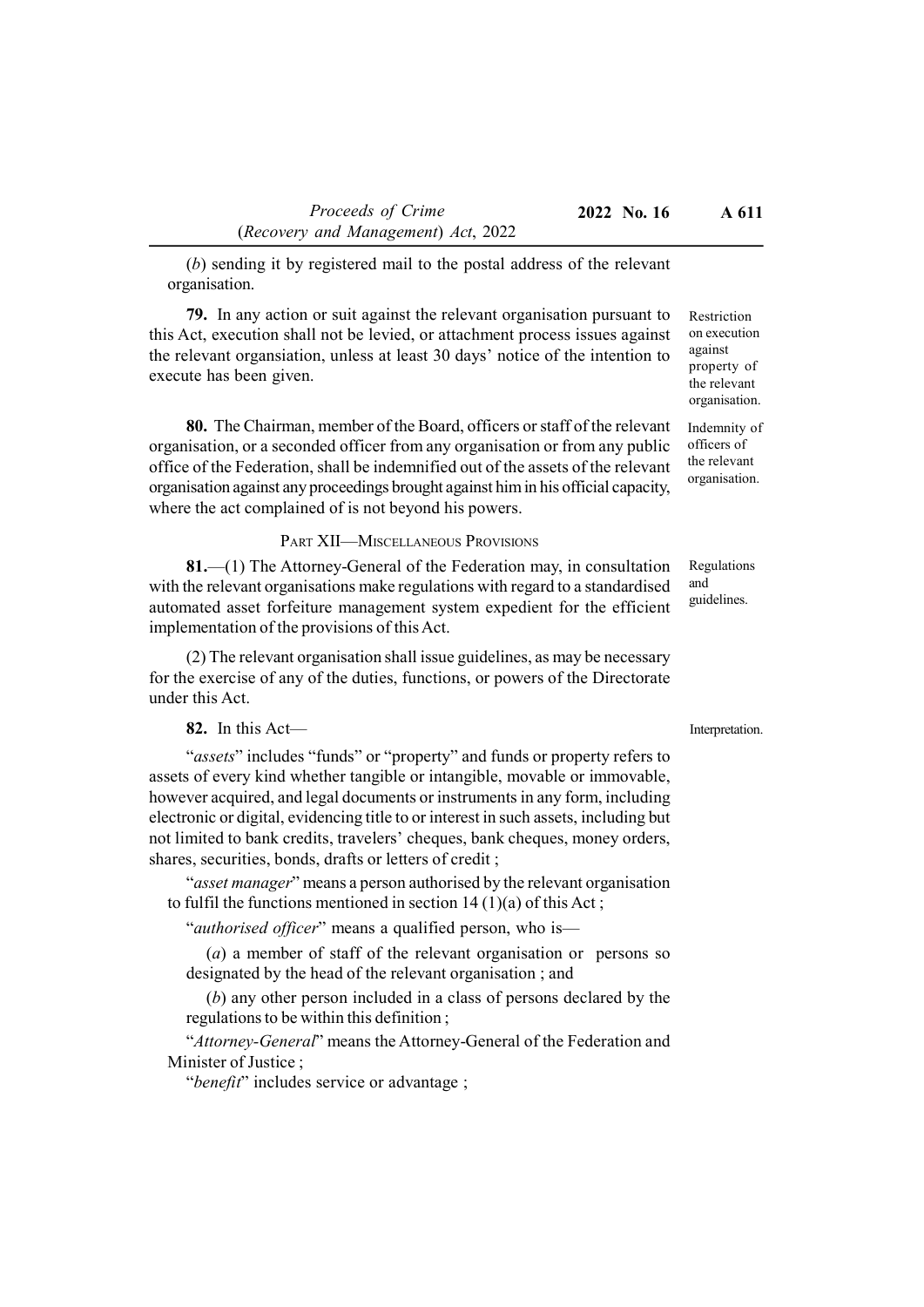"books" include any books of account, deed, paper, writing, or document, and any record of information, however, compiled, recorded or stored, whether in writing, on microfilm, by electronic process or otherwise;

"*child*" means a person under the age of eighteen years;

"civil proceedings" refers to proceedings that are civil proceedings and are not criminal proceedings ;

"close dependant relative" means—

(a) the person's spouse ; or

 $(b)$  child.

"confiscation" which includes forfeiture where applicable means the permanent deprivation of funds or other assets by order of a competent authority or a Court ;

"confiscation order" means, an order made under section 45 of this Act ;

"controlled property" has the meaning given to it by section 58 of this Act ;

"conveyance" means, a mode of transportation, and includes an aircraft, a vehicle, and a vessel ;

"convicted person" for the purpose of recovery of proceeds of criminal activities means, the person—

 $(a)$  is convicted for the offence :

(b) is sentenced for the offence, notwithstanding that the Court in passing sentence took into account an offence of which he has not been found guilty ; or

 $(c)$  absconds in connection with the offence;

"Court" means the Federal High Court, Federal Capital Territory or State High Court ;

"data" includes—

(a) information in any form ; and

(b) any programme or part of a programme ;

"data held in a computer" includes data held in-

(a) any removable data storage in electronic devices for the time being held in a computer ;

(b) data storage in electronic devices on a computer network of which the computer forms a part ; and

(c) data held in any remote storage in electronic devices to which data has been sent from the computer.

"data storage device" means a thing containing, or designed to contain data ;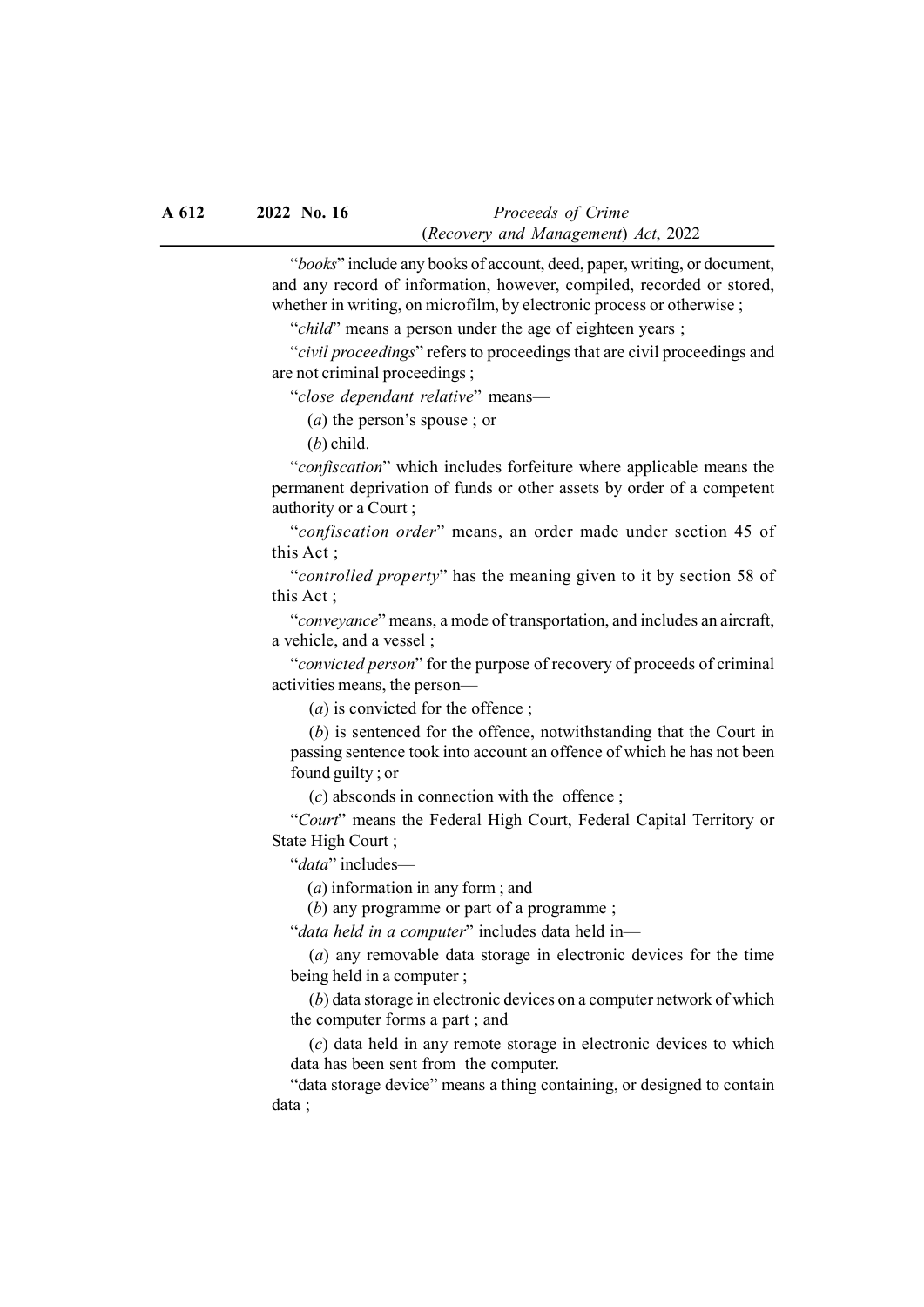"date of conviction" in relation to a person's conviction of an offence, means, in the case of a person—

(a) charged with, and found guilty of an offence, the day on which the person was found guilty of the offence ; or

(b) who absconds, the day on which the person is taken to have absconded in connection with the offence ;

"deal" when used in relation to a person's property, includes—

(a) where a debt is owed to that person, making a payment to any person in reduction of the amount of the debt ;

(b) removing property from Nigeria ;

(c) receiving or making a gift of property ; and

(d) where property is covered by a restraint order, engaging in a transaction that has the direct or indirect effect of reducing the value of the person's interest in the property, and "dealing" shall be construed, accordingly ;

"derived", in relation to a person having derived proceeds, a benefit or wealth, includes any other person who at the request or direction of the person, having derived the proceeds, benefit, or wealth directly or indirectly ;

"detained cash" means cash or items that have been seized and detained under this Act ;

"Directorate'' means the Directorate of Proceeds of Crimes Management in the relevant organisation ;

"encumbrance" in relation to property, includes any interest, mortgage, charge, right, claim, and demand in respect of the property ;

"evidential material" means evidence relating to—

(a) property in respect of which action has been or could be taken under this Act ; or

(b) benefits derived from the commission of a relevant offence ;

"forfeited property" means property finally forfeited to the Federal Government ;

"fund" includes assets of every kind whether tangible or intangible, movable or immovable, however acquired, and legal documents or instruments in any form, including electronic or digital, evidencing title to or interest in such assets, including but not limited to bank credits, travelers cheques, bank cheques, money orders, shares, securities, bonds, drafts or letters of credit ;

"*interest*" in relation to property or a thing, means—

 $(a)$  a legal or equitable estate, or interest in the property or thing; or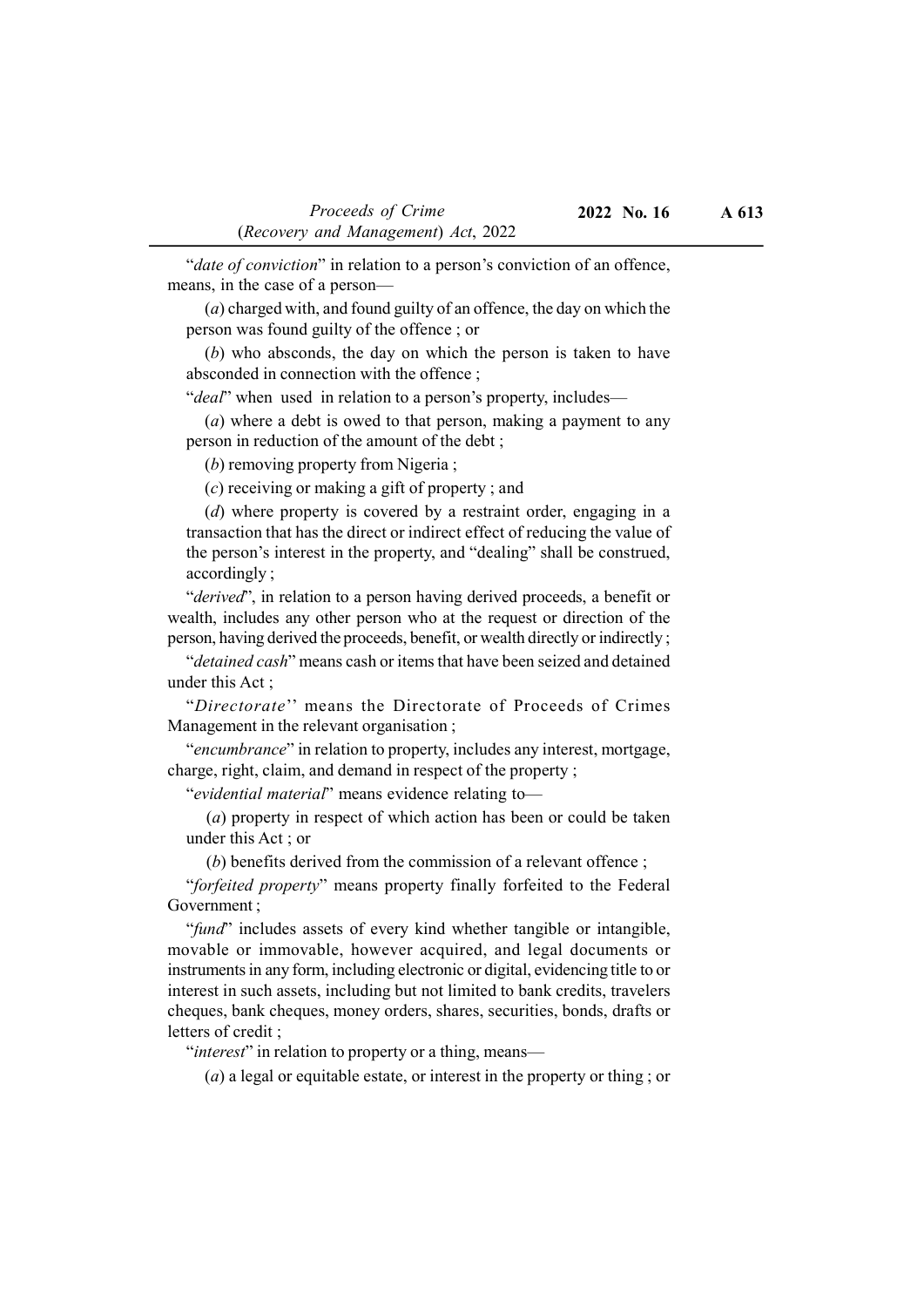(b) a right, power or privilege in connection with the property or thing, whether present or future, and whether vested or contingent ;

"instrumentality of an offence" means property used or intended to be used in or in connection with the commission of an offence, whether the property is situated within or outside Nigeria ;

"lawfully acquired", in relation to property or wealth, means that the property or wealth, and the consideration for it, was lawfully acquired ;

"legal practitioner" has the meaning given to it by the Legal Practitioners Act ;

"non- conviction based confiscation" means confiscation through judicial procedure related to a criminal offence for which a criminal conviction is not required ;

"officer", in relation to a financial institution or a corporation, means a director, secretary, executive officer, or employee of a financial institution ;

"premises" means property and structures that are on the property, including buildings, vessels, boats and vehicles, whether temporary or not and whether designed for habitation or not ;

"person's property" includes property in respect of which a person has a beneficial interest ;

"proceedings are concluded" where—

(a) the defendant is acquitted on all counts in proceedings for an offence, on the date he is acquitted ;

(b) the defendant is convicted in proceedings for an offence and the conviction is quashed or the defendant is pardoned before a confiscation order is made, on the date the conviction is quashed, or the defendant is pardoned before a confiscation order is made ;

 $(c)$  a confiscation order is made against the defendant in proceedings for an offence, whether the order is made by the Court or the Court of Appeal, on the date the order is—

(i) satisfied or discharged, or

(ii) quashed and there is no further possibility of an appeal against the decision to quash the order ;

"*proceeds*" means property, whether—

(a) wholly or partly derived or realised, directly or indirectly, from an unlawful activity, and

(b) the property is situated within or outside Nigeria;

"*property*" includes funds and means assets of every kind, corporeal or incorporeal, moveable or immoveable, tangible or intangible and legal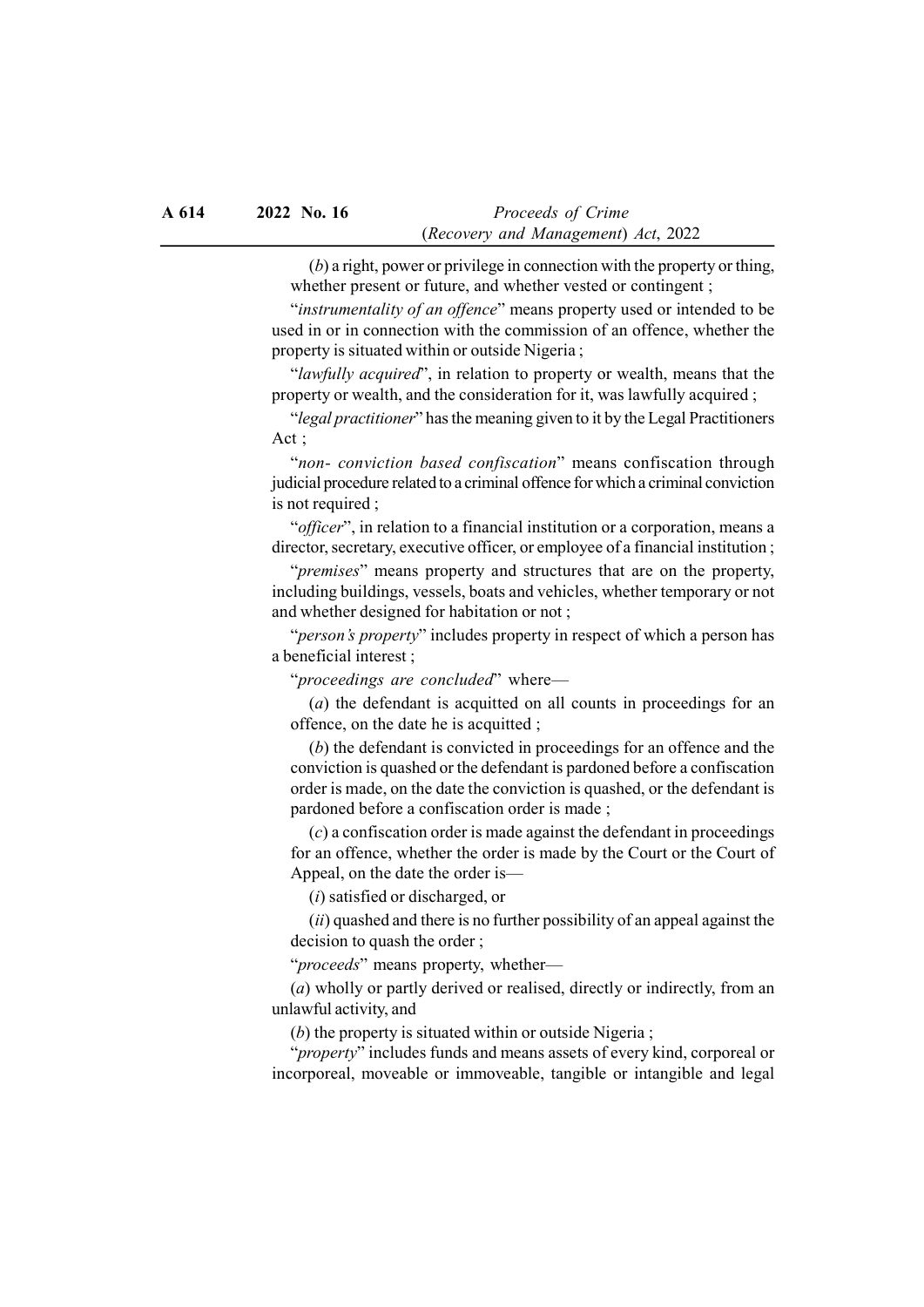documents or instruments evidencing title or interest to such assets whether situated within Nigeria or outside Nigeria ;

"quashing a conviction for an offence" means the-

(*a*) quashing of a conviction of a person, who had been convicted ;

(b) quashing or setting aside of the finding of guilt, where a person had been charged with and found guilty of an offence but discharged without conviction ; or

 $(c)$  quashing or setting aside of the conviction of a person, who absconded but was later brought before a Court and discharged ;

"realisable property" has the meaning assigned to it in section 48 of this Act ;

"registration authority", in relation to property of a kind means, an authority responsible for registration of title to, or charges over property of that kind ;

"related offence" means, an offence the physical elements of which are like another offence ;

"relevant laws" means laws of relevant organisations, and any other law relating to civil forfeiture, confiscation, and management of proceeds of crime ;

"relevant organisation" means the—

(a) Economic and Financial Crimes Commission,

(b) Independent Corrupt Practices and other Related Offences Commission,

(c) National Drug Law Enforcement Agency,

(d) National Agency for Prohibition of Trafficking in Persons,

(e) National Agency for Food and Drug Administration and Control,

 $(f)$  Nigeria Customs Service,

(g) Nigerian Financial Intelligence Unit,

(h) Code of Conduct Bureau,

(i) Nigeria Police Force,

(j) Department of State Services

(k) Armed Forces,

(l) Standard Organisation of Nigeria,

(m) Nigeria Maritime and Safety Agency,

(n) Nigeria Immigration Service,

(o) Nigeria Ports Authority,

(p) National Inland Waterways Authority,

(q) Nigerian Security and Civil Defence Corps,

(r) Federal Inland Revenue Service, and

(s) such other organisations as the Attorney-General may designate ;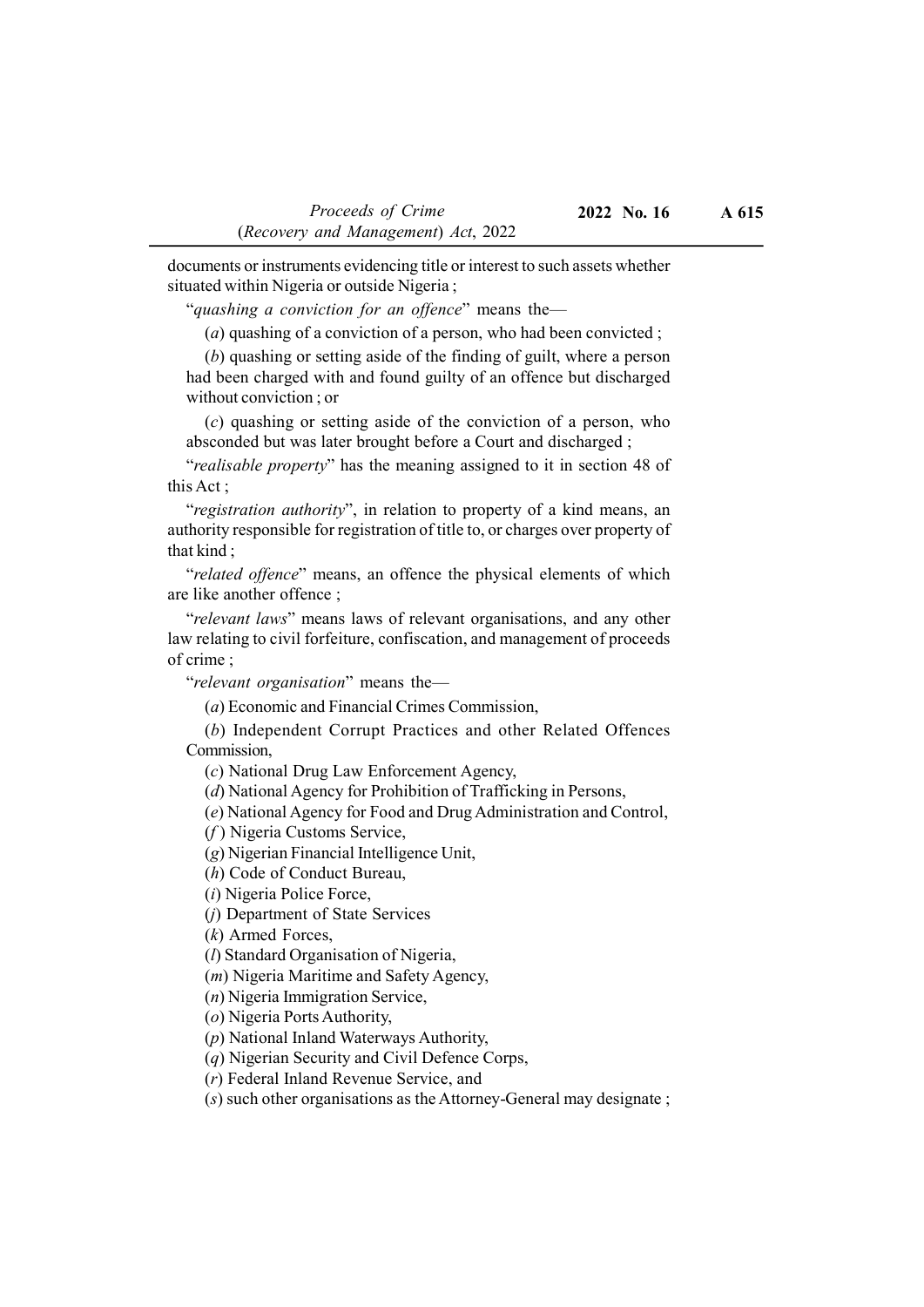"relevant person" means, a person who has been convicted of, or has been charged with an offence, or it is proposed that the person be charged with an offence ;

"restraint order" means an order under Part VI of this Act that is in force ;

"seize" means to prohibit the transfer, conversion, disposition, or movement of property based on an action initiated by a relevant organisation, or based on a Court order ;

"sufficient consideration" in relation to an acquisition or disposal of property, means a consideration that is sufficient and that reflects the value of the property, having regard solely to commercial considerations ;

"unlawful activity" means an act, omission, or conduct, committed directly or indirectly which constitutes an offence or which contravenes a law in force in Nigeria, whether the act, omission or conduct occurred before or after the commencement of this Act or where the offence is committed in a country outside Nigeria, would also constitute an offence if it had been committed in Nigeria ; and

"terrorism financing" has the same meaning as defined under the Terrorism (Prevention) Act, No. 10, 2011.

83. This Act may be cited as Proceeds of Crime (Recovery and Management) Act, 2022.

Citation.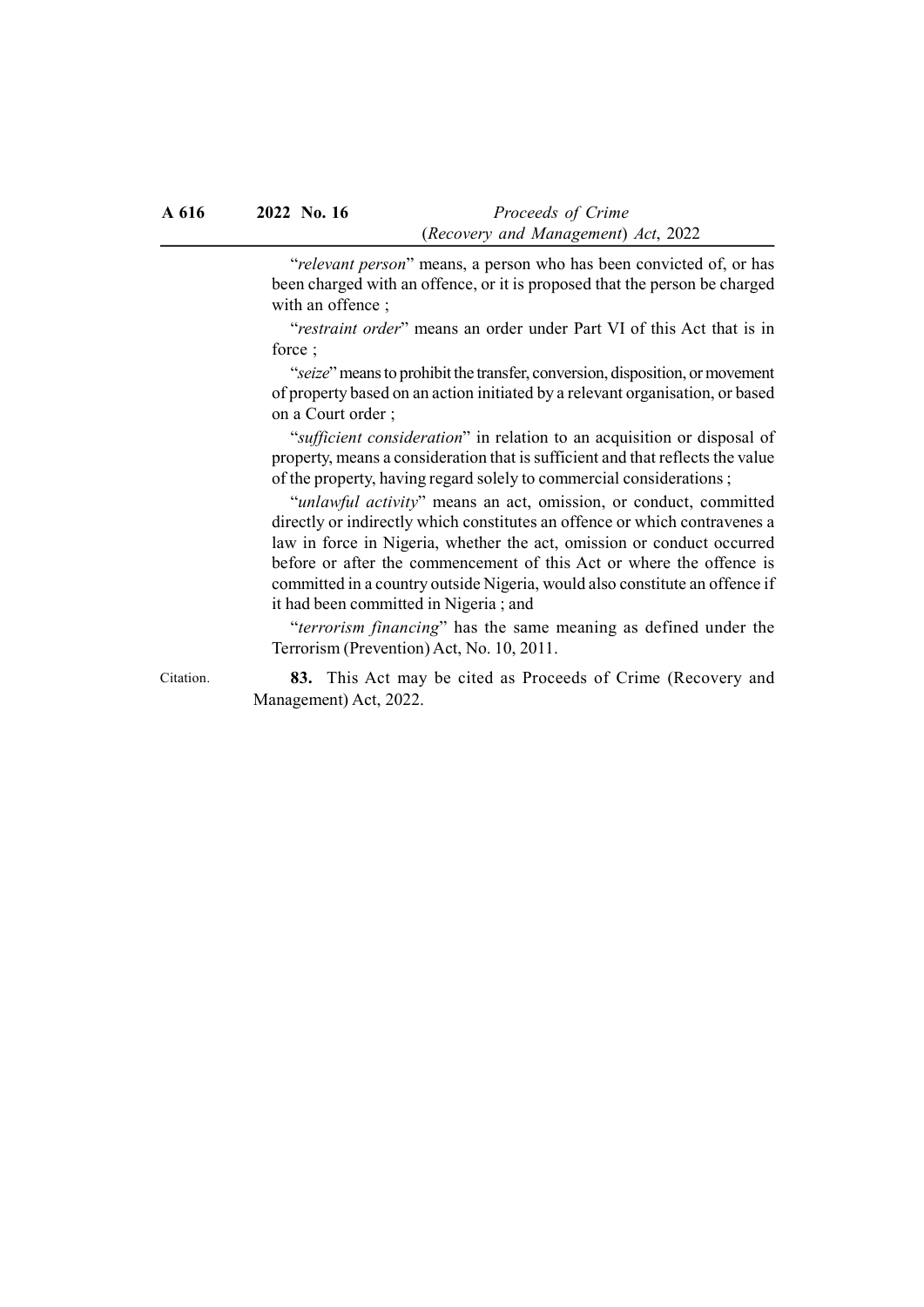| Proceeds of Crime<br>(Recovery and Management) Act, 2022 | 2022 No. 16 | A 617            |
|----------------------------------------------------------|-------------|------------------|
| <b>SCHEDULE</b>                                          |             | Section 52 $(6)$ |

 $\overline{\phantom{a}}$ 

L

| <b>TIO. TO</b> |  | A V. |  |
|----------------|--|------|--|
|                |  |      |  |
|                |  |      |  |

| <b>SCHEDULE</b>                                                       | Section 52 $(6)$ |
|-----------------------------------------------------------------------|------------------|
| Amount                                                                | Period           |
| An amount not exceeding N50,000.00                                    | 7 days           |
| An amount exceeding N50,000.00 but not exceeding N150,000.00          | 14 days          |
| An amount exceeding N150,000.00 but not exceeding N250,000.00         | 28 days          |
| An amount exceeding N250,000.00 but not exceeding N700,000.00         | 45 days          |
| An amount exceeding N700,000.00 but not exceeding N1,400,000.00       | 3 months         |
| An amount exceeding N1,400,000.00 but not exceeding N2,800,000.00     | 6 months         |
| An amount exceeding N2,800,000.00 but not exceeding N5,600,000.00     | 12 months        |
| An amount exceeding N5,600,000.00 but not exceeding N14,000,000.00    | 18 months        |
| An amount exceeding N14,000,000.00 but not exceeding N28,000,000.00   | 2 years          |
| An amount exceeding N28,000,000.00 but not exceeding N70,000,000.00   | 3 years          |
| An amount exceeding N70,000,000.00 but not exceeding N140,000,000.00  | 5 years          |
| An amount exceeding N140,000,000.00 but not exceeding N280,000,000.00 | 7 years          |
| An amount exceeding N280,000,000.00                                   | 10 years         |
|                                                                       |                  |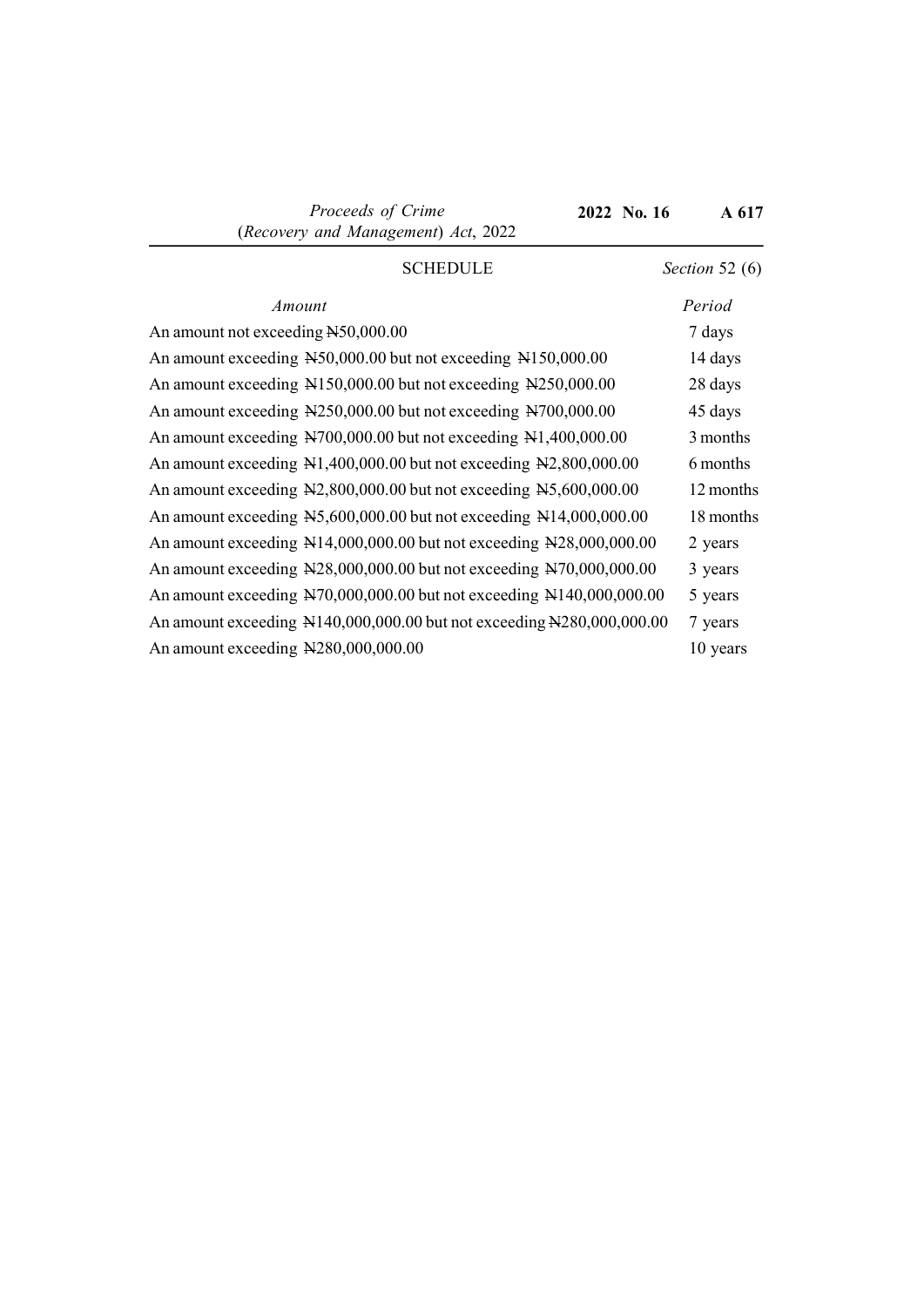### A 618 2022 No. 16 Proceeds of Crime (Recovery and Management) Act, 2022

I, certify, in accordance with Section 2 (1) of the Acts Authentication Act, Cap. A2, Laws of the Federation of Nigeria 2004, that this is a true copy of the Bill passed by both Houses of the National Assembly.

> OJO, O. A., fnia, fcia Clerk to the National Assembly 8th Day of May, 2022.

EXPLANATORY MEMORANDUM

This Act makes comprehensive provisions for seizure, confiscation, forfeiture, and management of properties derived from unlawful activities.